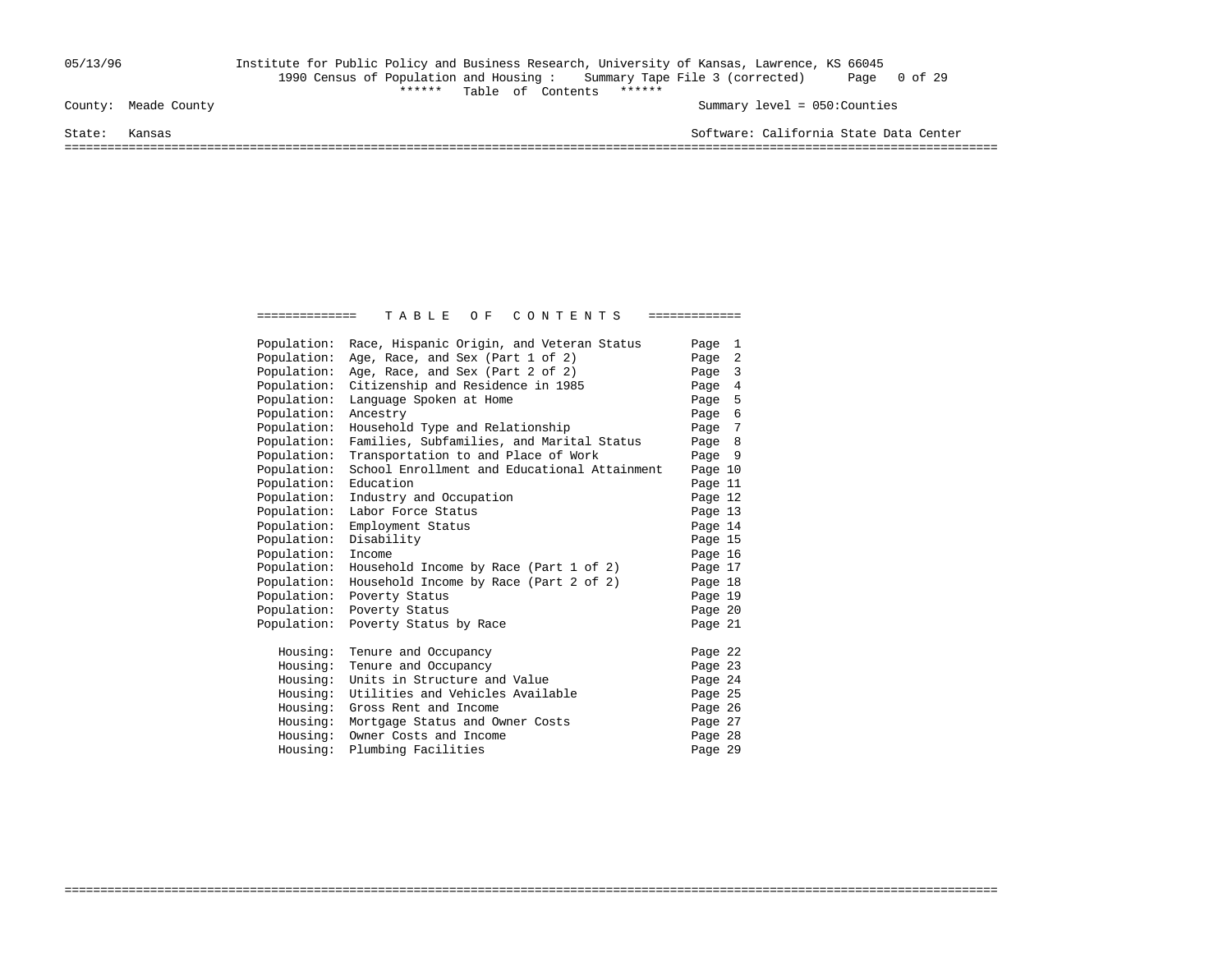## 05/13/96 Institute for Public Policy and Business Research, University of Kansas, Lawrence, KS 66045 1990 Census of Population and Housing : Summary Tape File 3 (corrected) Page 1 of 29 Population: Race, Hispanic Origin, and Veteran Status<br>County: Meade County

| Kansas<br>State:             |                |                                        |             |                | Software: California State Data Center |                |
|------------------------------|----------------|----------------------------------------|-------------|----------------|----------------------------------------|----------------|
| $P1/2/3/6$ . Persons         |                |                                        |             |                | P12. Hispanic Origin by Race           |                |
| (Universe: Persons)          |                | P10/11. Persons of Hispanic Origin     |             |                | (Universe: Persons)                    |                |
|                              |                | (Universe: Persons of Hispanic Origin) |             |                |                                        |                |
| Total                        | 4,247          |                                        |             |                | Not of Hispanic Origin:                |                |
| Unweighted sample count      | 1,746          | Hispanic Origin                        |             | 203            | White                                  | 4,024          |
| 100-Percent count of persons | 4,247          |                                        |             |                | Black                                  | $\Omega$       |
| Percent of persons in sample | 41.1%          | Mexican                                |             | 196            | American Indian,                       |                |
|                              |                | Puerto Rican                           |             | $\mathbf 0$    | Eskimo, or Aleut                       | 6              |
| Urban                        | $\Omega$       | Cuban                                  |             | $\Omega$       | Asian or Pacific                       |                |
| Percent of total             | 0.0%           | Other Hispanic:                        |             |                | Islander                               | 14             |
| Inside urbanized area        | $\mathbf 0$    | Dominican                              |             | $\mathbf 0$    | Other race                             | $\Omega$       |
| Outside urbanized area       | $\mathbf 0$    | Central American:                      |             |                |                                        |                |
|                              |                | Guatemalan                             |             | $\mathbf 0$    | Hispanic Origin:                       |                |
| Rural                        | 4,247          | Honduran                               |             | $\Omega$       | White                                  | 74             |
| Percent of total             | 100.0%         | Nicaraquan                             |             | $\Omega$       | Black                                  | $\Omega$       |
| Rural farm                   | 306            | Panamanian                             |             | $\Omega$       | American Indian,                       |                |
| Rural nonfarm                | 3,941          | Salvadoran                             |             | $\Omega$       | Eskimo, or Aleut                       | $\Omega$       |
|                              |                | Other Central American                 |             | $\overline{a}$ | Asian or Pacific                       |                |
| P8/9. Race                   |                | South American:                        |             |                | Islander                               | $\mathbf 0$    |
| (Universe: Persons)          |                | Colombian                              |             | $\mathbf{0}$   | Other race                             | 129            |
|                              |                | Ecuadorian                             |             | $\Omega$       |                                        |                |
| White                        | 4,098          | Peruvian                               |             | $\Omega$       | P65. Period of Military Service        |                |
| Black                        | $\Omega$       | Other South American                   |             | $\mathbf{0}$   | (Universe: Civilian veterans           |                |
| American Indian,             |                | Other Hispanic                         |             | 5              | 16 years and over)                     |                |
| Eskimo or Aleut              | 6              |                                        |             |                |                                        |                |
| American Indian              | 6              |                                        |             |                | Total                                  | 432            |
| Eskimo                       | $\Omega$       |                                        |             |                |                                        |                |
| Aleut                        | $\Omega$       | P64. Sex by Age by Veteran Status      |             |                | May 1975 or later only:                |                |
| Asian or Pacific Islander    | 14             | (Universe: Persons 16 years and over)  |             |                | Sept 1980 or later only:               |                |
| Chinese                      | $\Omega$       |                                        |             |                | W/less than 2 years service            | 11             |
| Filipino                     | $\overline{4}$ |                                        | Male        | Female         | W/2 years or more service              | 12             |
| Japanese                     | $\mathbf 0$    | $16 - 64 \text{ years}$ :              |             |                | May 1975 - Aug 1980 only               | 24             |
| Asian Indian                 | $\Omega$       |                                        |             |                | Both, May 1975 - Aug 1980              |                |
| Korean                       | 3              | In Armed Forces                        | $\mathbf 0$ | $\mathbf 0$    | and Sept 1980 or later                 | $\mathbf{1}$   |
| Vietnamese                   | $\Omega$       | Civilian:                              |             |                |                                        |                |
| Cambodian                    | $\Omega$       | Veteran                                | 290         | 14             | Vietnam era:                           |                |
| Hmong                        | $\Omega$       | Nonveteran                             | 947         | 1,153          | No Korean nor WW II                    | 105            |
| Laotian                      | $\Omega$       |                                        |             |                | Korean conflict, no WW II              | 2              |
| Thai                         | $\Omega$       | $65 + years$ :                         |             |                | Korean conflict and WW II              | $\Omega$       |
| Other Asian                  | $\Omega$       |                                        |             |                |                                        |                |
| Polynesian:                  |                | In Armed Forces                        | $\Omega$    | $\Omega$       | Feb 1955 to July 1964 only             | 31             |
| Hawaiian                     | 7              | Civilian:                              |             |                |                                        |                |
| Samoan                       | $\Omega$       | Veteran                                | 128         | $\mathbf 0$    | Korean conflict:                       |                |
| Tongan                       | $\mathbf 0$    | Nonveteran                             | 185         | 495            | No Vietnam nor WW II                   | 64             |
| Other Polynesian             | $\Omega$       |                                        |             |                | With WW II, no Vietnam                 | 6              |
| Micronesian:                 |                | Total:                                 |             |                |                                        |                |
| Guamanian                    | $\Omega$       |                                        |             |                | WW II, no Korean/Vietnam               | 172            |
| Other Micronesian            | $\Omega$       | In Armed Forces                        | $\mathbf 0$ | $\mathbf 0$    |                                        |                |
| Melanesian                   | $\Omega$       | Civilian:                              |             |                | WW I                                   | 2              |
| Other Pacific Islander       | $\Omega$       | Veteran                                | 418         | 14             | Other service                          | $\overline{2}$ |
|                              |                | Nonveteran                             | 1,132       | 1,648          |                                        |                |
| Other race                   | 129            |                                        |             |                |                                        |                |
|                              |                |                                        |             |                |                                        |                |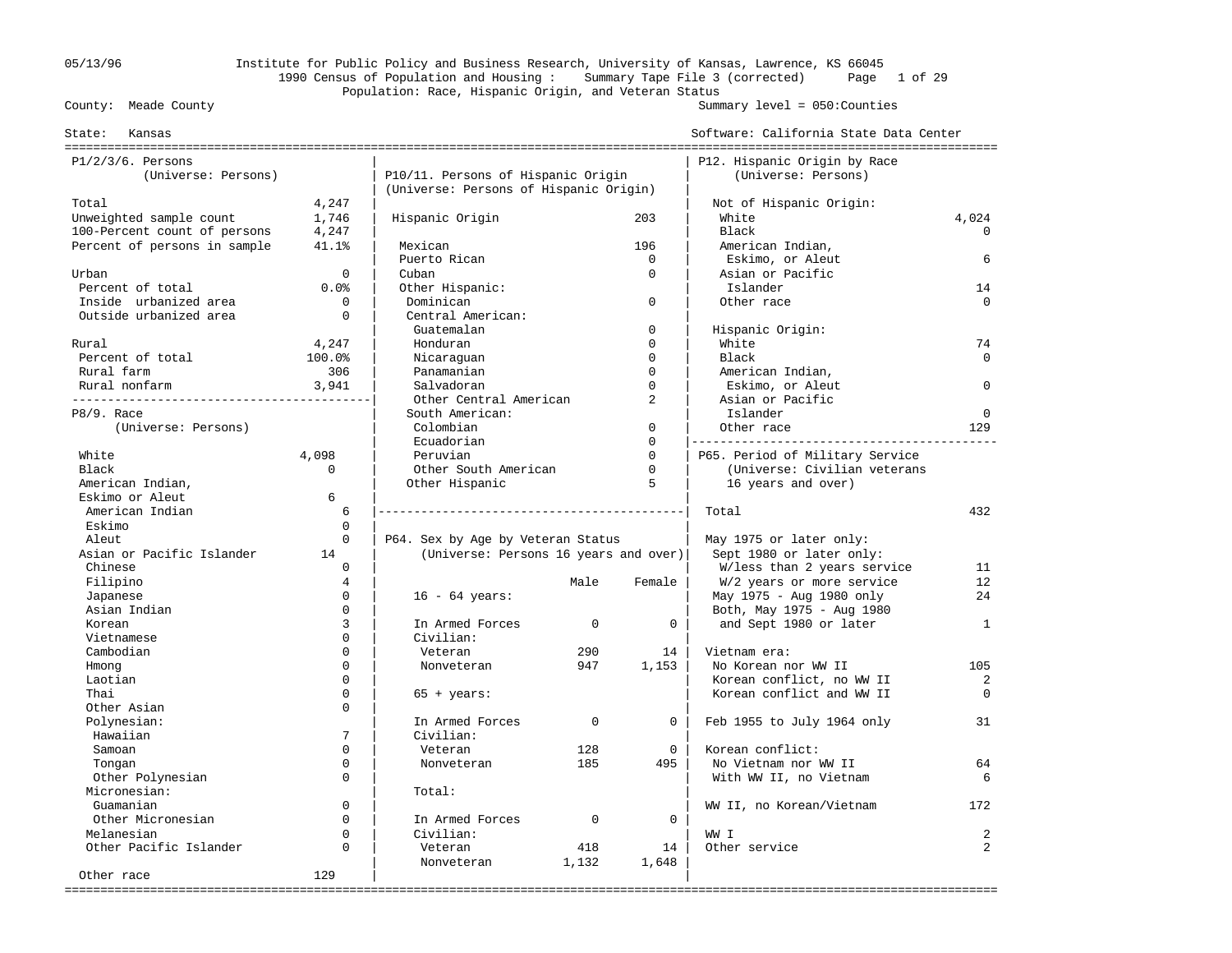## 05/13/96 Institute for Public Policy and Business Research, University of Kansas, Lawrence, KS 66045 1990 Census of Population and Housing : Summary Tape File 3 (corrected) Page 2 of 29 Population: Age, Race, and Sex (Part 1)<br>County: Meade County

Summary level =  $050$ : Counties

State: Kansas Software: California State Data Center ===================================================================================================================================

P13/14/15. Race by Sex by Age (Continued onto Page 3)

|            |       |                                   |        |                             |             |        |                            |             |                | American Indian             |                |                |  |
|------------|-------|-----------------------------------|--------|-----------------------------|-------------|--------|----------------------------|-------------|----------------|-----------------------------|----------------|----------------|--|
|            |       | --------- Total Persons --------- |        | ----------- White --------- |             |        | ----------- Black -------- |             |                | $---$ Eskimo or Aleut $---$ |                |                |  |
|            | Total | Male                              | Female | Total                       | Male        | Female | Total                      | Male        | Female         | Total                       | Male           | Female         |  |
| Under 1    | 37    | 11                                | 26     | 36                          | 10          | 26     | 0                          | $\mathbf 0$ | $\mathbf 0$    | $\mathbf 0$                 | 0              | 0              |  |
| $1 - 2$    | 113   | 60                                | 53     | 104                         | 60          | 44     | $\mathbf 0$                | 0           | $\mathbf 0$    | $\mathbf 0$                 | 0              | $\mathbf 0$    |  |
| $3 - 4$    | 145   | 79                                | 66     | 128                         | 65          | 63     | $\mathbf 0$                | $\mathsf 0$ | $\mathbf 0$    | $\mathbf 0$                 | $\mathsf 0$    | $\mathbf 0$    |  |
| 5          | 91    | 44                                | 47     | 90                          | 43          | 47     | 0                          | 0           | $\mathbf 0$    | $\mathbf 0$                 | 0              | $\mathbf 0$    |  |
| 6          | 40    | 14                                | 26     | 37                          | 11          | 26     | $\mathbf 0$                | 0           | $\mathbf 0$    | $\mathbf 0$                 | $\mathsf 0$    | $\mathbf 0$    |  |
| $7 - 9$    | 222   | 116                               | 106    | 213                         | 107         | 106    | 0                          | 0           | $\mathsf 0$    | 2                           | $\overline{a}$ | 0              |  |
| $10 - 11$  | 144   | 74                                | 70     | 134                         | 68          | 66     | 0                          | 0           | $\mathsf 0$    | $\mathbf 0$                 | 0              | 0              |  |
| $12 - 13$  | 110   | 63                                | 47     | 100                         | 58          | 42     | 0                          | 0           | $\mathbf 0$    | $\Omega$                    | 0              | $\mathbf 0$    |  |
| 14         | 63    | 31                                | 32     | 63                          | 31          | 32     | $\mathbf 0$                | 0           | $\overline{0}$ | $\mathbf 0$                 | $\mathbf 0$    | $\mathbf 0$    |  |
| 15         | 70    | 43                                | 27     | 68                          | 43          | 25     | $\mathbf 0$                | 0           | $\mathbf 0$    | $\mathbf 0$                 | $\mathbf 0$    | $\mathbf 0$    |  |
| 16         | 57    | 29                                | 28     | 55                          | 27          | 28     | 0                          | 0           | $\mathbf 0$    | $\mathbf 0$                 | 0              | $\mathbf 0$    |  |
| 17         | 61    | 30                                | 31     | 59                          | 30          | 29     | 0                          | 0           | $\mathbf 0$    | $\mathbf 0$                 | $\mathsf 0$    | $\mathbf 0$    |  |
| 18         | 51    | 27                                | 24     | 45                          | 23          | 22     | 0                          | 0           | $\mathsf 0$    | $\mathbf 0$                 | 0              | $\mathbf 0$    |  |
| 19         | 29    | 20                                | 9      | 20                          | 11          | 9      | $\mathbf 0$                | 0           | $\mathbf 0$    | $\mathbf 0$                 | 0              | $\mathbf 0$    |  |
| 20         | 21    | 6                                 | 15     | 17                          | 5           | 12     | 0                          | 0           | $\mathbf 0$    | $\mathbf 0$                 | $\mathsf 0$    | $\mathbf 0$    |  |
| 21         | 13    | $\mathbf 0$                       | 13     | 13                          | $\mathbf 0$ | 13     | $\mathbf 0$                | 0           | $\overline{0}$ | $\mathbf 0$                 | $\mathsf 0$    | $\mathbf 0$    |  |
| $22 - 24$  | 140   | 85                                | 55     | 127                         | 82          | 45     | 0                          | 0           | $\mathbf 0$    | $\mathbf 0$                 | $\mathsf 0$    | $\mathbf 0$    |  |
| $25 - 29$  | 294   | 138                               | 156    | 281                         | 125         | 156    | 0                          | 0           | $\mathbf 0$    | $\mathbf 0$                 | $\mathsf 0$    | $\mathbf 0$    |  |
| $30 - 34$  | 302   | 163                               | 139    | 295                         | 157         | 138    | 0                          | 0           | $\mathbf 0$    | $\mathbf 0$                 | 0              | $\mathbf 0$    |  |
| $35 - 39$  | 377   | 210                               | 167    | 363                         | 202         | 161    | 0                          | 0           | $\mathbf 0$    | $\mathbf 0$                 | 0              | $\mathbf 0$    |  |
| $40 - 44$  | 239   | 121                               | 118    | 237                         | 121         | 116    | 0                          | $\mathbf 0$ | $\mathbf 0$    | $\Omega$                    | $\mathsf 0$    | $\mathbf 0$    |  |
| $45 - 49$  |       |                                   | 76     | 176                         | 100         | 76     | $\mathbf 0$                | 0           | $\mathbf 0$    | $\mathbf 0$                 | $\mathsf 0$    | $\mathbf 0$    |  |
|            | 179   | 103                               |        |                             |             |        |                            |             |                |                             |                |                |  |
| $50 - 54$  | 186   | 79                                | 107    | 186                         | 79          | 107    | 0                          | 0           | $\mathbf 0$    | $\mathbf 0$                 | 0              | $\mathbf 0$    |  |
| $55 - 59$  | 232   | 126                               | 106    | 228                         | 124         | 104    | 0                          | 0           | $\mathbf 0$    | $\mathbf 0$                 | $\mathsf 0$    | $\mathbf 0$    |  |
| $60 - 61$  | 91    | 31                                | 60     | 91                          | 31          | 60     | 0                          | 0           | $\mathbf 0$    | $\mathbf 0$                 | 0              | $\mathbf 0$    |  |
| $62 - 64$  | 132   | 69                                | 63     | 132                         | 69          | 63     | 0                          | 0           | $\mathbf 0$    | 0                           | $\mathsf 0$    | 0              |  |
| $65 - 69$  | 199   | 86                                | 113    | 195                         | 84          | 111    | $\mathbf 0$                | $\mathbf 0$ | $\Omega$       | $\overline{2}$              | $\mathsf 0$    | 2              |  |
| $70 - 74$  | 183   | 74                                | 109    | 181                         | 74          | 107    | $\mathbf 0$                | $\mathbf 0$ | $\mathbf 0$    | $\overline{2}$              | $\mathsf 0$    | $\overline{c}$ |  |
| $75 - 79$  | 182   | 88                                | 94     | 180                         | 86          | 94     | $\mathbf 0$                | 0           | $\mathbf 0$    | $\Omega$                    | 0              | $\mathbf 0$    |  |
| $80 - 84$  | 128   | 41                                | 87     | 128                         | 41          | 87     | $\mathbf 0$                | 0           | $\mathbf 0$    | $\mathbf 0$                 | $\mathsf 0$    | $\mathbf 0$    |  |
| $85+$      | 116   | 24                                | 92     | 116                         | 24          | 92     | $\Omega$                   | $\Omega$    | $\Omega$       | $\Omega$                    | $\Omega$       | 0              |  |
| $0 - 4$    | 295   | 150                               | 145    | 268                         | 135         | 133    | $\mathbf 0$                | 0           | 0              | $\mathbf 0$                 | $\mathsf 0$    | $\mathbf 0$    |  |
| $5 - 17$   | 858   | 444                               | 414    | 819                         | 418         | 401    | $\mathbf 0$                | $\mathsf 0$ | $\overline{0}$ | $\sqrt{2}$                  | $\sqrt{2}$     | $\mathbf 0$    |  |
| $18 - 24$  | 254   | 138                               | 116    | 222                         | 121         | 101    | 0                          | 0           | $\mathbf 0$    | $\mathbf 0$                 | $\mathbf 0$    | $\mathbf 0$    |  |
| $25 - 44$  | 1,212 | 632                               | 580    | 1,176                       | 605         | 571    | $\mathbf 0$                | 0           | $\mathbf 0$    | $\mathbf 0$                 | $\mathsf 0$    | $\mathbf 0$    |  |
| $45 - 64$  | 820   | 408                               | 412    | 813                         | 403         | 410    | $\Omega$                   | 0           | $\Omega$       | $\Omega$                    | $\mathbf 0$    | $\mathbf 0$    |  |
| $65+$      | 808   | 313                               | 495    | 800                         | 309         | 491    | $\Omega$                   | $\mathbf 0$ | $\mathbf 0$    | 4                           | $\mathbf 0$    | $\overline{4}$ |  |
| Total      | 4,247 | 2,085                             | 2,162  | 4,098                       | 1,991       | 2,107  | 0                          | $\mathbf 0$ | $\mathsf 0$    | 6                           | 2              | 4              |  |
| Median age | 36.6  | 35.2                              | 38.3   | 37.3                        | 36.0        | 38.9   |                            | $\bullet$   |                | 67.5                        | 8.5            | 70.0           |  |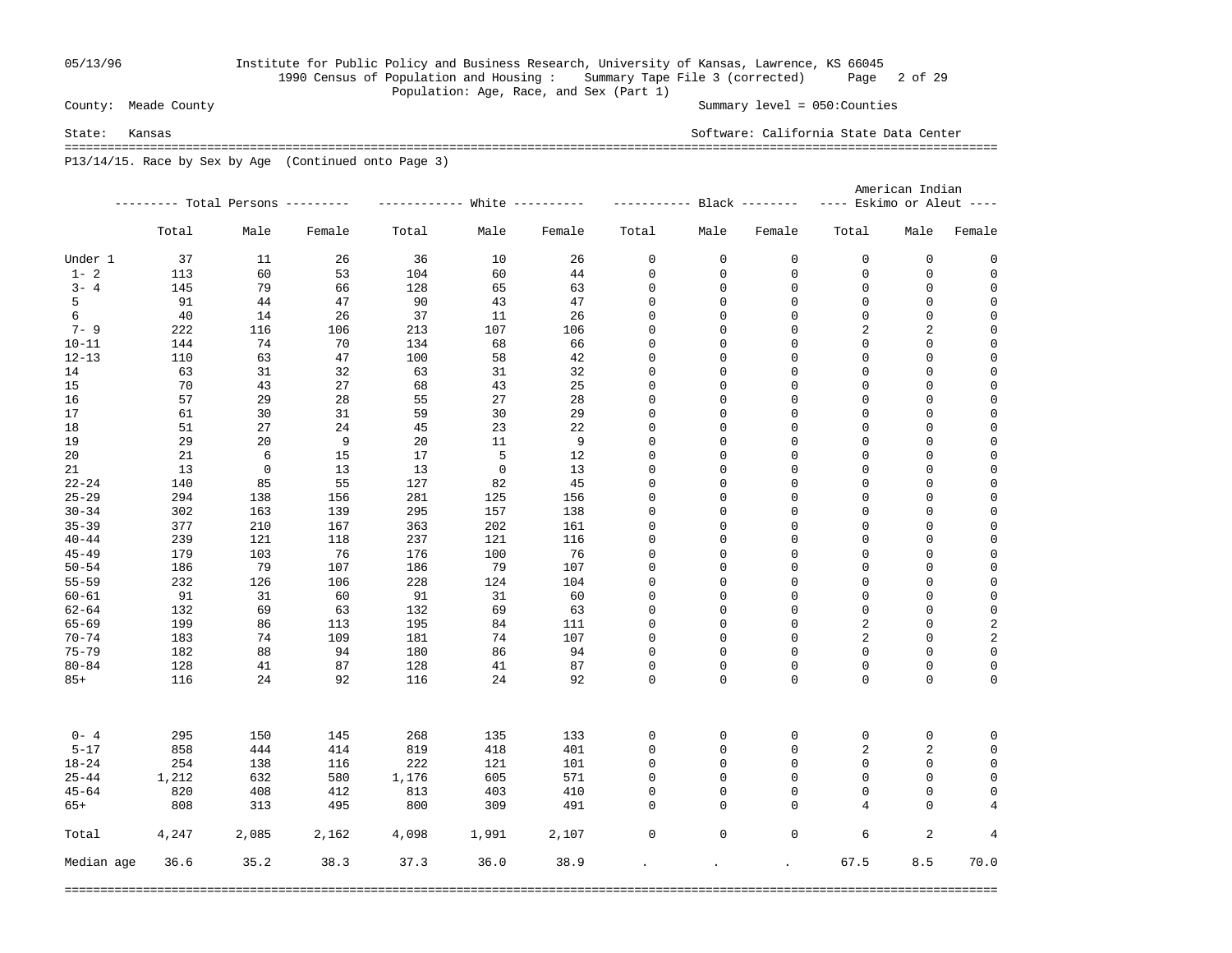## 05/13/96 Institute for Public Policy and Business Research, University of Kansas, Lawrence, KS 66045 1990 Census of Population and Housing : Summary Tape File 3 (corrected) Page 3 of 29 Population: Age, Race, and Sex (Part 2)<br>County: Meade County

Summary level =  $050$ : Counties

 =================================================================================================================================== P13/14/15. Race by Sex by Age ( Continued from Page 2 )

|           |                | Asian & Pacific |                | Other          |                |                | $\star$            | Hispanic                       |                         |                     |
|-----------|----------------|-----------------|----------------|----------------|----------------|----------------|--------------------|--------------------------------|-------------------------|---------------------|
|           | ------         | Islander        | $- - - - -$    | -------        |                | Race --------- | $\star$            | ----------- Origin ----------- |                         |                     |
|           |                |                 |                |                |                |                | $\star$            |                                |                         |                     |
|           | Total          | Male            | Female         | Total          | Male           | Female         | $\star$<br>$\star$ | Total                          | Male                    | Female              |
| Under 1   | $\mathbf{1}$   | $\mathbf{1}$    | $\mathbf 0$    | $\mathbf 0$    | $\mathbf 0$    | $\mathsf 0$    | $\star$            | 2                              | $\mathbf 0$             | 2                   |
| $1 - 2$   | $\mathbf 0$    | $\mathbf 0$     | $\mathbf 0$    | 9              | $\mathbf 0$    | 9              | $\star$            | 12                             | $\mathbf 0$             | 12                  |
| $3 - 4$   | $\mathbf{1}$   | $\mathbf{1}$    | $\mathbf 0$    | 16             | 13             | 3              | $\star$            | 20                             | 13                      | 7                   |
| 5         | $\mathbf 0$    | 0               | $\mathbf 0$    | $\mathbf{1}$   | $\mathbf 1$    | $\mathbf 0$    | $\star$            | $\mathbf{1}$                   | $\mathbf{1}$            | $\mathsf 0$         |
| 6         | 3              | 3               | $\mathbf 0$    | $\mathbf 0$    | $\mathbf 0$    | $\mathbf 0$    | $\star$            | 2                              | 2                       | $\mathsf 0$         |
| $7 - 9$   | $\mathbf 0$    | 0               | $\mathbf 0$    | 7              | 7              | $\mathbf 0$    | $\star$            | 13                             | 11                      | $\overline{c}$      |
| $10 - 11$ | $\overline{a}$ | 2               | $\mathbf 0$    | 8              | $\overline{4}$ | $\overline{4}$ | $\star$            | 14                             | 8                       | 6                   |
| $12 - 13$ | $\overline{a}$ | 0               | $\overline{2}$ | 8              | 5              | 3              | $\star$            | 12                             | 5                       | 7                   |
|           | $\mathbf 0$    | $\mathbf 0$     | $\mathbf 0$    | $\mathsf 0$    | $\mathbf 0$    | $\mathbf 0$    | $\star$            | 5                              | 5                       | $\mathsf 0$         |
| 14        |                |                 |                |                |                |                | $\star$            |                                |                         |                     |
| 15        | $\mathbf 0$    | $\mathbf 0$     | $\mathbf 0$    | $\sqrt{2}$     | $\mathbf 0$    | $\overline{2}$ | $\star$            | $\overline{2}$                 | $\mathbf 0$             | $\overline{c}$      |
| 16        | $\mathbf 0$    | $\mathbf 0$     | $\mathbf 0$    | $\sqrt{2}$     | $\overline{a}$ | $\mathbf 0$    |                    | $\sqrt{2}$                     | 2                       | $\mathsf{O}\xspace$ |
| 17        | $\mathbf 0$    | $\mathbf 0$     | $\mathbf 0$    | $\sqrt{2}$     | $\mathbf 0$    | $\overline{2}$ | $\star$            | $\overline{2}$                 | $\mathbf 0$             | $\overline{c}$      |
| 18        | 0              | $\mathbf 0$     | $\mathbf 0$    | 6              | $\overline{4}$ | $\overline{2}$ | $\star$            | 6                              | $\,4$                   | $\sqrt{2}$          |
| 19        | 0              | $\mathbf 0$     | $\mathbf 0$    | 9              | 9              | $\mathbf 0$    | $\star$            | 11                             | 9                       | $\overline{c}$      |
| 20        | 0              | $\mathbf 0$     | $\mathbf 0$    | $\overline{4}$ | $\mathbf{1}$   | 3              | $\star$            | $\overline{4}$                 | $\mathbf{1}$            | 3                   |
| 21        | $\mathbf 0$    | $\mathbf 0$     | $\mathbf 0$    | $\mathsf 0$    | $\mathbf 0$    | $\mathbf 0$    | $\star$            | $\mathbf 0$                    | $\mathbf 0$             | $\mathsf 0$         |
| $22 - 24$ | $\mathbf 0$    | $\mathbf 0$     | $\mathbf 0$    | 13             | 3              | 10             | $\star$            | 17                             | 3                       | 14                  |
| $25 - 29$ | $\mathbf 0$    | $\mathbf 0$     | $\mathbf 0$    | 13             | 13             | $\mathbf 0$    | $\star$            | 18                             | 16                      | $\overline{c}$      |
| $30 - 34$ | $\mathbf 1$    | $\mathbf 0$     | $\mathbf{1}$   | 6              | 6              | $\mathbf 0$    | $\star$            | 17                             | 14                      | 3                   |
| $35 - 39$ | 0              | $\mathbf 0$     | $\mathbf 0$    | 14             | 8              | $\epsilon$     | $\star$            | 16                             | 8                       | 8                   |
| $40 - 44$ | 0              | $\mathbf 0$     | $\mathbf 0$    | $\overline{2}$ | $\mathsf 0$    | $\overline{2}$ | $\star$            | $\,4$                          | 2                       | $\overline{c}$      |
| $45 - 49$ | $\mathbf 0$    | $\mathbf 0$     | $\mathbf 0$    | 3              | 3              | $\mathbf 0$    | $\star$            | 5                              | 3                       | $\overline{c}$      |
| $50 - 54$ | $\mathbf 0$    | $\mathbf 0$     | $\mathsf 0$    | $\mathsf 0$    | $\mathbf 0$    | $\mathbf 0$    | $\star$            | 4                              | $\overline{\mathbf{c}}$ | $\overline{c}$      |
| $55 - 59$ | 4              | $\overline{2}$  | $\overline{2}$ | $\mathsf 0$    | $\mathbf 0$    | $\mathbf 0$    | $\star$            | $\mathsf 0$                    | $\mathsf 0$             | $\mathsf 0$         |
| $60 - 61$ | 0              | $\mathbf 0$     | $\mathsf 0$    | $\mathsf 0$    | $\mathbf 0$    | $\mathbf 0$    | $\star$            | $\overline{2}$                 | $\overline{a}$          | $\mathsf{O}\xspace$ |
| $62 - 64$ | 0              | $\mathbf 0$     | $\mathbf 0$    | $\mathsf 0$    | $\mathbf 0$    | $\mathbf 0$    | $\star$            | 6                              | $\overline{4}$          | $\overline{c}$      |
| $65 - 69$ | $\mathbf 0$    | $\mathbf 0$     | $\mathsf 0$    | $\overline{2}$ | $\overline{a}$ | $\mathbf 0$    | $\star$            | $\overline{2}$                 | $\overline{\mathbf{c}}$ | $\mathsf 0$         |
| $70 - 74$ | $\mathbf 0$    | $\mathbf 0$     | $\mathbf 0$    | $\mathsf 0$    | $\mathbf 0$    | $\mathbf 0$    | $\star$            | $\mathsf 0$                    | 0                       | $\mathsf 0$         |
| $75 - 79$ | $\mathbf 0$    | $\mathbf 0$     | $\mathsf 0$    | $\overline{2}$ | $\overline{a}$ | $\mathbf 0$    | $\star$            | $\overline{2}$                 | $\overline{a}$          | $\mathsf 0$         |
| $80 - 84$ | 0              | $\mathbf 0$     | $\mathsf 0$    | $\mathsf 0$    | $\mathbf 0$    | $\mathbf 0$    | $\star$            | $\overline{2}$                 | $\mathsf 0$             | $\overline{c}$      |
|           | $\Omega$       | $\mathbf 0$     | $\mathbf 0$    | 0              | $\mathbf 0$    | $\mathbf 0$    | $\star$            | $\mathbf 0$                    | $\mathbf 0$             | $\mathbf 0$         |
| $85+$     |                |                 |                |                |                |                | $\star$            |                                |                         |                     |
|           |                |                 |                |                |                |                | $\star$            |                                |                         |                     |
|           |                |                 |                |                |                |                | $\star$            |                                |                         |                     |
|           |                |                 |                |                |                |                |                    |                                |                         |                     |
| $0 - 4$   | 2              | 2               | 0              | 25             | 13             | 12             | $\star$            | 34                             | 13                      | 21                  |
| $5 - 17$  | 7              | 5               | 2              | 30             | 19             | 11             | $\star$            | 53                             | 34                      | 19                  |
| $18 - 24$ | 0              | 0               | $\mathbf 0$    | 32             | 17             | 15             | $\star$            | 38                             | 17                      | 21                  |
| $25 - 44$ | $\mathbf{1}$   | 0               | $\mathbf{1}$   | 35             | 27             | $\,8\,$        | $\star$            | 55                             | 40                      | 15                  |
| $45 - 64$ | 4              | 2               | 2              | 3              | 3              | $\mathbf 0$    | $\star$            | 17                             | 11                      | 6                   |
| $65+$     | $\mathbf 0$    | 0               | $\mathbf 0$    | 4              | $\overline{4}$ | $\mathbf 0$    | $\star$            | 6                              | 4                       | 2                   |
|           |                |                 |                |                |                |                | $\star$            |                                |                         |                     |
| Total     | 14             | 9               | 5              | 129            | 83             | 46             | $\star$            | 203                            | 119                     | 84                  |
|           |                |                 |                |                |                |                | $\star$            |                                |                         |                     |
| Median    | 12.0           | 6.8             | 32.5           | 19.4           | 19.6           | 18.0           | $\star$            | 19.8                           | 19.9                    | 19.0                |
|           |                |                 |                |                |                |                | $\star$            |                                |                         |                     |

===================================================================================================================================

State: Kansas Software: California State Data Center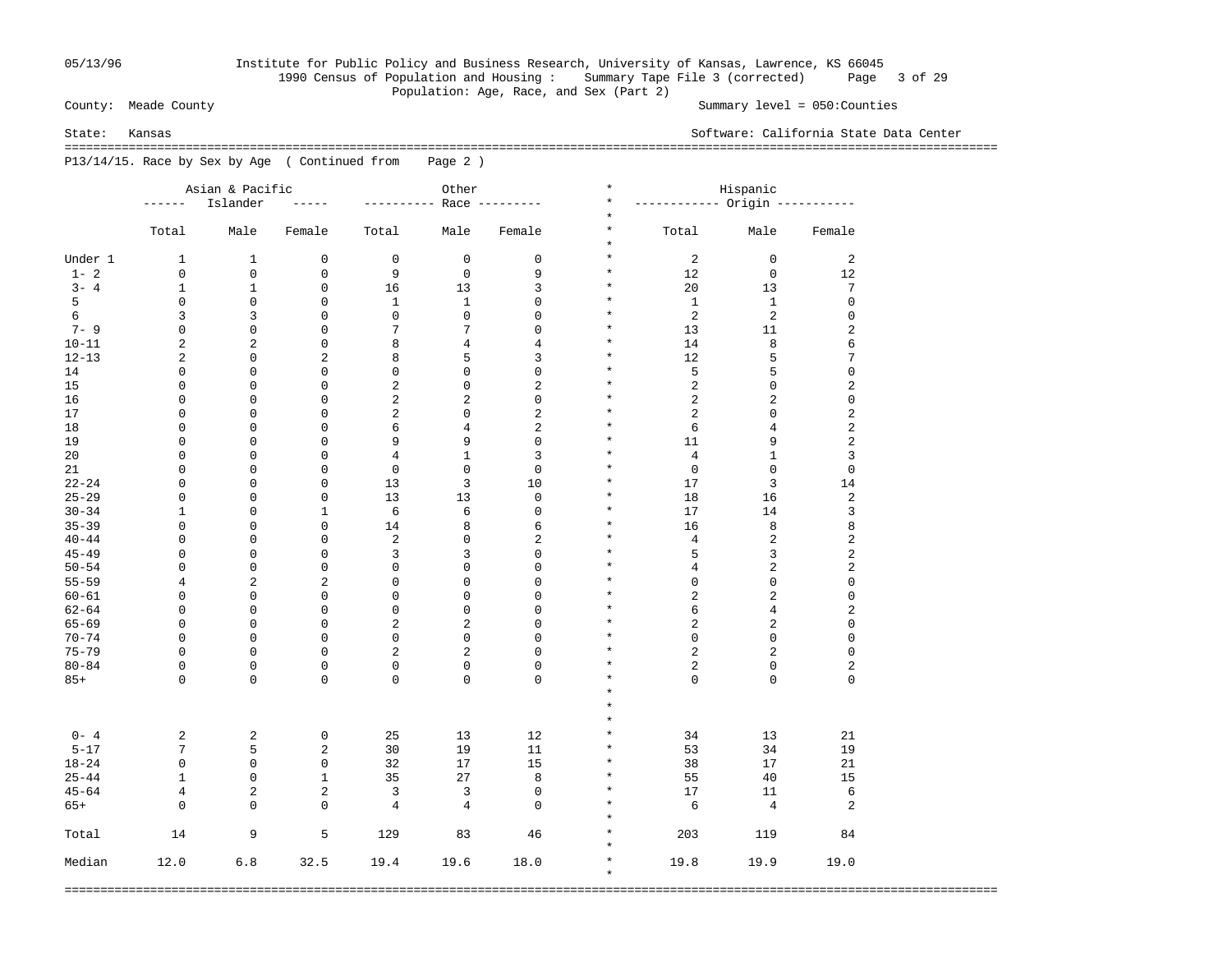## 05/13/96 Institute for Public Policy and Business Research, University of Kansas, Lawrence, KS 66045 1990 Census of Population and Housing : Summary Tape File 3 (corrected) Page 4 of 29 Population: Citizenship and Residence in 1985<br>County: Meade County

Summary level =  $050$ : Counties

| P37. Age by Citizenship<br>(Universe: Persons) |                            |              |       | P43. Residence in 1985--State & County Level<br>(Universe: Persons 5 years and over) |             |
|------------------------------------------------|----------------------------|--------------|-------|--------------------------------------------------------------------------------------|-------------|
|                                                | $------$ Age -------       |              |       |                                                                                      |             |
|                                                |                            | $0 - 17$ 18+ | Total | Same house in 1985                                                                   | 2,507       |
|                                                |                            |              |       | Different house in U.S. in 1985:                                                     |             |
| Native                                         | 1,138 2,975                |              | 4,113 | Same county                                                                          | 706         |
| Foreign born:                                  |                            |              |       | Different county:                                                                    |             |
| Naturalized citizen                            | $\overline{\phantom{a}}$ 2 | 36           | 38    | Same State                                                                           | 347         |
| Not a citizen                                  | 13                         | 83           | 96    | Different State:                                                                     |             |
|                                                |                            |              |       | Northeast                                                                            | 8           |
|                                                |                            |              |       | Midwest                                                                              | 62          |
|                                                |                            |              |       | South                                                                                | 156         |
| P36. Year of Entry                             |                            |              |       | West                                                                                 | 142         |
| (Universe: Foreign-born persons)               |                            |              |       | Abroad in 1985:                                                                      |             |
|                                                |                            |              |       | Puerto Rico                                                                          | $\mathbf 0$ |
|                                                |                            | Total        |       | U.S. outlying area                                                                   | $\mathbf 0$ |
|                                                |                            | 23           |       | Foreign country                                                                      | 24          |
| 1987 to 1990<br>1985 or 1986                   |                            | $\Omega$     |       |                                                                                      |             |
| 1982 to 1984                                   |                            | 15           |       |                                                                                      |             |
| 1980 or 1981                                   |                            | 6            |       | P44. Residence in 1985--MSA/PMSA Level                                               |             |
| 1975 to 1979                                   |                            | 32           |       | (Universe: Persons 5 years and over)                                                 |             |
| 1970 to 1974                                   |                            | 8            |       |                                                                                      |             |
| 1965 to 1969                                   |                            | $\Omega$     |       |                                                                                      |             |
| 1960 to 1964                                   |                            | $\Omega$     |       | Living in an MSA/PMSA in 1990:                                                       |             |
| 1950 to 1959                                   |                            | 21           |       | Same house in 1985                                                                   | 0           |
| Before 1950                                    |                            | 29           |       | Different house in U.S. in 1985:                                                     |             |
|                                                |                            |              |       | This MSA/PMSA in 1985:                                                               |             |
|                                                |                            |              |       | Central city                                                                         | $\Omega$    |
|                                                |                            |              |       | Remainder of this MSA/PMSA                                                           | $\Omega$    |
|                                                |                            |              |       | Different MSA/PMSA in 1985:                                                          |             |
| P42. Place of Birth                            |                            |              |       | Central city                                                                         | 0           |
| (Universe: Persons)                            |                            |              |       | Remainder of different MSA/PMSA                                                      | $\mathbf 0$ |
|                                                |                            |              |       | Not in an MSA/PMSA in 1985                                                           | 0           |
| Native:                                        |                            |              |       | Abroad in 1985                                                                       | $\Omega$    |
| Born in state of residence                     |                            | 2,950        |       |                                                                                      |             |
| Born in other state in U.S.:                   |                            |              |       | Not living in an MSA/PMSA in 1990:                                                   |             |
| Northeast                                      |                            | 28           |       | Same house in 1985                                                                   | 2,507       |
| Midwest                                        |                            | 339          |       | Different house in U.S. in 1985:                                                     |             |
| South                                          |                            | 561          |       | In an MSA/PMSA in 1985:                                                              |             |
| West<br>Born outside the U.S.:                 |                            | 225          |       | Central city<br>Remainder of MSA/PMSA                                                | 97<br>71    |
| Puerto Rico                                    |                            | $\Omega$     |       | Not in an MSA/PMSA in 1985                                                           | 1,253       |
| U.S. outlying area                             |                            | $\Omega$     |       | Abroad in 1985                                                                       | 24          |
| Born abroad of American                        |                            |              |       |                                                                                      |             |
| parent(s)                                      |                            | 10           |       |                                                                                      |             |
| Foreign born                                   |                            | 134          |       |                                                                                      |             |
|                                                |                            |              |       |                                                                                      |             |

===================================================================================================================================

 | |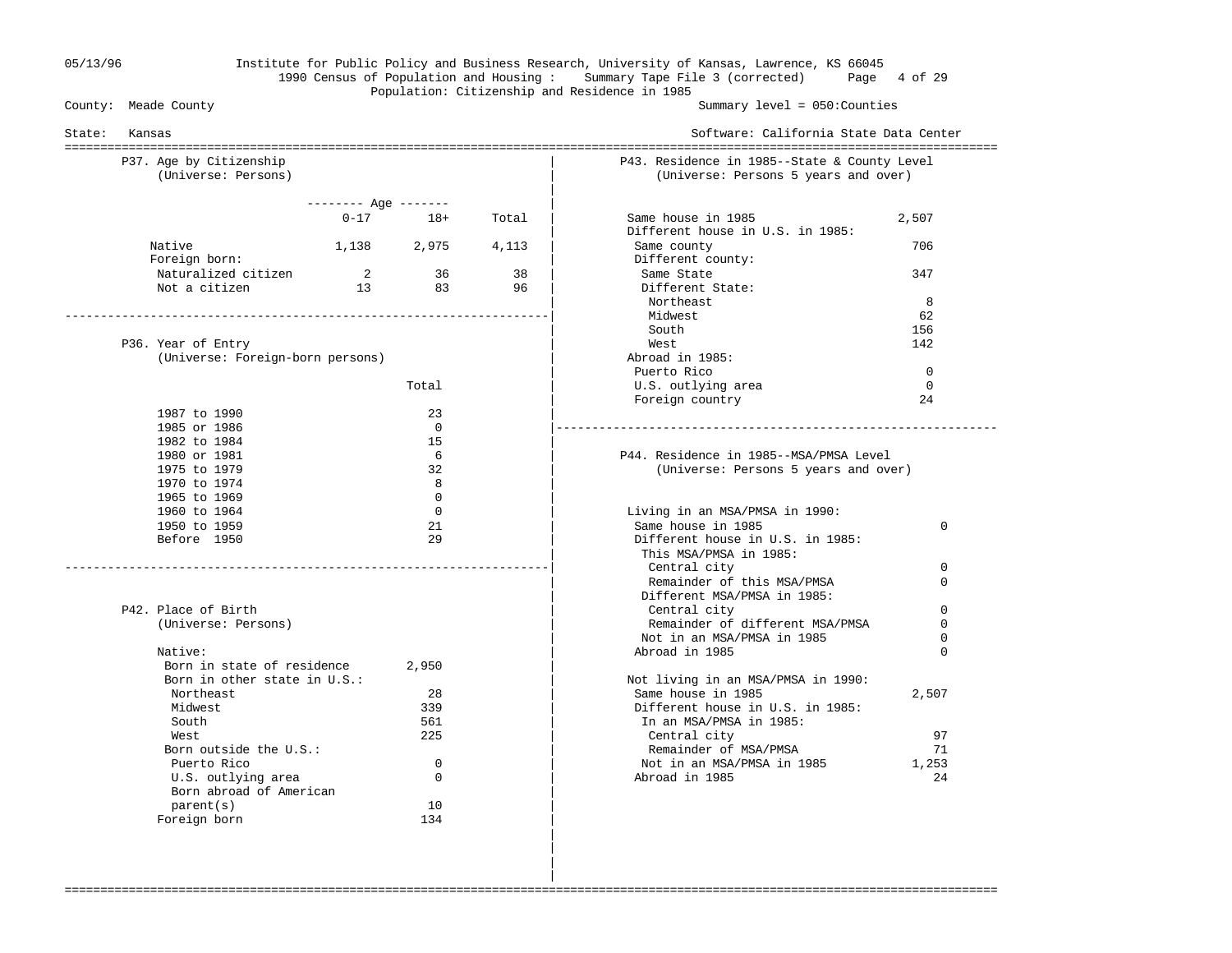| 05/13/96                                                                                                 |             |                      | Population: Language Spoken at Home     |                      |                            | Institute for Public Policy and Business Research, University of Kansas, Lawrence, KS 66045<br>1990 Census of Population and Housing: Summary Tape File 3 (corrected) Page 5 of 29 |                       |
|----------------------------------------------------------------------------------------------------------|-------------|----------------------|-----------------------------------------|----------------------|----------------------------|------------------------------------------------------------------------------------------------------------------------------------------------------------------------------------|-----------------------|
| County: Meade County                                                                                     |             |                      |                                         |                      |                            | Summary $level = 050$ : Counties                                                                                                                                                   |                       |
| State:<br>Kansas                                                                                         |             |                      |                                         |                      |                            | Software: California State Data Center                                                                                                                                             |                       |
| P28. Age by Language Spoken at Home and Ability to Speak English<br>(Universe: Persons 5 years and over) |             |                      |                                         |                      |                            | P29. Household Language and Linguistic<br>Isolation<br>(Universe: Households)                                                                                                      |                       |
|                                                                                                          |             | $5 - 17$             | ----------- Age ----------<br>$18 - 64$ | $65 +$               | Total                      | English                                                                                                                                                                            | 1,505                 |
|                                                                                                          |             |                      |                                         |                      |                            | Spanish:                                                                                                                                                                           |                       |
| Speak only English                                                                                       |             | 811                  | 2,100                                   | 720                  | 3,631                      | Linguistically isolated<br>Not linguistically isolated                                                                                                                             | 11<br>74              |
| Speak Spanish:<br>Speak English very well                                                                |             | 38                   | 55                                      | $\mathsf{O}$         | 93                         | Asian or Pacific Islander language:<br>Linguistically isolated                                                                                                                     | $\overline{c}$        |
| Speak English well                                                                                       |             | $\overline{4}$       | 28                                      | $\overline{2}$       | 34                         | Not linguistically isolated                                                                                                                                                        | $\overline{3}$        |
| Speak English not well / not at all                                                                      |             | $\overline{4}$       | 42                                      | $\Omega$             | 46                         | Other language:<br>Linguistically isolated                                                                                                                                         | 14                    |
| Speak Asian or Pacific Islander language:                                                                |             |                      |                                         |                      |                            | Not linguistically isolated                                                                                                                                                        | 66                    |
| Speak English very well                                                                                  |             | $\Omega$             | 3                                       | $\Omega$             | 3                          |                                                                                                                                                                                    |                       |
| Speak English well<br>Speak English not well / not at all                                                |             | $\Omega$<br>$\Omega$ | $4\overline{ }$<br>$\Omega$             | $\Omega$<br>$\Omega$ | $\overline{4}$<br>$\Omega$ |                                                                                                                                                                                    |                       |
|                                                                                                          |             |                      |                                         |                      |                            | P31. Language Spoken at Home                                                                                                                                                       |                       |
| Speak other language:                                                                                    |             |                      |                                         |                      |                            | (Universe: Persons 5 years and over)                                                                                                                                               |                       |
| Speak English very well                                                                                  |             | $\mathbf{1}$         | 41                                      | 65                   | 107                        |                                                                                                                                                                                    |                       |
| Speak English well                                                                                       |             | $\Omega$             | 11                                      | 21                   | 32                         | Speak only English                                                                                                                                                                 | 3,631                 |
| Speak English not well / not at all                                                                      |             | $\overline{0}$       | $\overline{2}$                          | $\mathbf{0}$         | 2                          | German                                                                                                                                                                             | 68                    |
|                                                                                                          |             |                      |                                         |                      |                            | Yiddish<br>Other West Germanic language                                                                                                                                            | 0<br>71               |
|                                                                                                          |             |                      |                                         |                      |                            | Scandinavian                                                                                                                                                                       | $\overline{0}$        |
|                                                                                                          |             |                      |                                         |                      |                            | Greek                                                                                                                                                                              | $\overline{0}$        |
|                                                                                                          |             |                      |                                         |                      |                            | Indic                                                                                                                                                                              | $\overline{0}$        |
| P30. Age, Language Spoken at Home, and Linguistic Isolation                                              |             |                      |                                         |                      |                            | Italian                                                                                                                                                                            | $\mathbf 0$           |
| (Universe: Persons 5 years and over in households)                                                       |             |                      |                                         |                      |                            | French or French Creole                                                                                                                                                            | $\mathbf 0$           |
|                                                                                                          |             |                      |                                         |                      |                            | Portuguese or Portug. Creole<br>Spanish or Spanish Creole                                                                                                                          | $\overline{0}$<br>173 |
|                                                                                                          |             |                      | $5 - 13$ $14 - 17$ $18 - 64$ $65 +$     |                      | Total                      | Polish                                                                                                                                                                             | $\mathbf 0$           |
|                                                                                                          |             |                      |                                         |                      |                            | Russian                                                                                                                                                                            | $\overline{c}$        |
| Speak only English                                                                                       | 574         | 237                  | 2,085                                   | 635                  | 3,531                      | South Slavic                                                                                                                                                                       | $\mathbf 0$           |
|                                                                                                          |             |                      |                                         |                      |                            | Other Slavic language                                                                                                                                                              | 0                     |
| Speak Spanish:                                                                                           |             |                      |                                         |                      |                            | Other Indo-European language                                                                                                                                                       | 0                     |
| Linguistically isolated<br>Not linguistically isolated                                                   | 8<br>25     | $\overline{0}$<br>13 | 21<br>104                               | 2<br>$\mathbf{0}$    | 31<br>142                  | Arabic<br>Tagalog                                                                                                                                                                  |                       |
|                                                                                                          |             |                      |                                         |                      |                            | Chinese                                                                                                                                                                            |                       |
| Speak Asian or Pacific Islander                                                                          |             |                      |                                         |                      |                            | Hungarian                                                                                                                                                                          |                       |
| language:                                                                                                |             |                      |                                         |                      |                            | Japanese                                                                                                                                                                           | $\Omega$              |
| Linguistically isolated                                                                                  | $\mathbf 0$ | $\mathsf{O}$         | $\overline{4}$                          | $\mathsf{O}$         | 4                          | Mon-khmer                                                                                                                                                                          |                       |
| Not linguistically isolated                                                                              | $\mathbf 0$ | $\mathbf 0$          | $\overline{3}$                          | $\mathbf 0$          | $\mathbf{3}$               | Korean                                                                                                                                                                             |                       |
|                                                                                                          |             |                      |                                         |                      |                            | Native No. American language<br>Vietnamese                                                                                                                                         |                       |
| Speak other language:<br>Linguistically isolated                                                         | $\mathbf 0$ | $\mathsf{O}$         | 5                                       | 19                   | 24                         |                                                                                                                                                                                    |                       |
| Not linguistically isolated                                                                              | $\Omega$    | $\mathbf{1}$         | 49                                      | 67                   | 117                        | Other & unspecified languages                                                                                                                                                      | $\Omega$              |
|                                                                                                          |             |                      |                                         |                      |                            |                                                                                                                                                                                    |                       |
|                                                                                                          |             |                      |                                         |                      |                            |                                                                                                                                                                                    |                       |

===================================================================================================================================

in the contract of the contract of the contract of the contract of the contract of the contract of the contract in the contract of the contract of the contract of the contract of the contract of the contract of the contract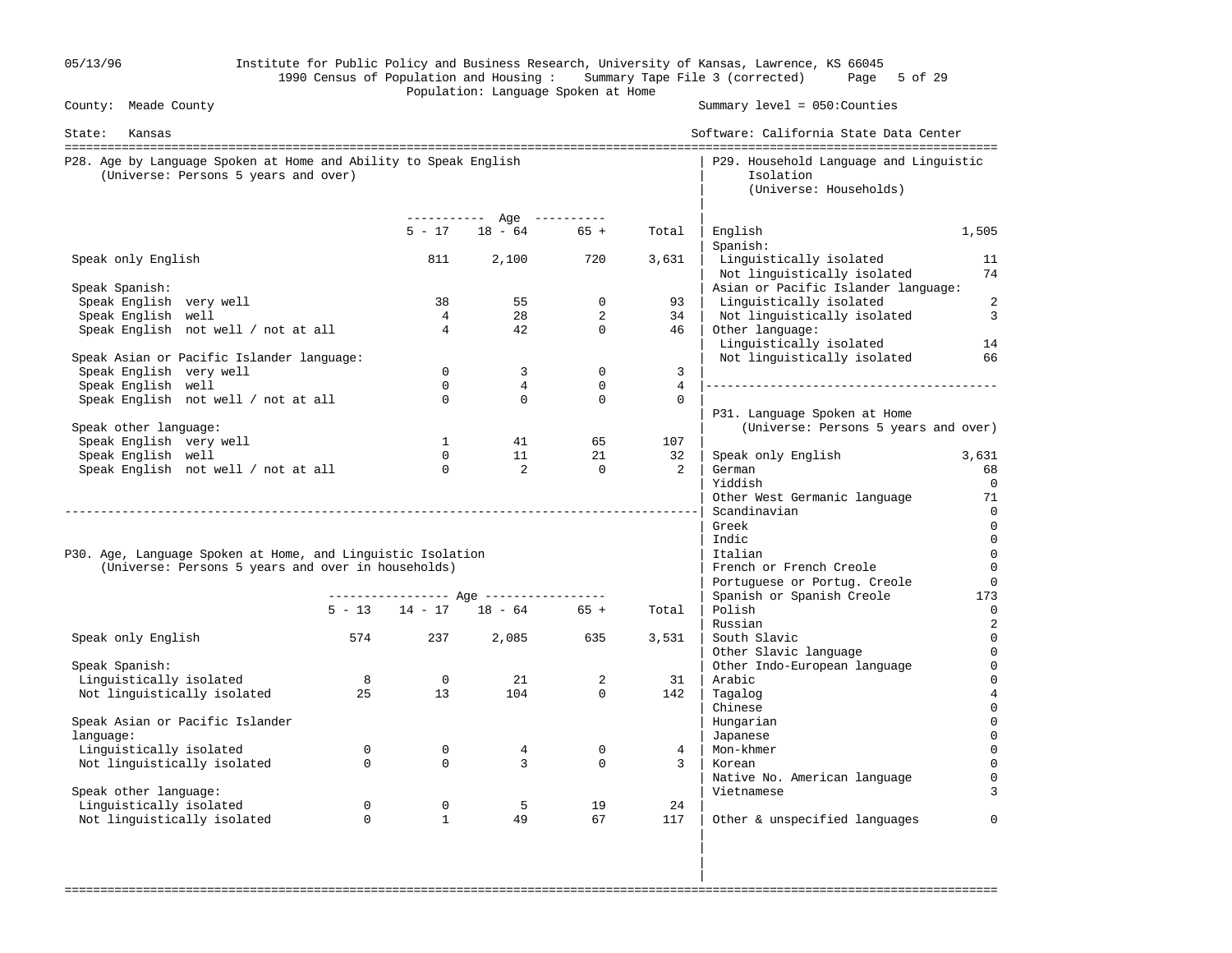## 05/13/96 Institute for Public Policy and Business Research, University of Kansas, Lawrence, KS 66045 1990 Census of Population and Housing : Summary Tape File 3 (corrected) Page 6 of 29 Population: Ancestry<br>
Population: Ancestry<br>
Population: Ancestry

| State: Kansas                          |       |                                     |                     |                      | Software: California State Data Center |  |
|----------------------------------------|-------|-------------------------------------|---------------------|----------------------|----------------------------------------|--|
| P32. Ancestry                          |       | P33/34/35. Ancestry                 |                     |                      |                                        |  |
| (Universe: Persons)                    |       | (Universe: Persons)                 | Reporting<br>Single | Reporting            | Multiple                               |  |
|                                        |       |                                     | Ancestry            |                      | $---$ Ancestry $---$                   |  |
| Ancestry specified:<br>Single ancestry | 2,608 |                                     | Only                | 1st i                | 2nd<br>Ancestry                        |  |
| Multiple ancestry                      | 927   |                                     |                     | Ancestry<br>Reported | Reported                               |  |
| Ancestry unclassified                  | 100   | Arab                                | $\mathbf 0$         | 5                    | $\mathbf 0$                            |  |
| Ancestry not reported                  | 612   | Austrian                            | $\mathbf 0$         | $\mathbf{1}$         | $\overline{4}$                         |  |
|                                        |       | Belgian                             | $\overline{a}$      | 2                    | $\mathbf{1}$                           |  |
|                                        |       | Canadian                            | $\overline{2}$      | $\overline{a}$       | $\mathbf 0$                            |  |
|                                        |       | Czech                               | 11                  | 16                   | 15                                     |  |
|                                        |       | Danish                              | 18                  | 21                   | $\mathbf{1}$                           |  |
|                                        |       | Dutch                               | 141                 | 198                  | 68                                     |  |
|                                        |       | English                             | 282                 | 479                  | 149                                    |  |
|                                        |       | Finnish                             | $\mathbf 0$         | $\overline{0}$       | $\mathbf 0$                            |  |
|                                        |       | French (except Basque)              | 31                  | 82                   | 37                                     |  |
|                                        |       | French Canadian                     | 2                   | 2                    | 7                                      |  |
|                                        |       | German                              | 795                 | 1,170                | 165                                    |  |
|                                        |       | Greek                               | $\mathbf 0$         | $\mathbf{0}$         | $\mathbf 0$                            |  |
|                                        |       | Hungarian                           | 3                   | 3                    | 6                                      |  |
|                                        |       | Irish                               | 111                 | 191                  | 205                                    |  |
|                                        |       | Italian                             | 6                   | 6                    | $\mathbf 0$                            |  |
|                                        |       | Lithuanian                          | $\Omega$            | $\Omega$             | $\Omega$                               |  |
|                                        |       | Norwegian                           | $\overline{4}$      | 9                    | 11                                     |  |
|                                        |       | Polish                              | 12                  | 19                   | $\overline{4}$                         |  |
|                                        |       | Portuguese                          | $\mathbf 0$         | $\mathbf 0$          | $\mathbf 0$                            |  |
|                                        |       | Romanian                            | $\mathbf 0$         | $\Omega$             | $\Omega$                               |  |
|                                        |       | Russian                             | 49                  | 53                   | 56                                     |  |
|                                        |       | Scotch-Irish                        | 56                  | 72                   | 48                                     |  |
|                                        |       | Scottish                            | 5                   | 32                   | 24                                     |  |
|                                        |       | Slovak                              | $\overline{2}$      | 2                    | 5                                      |  |
|                                        |       | SubSaharan African                  | $\Omega$            | $\Omega$             | $\Omega$                               |  |
|                                        |       | Swedish                             | 26                  | 54                   | 15                                     |  |
|                                        |       | Swiss                               | 2                   | 14                   | $7\phantom{.0}$                        |  |
|                                        |       | Ukrainian                           | $\mathbf 0$         | $\mathbf 0$          | $\mathbf 0$                            |  |
|                                        |       | United States or American           | 707                 | 707                  | $\Omega$                               |  |
|                                        |       | Welsh                               | 11                  | 23                   | 18                                     |  |
|                                        |       | West Indian (excl. Hispanic Origin) | $\overline{0}$      | $\mathbf 0$          | $\mathbf 0$                            |  |
|                                        |       | Yugoslavian                         | $\overline{0}$      | $\mathbf 0$          | $\mathbf 0$                            |  |
|                                        |       | Race or Hispanic Origin groups      | 221                 | 263                  | 79                                     |  |
|                                        |       | Other groups                        | 109                 | 109                  | 2                                      |  |
|                                        |       |                                     |                     |                      |                                        |  |
|                                        |       | Unclassified or not reported        | 712                 | 712                  | 3,320                                  |  |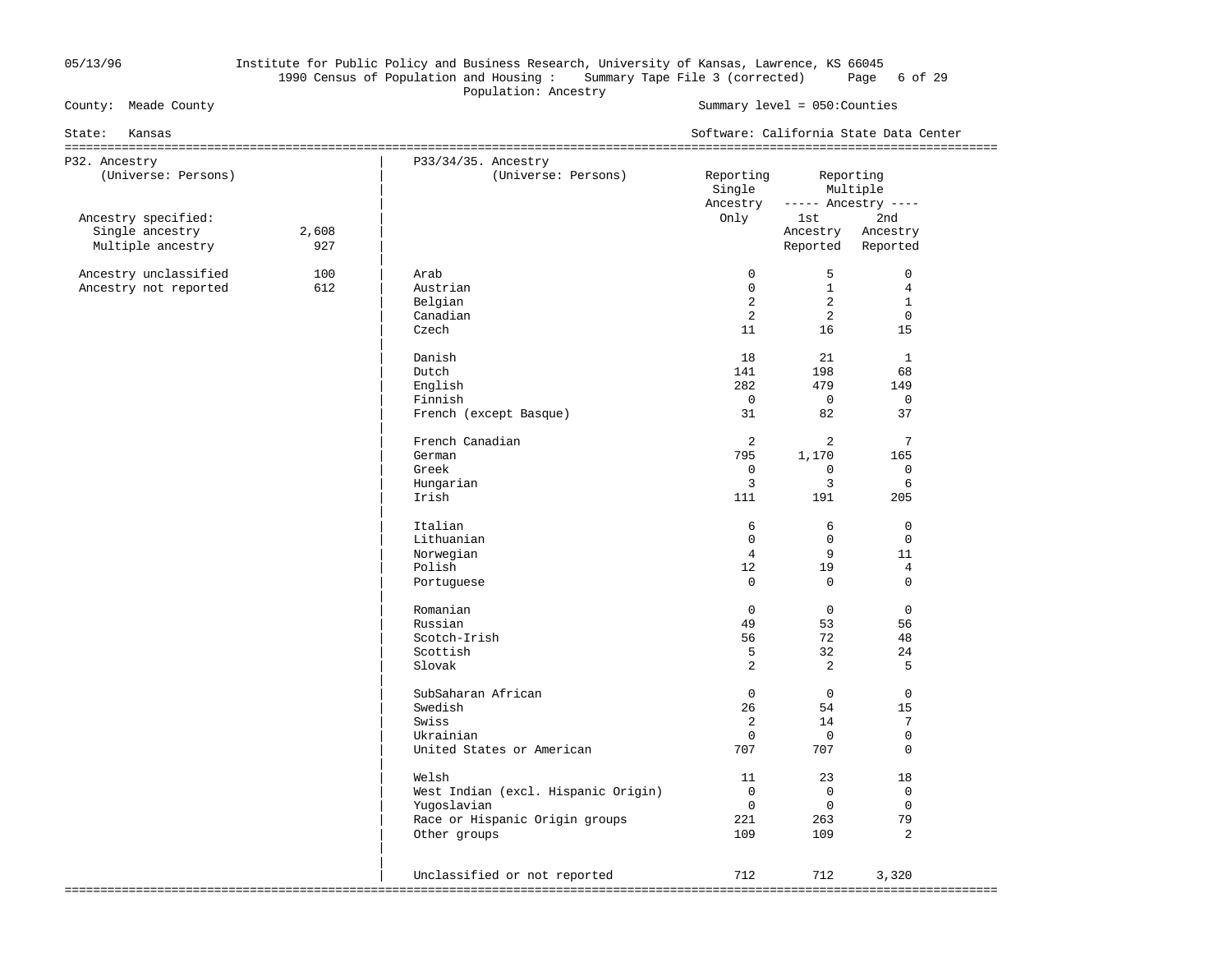## 05/13/96 Institute for Public Policy and Business Research, University of Kansas, Lawrence, KS 66045 1990 Census of Population and Housing : Summary Tape File 3 (corrected) Page 7 of 29 Population: Household Type and Relationship

| Kansas<br>State:                                      |             |                   |                                                                         |                             |              |              | Software: California State Data Center            |                        |        |                                       |
|-------------------------------------------------------|-------------|-------------------|-------------------------------------------------------------------------|-----------------------------|--------------|--------------|---------------------------------------------------|------------------------|--------|---------------------------------------|
| P5/16. Persons in Household<br>(Universe: Households) |             |                   | P19/20/21. Race/Ethnicity of Householder by Household Type and Presence |                             |              |              | of Children Under 18 Years (Universe: Households) |                        |        |                                       |
| 1 person<br>2 persons                                 |             | 463<br>574<br>206 |                                                                         | Total                       | White        | Black        | Amer In<br>Esk, Al                                | Asian &<br>Pac Isl     | Race   | Other * Hispanic<br>Origin<br>$\star$ |
| 3 persons<br>4 persons                                |             | 262               | Family households:                                                      |                             |              |              |                                                   |                        |        |                                       |
| 5 persons                                             |             | 95                | Married couple family:                                                  |                             |              |              |                                                   |                        |        |                                       |
| 6 persons                                             |             | 54                | With own                                                                |                             |              |              |                                                   |                        |        |                                       |
| 7 or more persons                                     |             | 21                | children                                                                | 528                         | 507          | $\mathbf{0}$ | $\mathbf 0$                                       | 0                      | $21 *$ | 31                                    |
|                                                       |             |                   | No own                                                                  |                             |              |              |                                                   |                        |        |                                       |
| Total Households                                      |             | 1,675             | children                                                                | 571                         | 564          | $\Omega$     | $\Omega$                                          | $\overline{2}$         | $5*$   | 9                                     |
|                                                       |             |                   | Other family:                                                           |                             |              |              |                                                   |                        |        |                                       |
| P17/18/40. Household Type and Relationship            |             |                   | Male householder, no                                                    |                             |              |              |                                                   |                        |        |                                       |
| (Universe: Persons)                                   |             |                   | wife present:                                                           |                             |              |              |                                                   |                        |        |                                       |
|                                                       |             |                   | With own                                                                |                             |              |              |                                                   |                        |        |                                       |
|                                                       | $65+$       | Total             | childr.<br>No own                                                       | 29                          | 29           | $\Omega$     | $\Omega$                                          | $\Omega$               | $0 *$  | $\overline{a}$                        |
| In family households:<br>Householder                  | 241         |                   | childr.                                                                 | 11                          | 10           | $\mathbf{0}$ | $\mathbf 0$                                       | $\Omega$               | $1 *$  | 1                                     |
| Spouse                                                | 197         | 1,198<br>1,087    | Female householder, no                                                  |                             |              |              |                                                   |                        |        |                                       |
| Child:                                                |             |                   | husband present:                                                        |                             |              |              |                                                   |                        |        | $\star$                               |
| Natural or adopted                                    |             | 1,213             | With own                                                                |                             |              |              |                                                   |                        |        |                                       |
| Stepchild                                             |             | 77                | childr.                                                                 | 26                          | 24           | $\mathbf{0}$ | $\mathbf 0$                                       | $\Omega$               | $2 *$  | 3                                     |
| Grandchild                                            |             | 16                | No own                                                                  |                             |              |              |                                                   |                        |        | $\star$                               |
| Other relatives                                       | 16          | 49                | childr.                                                                 | 33                          | 33           | $\Omega$     | $\Omega$                                          |                        |        | $\star$                               |
| Nonrelatives                                          | $\mathbf 0$ | 13                |                                                                         |                             |              |              |                                                   | $\Omega$               | $0 *$  | $\Omega$                              |
|                                                       |             |                   | Nonfamily                                                               |                             |              |              |                                                   |                        |        |                                       |
| In nonfamily households:<br>Male householder:         |             |                   | Ihouseholds                                                             | 477                         | 468          | $\Omega$     | $\overline{a}$                                    | $\Omega$               | $7 *$  | 10                                    |
| Living alone                                          | 43          | 178               |                                                                         |                             |              |              |                                                   |                        |        |                                       |
| Not living alone                                      | 2           | 4                 |                                                                         |                             |              |              |                                                   |                        |        |                                       |
| Female householder:                                   |             |                   |                                                                         |                             |              |              |                                                   |                        |        |                                       |
| Living alone                                          | 224         | 285               |                                                                         | P41. Group Quarters by Age  |              |              | P24. Household Type by Age of Householder         |                        |        |                                       |
| Not living alone                                      | $\Omega$    | 10                |                                                                         | (Universe: Persons in group |              |              |                                                   | (Universe: Households) |        |                                       |
| Nonrelatives                                          | $\Omega$    | 17                | quarters)                                                               |                             |              |              |                                                   |                        |        | Non-                                  |
| In group quarters:                                    |             |                   |                                                                         | Institutionalized persons:  |              |              |                                                   |                        | Family | Family                                |
| Institutionalized                                     | 85          | 100               |                                                                         |                             |              |              |                                                   |                        | Hholds | Hholds                                |
| Correctional institutions                             |             | 8                 | $0 - 17$ years                                                          |                             | $\mathsf{O}$ |              |                                                   |                        |        |                                       |
| Nursing homes                                         |             | 92                | $18 - 64$ years                                                         |                             | 15           |              | $15 - 24$ years                                   |                        | 43     | 24                                    |
| Mental hospitals                                      |             | $\Omega$          | $65 + \text{years}$                                                     |                             | 85           |              | $25 - 34$ years                                   |                        | 252    | 64                                    |
| Juvenile institutions                                 |             | $\Omega$          | Total                                                                   |                             | 100          |              | $35 - 44$ years                                   |                        | 310    | 32                                    |
| Other institutions                                    |             | $\Omega$          |                                                                         |                             |              |              | $45 - 54$ years                                   |                        | 144    | 59                                    |
| Non-                                                  |             |                   |                                                                         | Other group quarters:       |              |              | $55 - 64$ years                                   |                        | 208    | 29                                    |
| institutionalized                                     | $\Omega$    | $\Omega$          |                                                                         |                             |              |              | $65 - 74$ years                                   |                        | 138    | 98                                    |
| College dormitories                                   |             | $\mathbf 0$       | $0 - 17$ years                                                          |                             | 0            |              | $75 +$<br>years                                   |                        | 103    | 171                                   |
| Military quarters                                     |             | $\mathbf 0$       | $18 - 64$ years                                                         |                             | $\mathbf 0$  |              |                                                   |                        |        |                                       |
| Homeless shelters                                     |             | $\Omega$          | $65 + years$                                                            |                             | 0            |              |                                                   |                        |        |                                       |
| Visible in street                                     |             | $\Omega$          | Total                                                                   |                             | $\Omega$     |              |                                                   |                        |        |                                       |
| Other group quarters                                  |             | $\mathbf 0$       |                                                                         |                             |              |              |                                                   |                        |        |                                       |
|                                                       |             |                   |                                                                         |                             |              |              |                                                   |                        |        |                                       |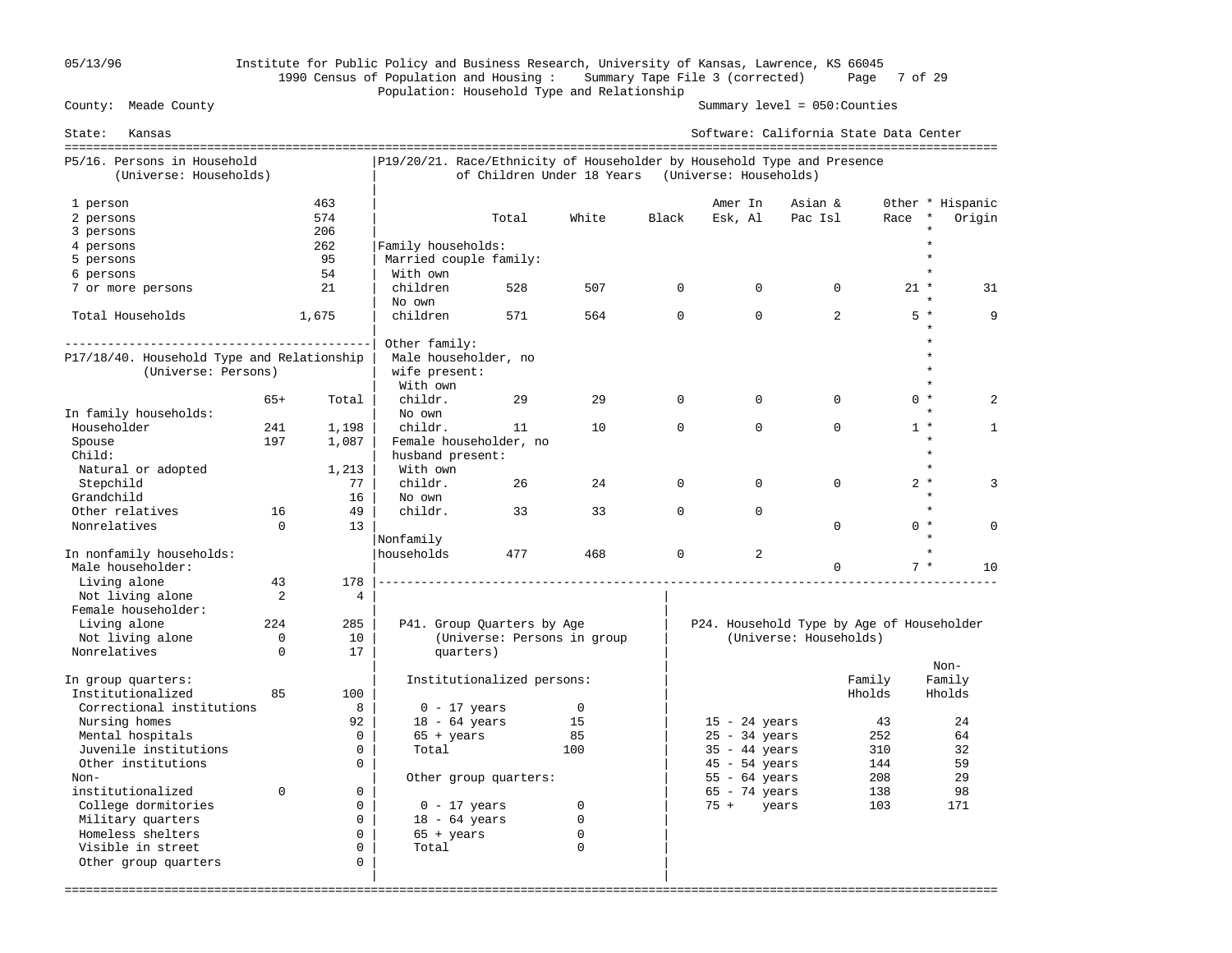## 05/13/96 Institute for Public Policy and Business Research, University of Kansas, Lawrence, KS 66045 1990 Census of Population and Housing : Summary Tape File 3 (corrected) Page 8 of 29 Population: Families, Subfamilies, and Marital Status<br>County: Meade County

Summary level =  $050$ : Counties

| State: Kansas                               |                              |                        |                                                                                 |                |                   | Software: California State Data Center                             |                |
|---------------------------------------------|------------------------------|------------------------|---------------------------------------------------------------------------------|----------------|-------------------|--------------------------------------------------------------------|----------------|
| P4. Families<br>(Universe: Families)        |                              |                        | P23. Family Type and Age of Children<br>(Universe: Own children under 18 years) |                |                   | P25. Subfamily Type and Presence of Own<br>Children Under 18 Years |                |
|                                             |                              |                        |                                                                                 |                |                   | (Universe: Subfamilies)                                            |                |
|                                             |                              |                        | In married-couple family:                                                       |                |                   |                                                                    |                |
| Total                                       |                              | 1,198                  | Under 3 years                                                                   | 135            |                   | Married-couple subfamily:                                          |                |
|                                             |                              |                        | 3 and 4 years                                                                   | 132            | With own children |                                                                    | $\mathbf 0$    |
|                                             |                              |                        | 5 years                                                                         | 87             | No own children   |                                                                    | 9              |
|                                             |                              |                        | 6 to 11 years                                                                   | 378            |                   |                                                                    |                |
|                                             |                              |                        | 12 and 13 years                                                                 | 98             |                   | Mother-child subfamily                                             | 7              |
| P22. Family Type and Presence of Children   |                              |                        | 14 years                                                                        | 55             |                   | Father-child subfamily                                             | $\overline{2}$ |
| 18 Years and Over<br>(Universe: Families)   |                              |                        | 15 to 17 years                                                                  | 158            |                   |                                                                    |                |
|                                             |                              |                        | In other family:                                                                |                |                   |                                                                    |                |
| Married-couple family:                      |                              |                        | Male householder, no spouse:                                                    |                |                   |                                                                    |                |
| With children 18 years & over               |                              | 98                     | Under 3 years                                                                   | 3              |                   | P26. Subfamily type and relationship                               |                |
| No children 18 years & over                 |                              | 1,001                  | 3 and 4 years                                                                   | 2              |                   | (Universe: Persons in Subfamilies)                                 |                |
|                                             |                              |                        | 5 years                                                                         | 2              |                   |                                                                    |                |
| Other family:                               |                              |                        | 6 to 11 years                                                                   | 7              |                   | Persons in married-couple subfamily:                               |                |
| Male householder, no spouse:                |                              |                        | 12 and 13 years                                                                 | 2              |                   |                                                                    |                |
| With children 18 years & over               |                              | 4                      | 14 years                                                                        | $\overline{4}$ | Reference person  |                                                                    | 9              |
| No children 18 years & over                 |                              | 36                     | 15 to 17 years                                                                  | 16             | Spouse            |                                                                    | 7              |
|                                             |                              |                        |                                                                                 |                | Child             |                                                                    | $\Omega$       |
| Female householder, no spouse:              |                              |                        | Female householder, no spouse:                                                  |                |                   |                                                                    |                |
| With children 18 years & over               |                              | 31                     | Under 3 years                                                                   | 5              |                   | Persons in mother-child subfamily:                                 |                |
| No children 18 years & over                 |                              | 28                     | 3 and 4 years                                                                   | 9              |                   |                                                                    |                |
|                                             |                              |                        | 5 years                                                                         | 2              | Parent            |                                                                    | 7              |
|                                             |                              |                        | 6 to 11 years                                                                   | 14             | Child             |                                                                    | 10             |
|                                             |                              |                        | 12 and 13 years                                                                 | 6              |                   |                                                                    |                |
|                                             |                              |                        | 14 years                                                                        | $\overline{4}$ |                   | Persons in father-child subfamily:                                 |                |
|                                             |                              |                        | 15 to 17 years                                                                  | 10             |                   |                                                                    |                |
| P38/39. Marital Status by Age and Aggregate |                              |                        |                                                                                 |                | Parent            |                                                                    | 2              |
|                                             | Number of Children Ever Born |                        |                                                                                 |                | Child             |                                                                    | $\overline{2}$ |
|                                             |                              |                        |                                                                                 |                |                   |                                                                    |                |
|                                             |                              | Aggregate<br>Number of | P27. Sex by Marital Status                                                      |                |                   |                                                                    |                |
|                                             |                              | Children               | (Universe: Persons 15 years and over)                                           |                |                   |                                                                    |                |
|                                             | Females                      | Ever Born              |                                                                                 |                |                   |                                                                    |                |
| Never married:                              |                              |                        |                                                                                 | Male           | Female            | Total                                                              |                |
| $15 - 24$ years                             | 136                          | 7                      |                                                                                 |                |                   |                                                                    |                |
| $25 - 34$ years                             | 21                           | $\mathbf 0$            | Never married                                                                   | 292            | 208               | 500                                                                |                |
| $35 - 44$ years                             | 22                           | $\mathbf 0$            | Married:                                                                        |                |                   |                                                                    |                |
| 45 + years                                  | 29                           | $\mathbf 0$            | Spouse present                                                                  | 1,108          | 1,094             | 2,202                                                              |                |
|                                             |                              |                        | Spouse absent:                                                                  |                |                   |                                                                    |                |
| Ever married:                               |                              |                        | Separated                                                                       | 10             | 7                 | 17                                                                 |                |
| $15 - 24$ years                             | 66                           | 59                     | Other                                                                           | 25             | 24                | 49                                                                 |                |
| $25 - 34$ years                             | 274                          | 515                    | Widowed                                                                         | 66             | 294               | 360                                                                |                |
| $35 - 44$ years                             | 263                          | 688                    | Divorced                                                                        | 92             | 62                | 154                                                                |                |
| 45 + years                                  | 878                          | 2,692                  |                                                                                 |                |                   |                                                                    |                |
|                                             |                              |                        |                                                                                 |                |                   |                                                                    |                |
|                                             |                              |                        |                                                                                 |                |                   |                                                                    |                |
|                                             |                              |                        |                                                                                 |                |                   |                                                                    |                |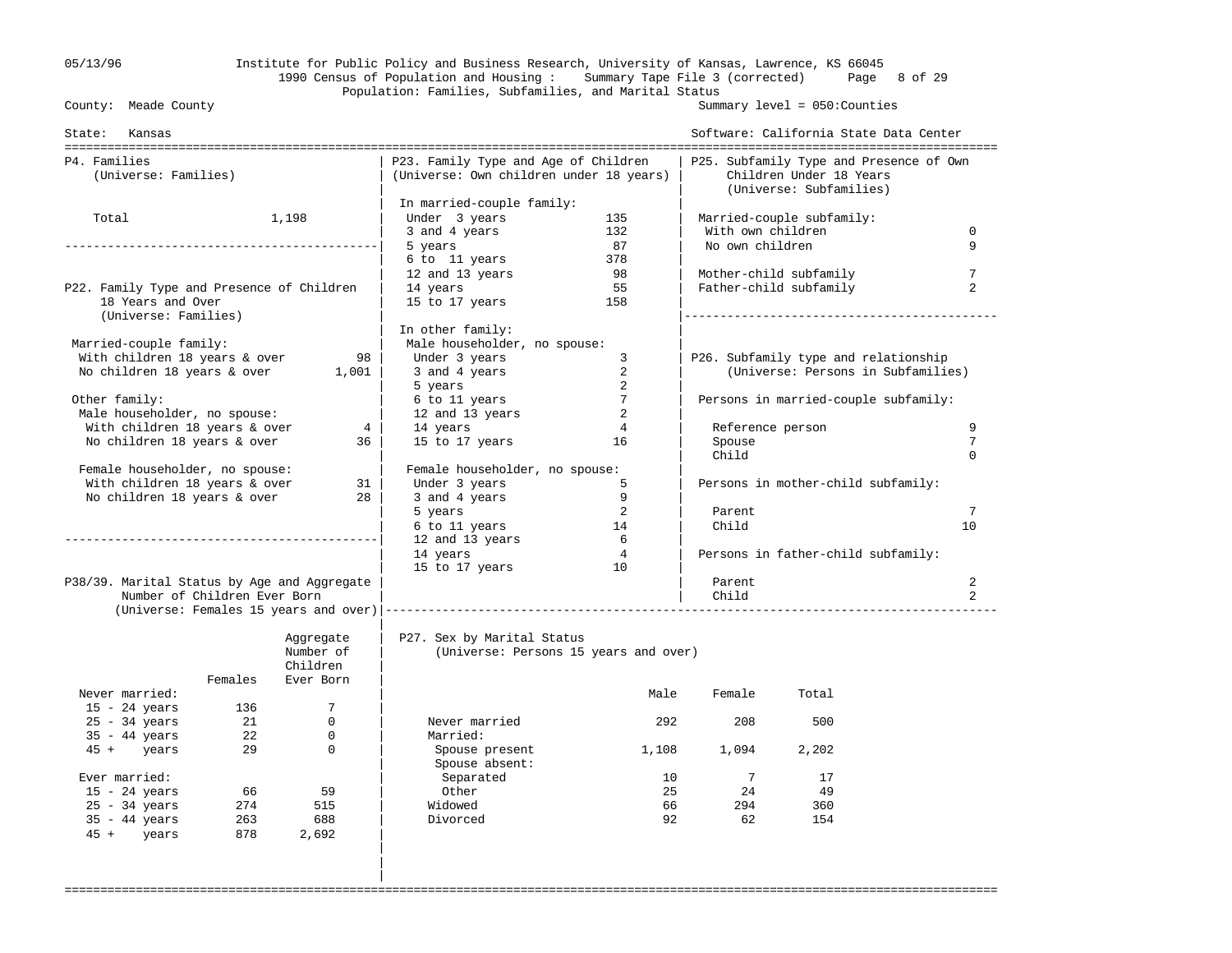## 05/13/96 Institute for Public Policy and Business Research, University of Kansas, Lawrence, KS 66045 1990 Census of Population and Housing : Summary Tape File 3 (corrected) Page 9 of 29 Population: Transportation to and Place of Work

Summary level =  $050$ : Counties

| P50/51. Travel Time to Work<br>P45/46/47/48. Place of Work<br>P49. Means of Transportation to Work<br>(Universe: Workers 16 years<br>(Universe: Workers 16 years<br>(Universe: Workers 16 years<br>and over)<br>and over)<br>and over)<br>Did not work at home:<br>Worked in State of residence:<br>$0 - 4$ minutes<br>Car, truck, or van:<br>448<br>Worked in county of residence<br>1,686<br>Drove alone<br>1,583<br>$5 - 9$ minutes<br>655<br>Worked out of county of residence<br>Carpooled<br>174<br>$10 - 14$ minutes<br>301<br>184<br>Worked outside State of residence<br>38<br>$15 - 19$ minutes<br>Public transportation:<br>211<br>$\Omega$<br>Bus or trolley bus<br>$20 - 24$ minutes<br>75<br>*****************************<br>$25 - 29$ minutes<br>Streetcar/trolley car<br>$\mathbf{0}$<br>21<br>Subway or elevated<br>$30 - 34$ minutes<br>$\Omega$<br>146<br>$\overline{0}$<br>$35 - 39$ minutes<br>Living in an MSA/PMSA:<br>Railroad<br>10<br>Worked in MSA/PMSA of residence:<br>$\Omega$<br>Ferryboat<br>$40 - 44$ minutes<br>18<br>$\mathbf 0$<br>$45 - 59$ minutes<br>Central city<br>$\Omega$<br>Taxicab<br>44<br>Remainder of this MSA/PMSA<br>$7\phantom{.0}$<br>Motorcycle<br>$60 - 89$ minutes<br>48<br>$\Omega$<br>Worked outside MSA/PMSA of residence:<br>Bicycle<br>$\mathbf{3}$<br>90 or more minutes<br>18<br>Worked in a different MSA/PMSA:<br>90<br>Walked<br>Worked at home<br>Central city<br>$\Omega$<br>Other means<br>21<br>147<br>Remain. of a different MSA/PMSA<br>$\mathbf 0$<br>Worked at home<br>147<br>Worked outside of any MSA/PMSA<br>$\Omega$<br>Not living in an MSA/PMSA:<br>Mean travel time to work<br>Total workers<br>2,025<br>13 minutes<br>Worked in an MSA/PMSA:<br>--------------------------------------<br>Central city<br>11<br>Remainder of MSA/PMSA<br>5<br>P53. Private Vehicle Occupancy<br>Worked outside of any MSA/PMSA<br>2,009<br>(Universe: Workers 16 years<br>P52. Time Leaving Home to Go to Work<br>(Universe: Workers 16 years and<br>and over)<br>*****************************<br>and over)<br>Living in a place:<br>Did not work at home:<br>Car, truck, or van:<br>Worked in place of residence<br>851<br>$12:00$ a.m. - $4:59$ a.m.<br>Drove alone<br>1,583<br>30<br>Worked outside place of residence<br>$5:00$ a.m. - $5:29$ a.m.<br>568<br>In 2-person carpool<br>127<br>27<br>24<br>Not living in a place<br>606<br>In 3-person carpool<br>$5:30$ a.m. - $5:59$ a.m.<br>35<br>In 4-person carpool<br>21<br>$6:00$ a.m. - $6:29$ a.m.<br>109<br>*****************************<br>In 5-person carpool<br>2<br>$6:30$ a.m. - $6:59$ a.m.<br>118<br>In 6-person carpool<br>$\overline{0}$<br>$7:00$ a.m. - $7:29$ a.m.<br>301<br>$\Omega$<br>$7:30$ a.m. - $7:59$ a.m.<br>Living in the 9 Northeastern States:<br>In 7-or-more carpool<br>432<br>Worked in the minor civil<br>Other means<br>268<br>$8:00$ a.m. - $8:29$ a.m.<br>343<br>division of residence<br>$8:30$ a.m. - $8:59$ a.m.<br>$\Omega$<br>124<br>Worked outside minor civil<br>$9:00$ a.m. - $9:59$ a.m.<br>83<br>division of residence<br>$\Omega$<br>$10:00$ a.m. - $10:59$ a.m.<br>38<br>$11:00$ a.m. - $11:59$ a.m.<br>Not living in the 9 Northeastern<br>6<br>2,025<br>$12:00 \text{ p.m.} - 3:59 \text{ p.m.}$<br>States<br>105<br>$4:00 \text{ p.m.} - 11:59 \text{ p.m.}$<br>127<br>Worked at home<br>147 | State:<br>Kansas |  | Software: California State Data Center |  |
|--------------------------------------------------------------------------------------------------------------------------------------------------------------------------------------------------------------------------------------------------------------------------------------------------------------------------------------------------------------------------------------------------------------------------------------------------------------------------------------------------------------------------------------------------------------------------------------------------------------------------------------------------------------------------------------------------------------------------------------------------------------------------------------------------------------------------------------------------------------------------------------------------------------------------------------------------------------------------------------------------------------------------------------------------------------------------------------------------------------------------------------------------------------------------------------------------------------------------------------------------------------------------------------------------------------------------------------------------------------------------------------------------------------------------------------------------------------------------------------------------------------------------------------------------------------------------------------------------------------------------------------------------------------------------------------------------------------------------------------------------------------------------------------------------------------------------------------------------------------------------------------------------------------------------------------------------------------------------------------------------------------------------------------------------------------------------------------------------------------------------------------------------------------------------------------------------------------------------------------------------------------------------------------------------------------------------------------------------------------------------------------------------------------------------------------------------------------------------------------------------------------------------------------------------------------------------------------------------------------------------------------------------------------------------------------------------------------------------------------------------------------------------------------------------------------------------------------------------------------------------------------------------------------------------------------------------------------------------------------------------------------------------------------------------------------------------------------------------------------------------------------------------------------------------------------------------------------------------------------------------------------------------------------------------------------------------------------------------------------------------|------------------|--|----------------------------------------|--|
|                                                                                                                                                                                                                                                                                                                                                                                                                                                                                                                                                                                                                                                                                                                                                                                                                                                                                                                                                                                                                                                                                                                                                                                                                                                                                                                                                                                                                                                                                                                                                                                                                                                                                                                                                                                                                                                                                                                                                                                                                                                                                                                                                                                                                                                                                                                                                                                                                                                                                                                                                                                                                                                                                                                                                                                                                                                                                                                                                                                                                                                                                                                                                                                                                                                                                                                                                                          |                  |  |                                        |  |
|                                                                                                                                                                                                                                                                                                                                                                                                                                                                                                                                                                                                                                                                                                                                                                                                                                                                                                                                                                                                                                                                                                                                                                                                                                                                                                                                                                                                                                                                                                                                                                                                                                                                                                                                                                                                                                                                                                                                                                                                                                                                                                                                                                                                                                                                                                                                                                                                                                                                                                                                                                                                                                                                                                                                                                                                                                                                                                                                                                                                                                                                                                                                                                                                                                                                                                                                                                          |                  |  |                                        |  |
|                                                                                                                                                                                                                                                                                                                                                                                                                                                                                                                                                                                                                                                                                                                                                                                                                                                                                                                                                                                                                                                                                                                                                                                                                                                                                                                                                                                                                                                                                                                                                                                                                                                                                                                                                                                                                                                                                                                                                                                                                                                                                                                                                                                                                                                                                                                                                                                                                                                                                                                                                                                                                                                                                                                                                                                                                                                                                                                                                                                                                                                                                                                                                                                                                                                                                                                                                                          |                  |  |                                        |  |
|                                                                                                                                                                                                                                                                                                                                                                                                                                                                                                                                                                                                                                                                                                                                                                                                                                                                                                                                                                                                                                                                                                                                                                                                                                                                                                                                                                                                                                                                                                                                                                                                                                                                                                                                                                                                                                                                                                                                                                                                                                                                                                                                                                                                                                                                                                                                                                                                                                                                                                                                                                                                                                                                                                                                                                                                                                                                                                                                                                                                                                                                                                                                                                                                                                                                                                                                                                          |                  |  |                                        |  |
|                                                                                                                                                                                                                                                                                                                                                                                                                                                                                                                                                                                                                                                                                                                                                                                                                                                                                                                                                                                                                                                                                                                                                                                                                                                                                                                                                                                                                                                                                                                                                                                                                                                                                                                                                                                                                                                                                                                                                                                                                                                                                                                                                                                                                                                                                                                                                                                                                                                                                                                                                                                                                                                                                                                                                                                                                                                                                                                                                                                                                                                                                                                                                                                                                                                                                                                                                                          |                  |  |                                        |  |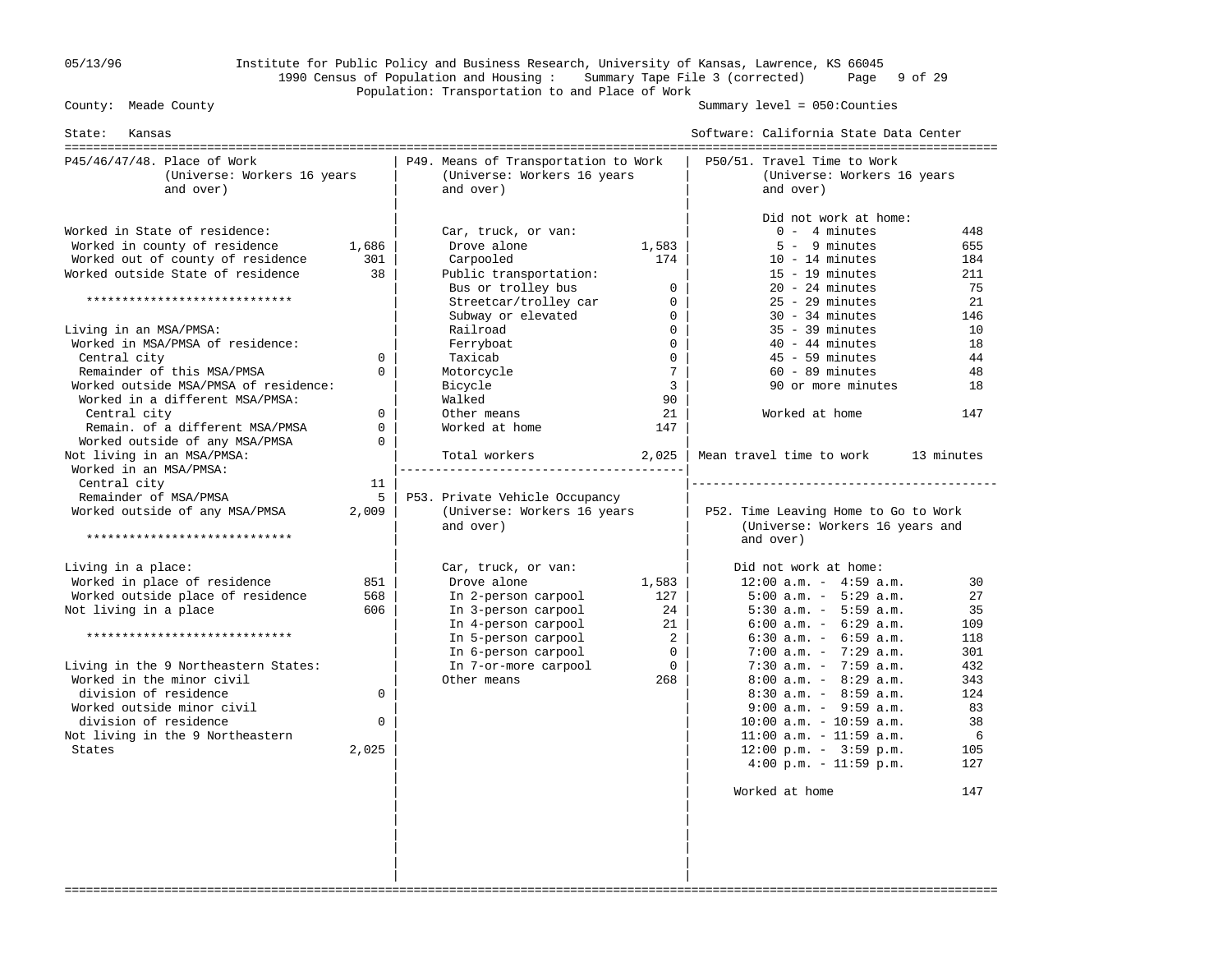## 05/13/96 Institute for Public Policy and Business Research, University of Kansas, Lawrence, KS 66045 1990 Census of Population and Housing : Summary Tape File 3 (corrected) Page 10 of 29 Population: School Enrollment and Educational Attainment<br>County: Meade County (Summar

Summary level =  $050$ : Counties

| Kansas<br>State:                                                                     |                 | Software: California State Data Center                                   |              |                                      |                         |                            |                      |                            |                    |
|--------------------------------------------------------------------------------------|-----------------|--------------------------------------------------------------------------|--------------|--------------------------------------|-------------------------|----------------------------|----------------------|----------------------------|--------------------|
| P54. School Enrollment and Type of<br>School (Universe: Persons 3 years<br>and over) |                 | P55/56. Race and Hispanic Origin by School Enrollment and Type of School |              | (Universe: Persons 3 years and over) |                         |                            |                      |                            |                    |
| Enrolled in preprimary school:<br>Public school<br>Private school                    | 48<br>22        | Enrolled<br>in school:                                                   | Total        | White                                | Black                   | Amer In<br>Esk, Al         | Asian &<br>Pac Isl   | Other *<br>Race *          | Hispanic<br>Origin |
| Enrolled in elementary or<br>high school:<br>Public school<br>Private school         | 747<br>$\Omega$ | Preprimary<br>school<br>Elementary<br>or high<br>school                  | 70<br>747    | 67<br>707                            | $\mathbf 0$<br>0        | $\Omega$<br>2              | 3<br>$4\overline{ }$ | $0 *$<br>$\star$<br>$34 *$ | $\Omega$<br>55     |
| Enrolled in college:<br>Public school<br>Private school                              | 98<br>6         | College<br>Not<br>enrolled                                               | 104<br>3,176 | 103<br>3,081                         | $\Omega$<br>$\mathbf 0$ | $\Omega$<br>$\overline{4}$ | 5                    | $0 *$<br>$\star$<br>$86 *$ | 2<br>132           |
| Not enrolled in school                                                               | 3,176           |                                                                          |              |                                      |                         |                            |                      |                            |                    |

### P57/58/59/60. Educational Attainment by Race and Hispanic Origin (Universe: Persons 18 years and over)

|                                               | Persons<br>$18 +$ |       | 25<br>Persons |             |                    |                    |                              |                    |  |  |
|-----------------------------------------------|-------------------|-------|---------------|-------------|--------------------|--------------------|------------------------------|--------------------|--|--|
|                                               | Total             | Total | White         | Black       | Amer In<br>Esk, Al | Asian &<br>Pac Isl | Other *<br>Race *<br>$\star$ | Hispanic<br>Origin |  |  |
| Less than 9th grade<br>9th to 12th grade,     | 335               | 325   | 309           | 0           | $\mathbf 0$        | 0                  | $16 *$<br>$\star$            | 33                 |  |  |
| no diploma                                    | 334               | 257   | 241           | 0           | 2                  | 0                  | $14$ *                       | 19                 |  |  |
| High school graduate                          | 1,001             | 946   | 944           | $\Omega$    |                    | 0                  | $2 *$                        | 6                  |  |  |
| Some college, no degree                       | 686               | 621   | 613           | $\Omega$    | 2                  |                    | $5*$                         | 11                 |  |  |
| Associate degree                              | 224               | 206   | 206           | 0           | $\Omega$           | 0                  | $0 *$                        | 2                  |  |  |
| Bachelor's degree<br>Graduate or professional | 392               | 363   | 361           | 0           | $\Omega$           | 0                  | $2 *$<br>$\star$             | 4                  |  |  |
| degree                                        | 122               | 122   | 115           | $\mathbf 0$ | $\Omega$           | 4                  | $3*$<br>$\star$              | 3                  |  |  |
|                                               |                   |       |               |             |                    |                    | $\star$                      |                    |  |  |
| Total                                         | 3,094             | 2,840 | 2,789         | $\mathbf 0$ | 4                  | 5                  | $42 *$                       | 78                 |  |  |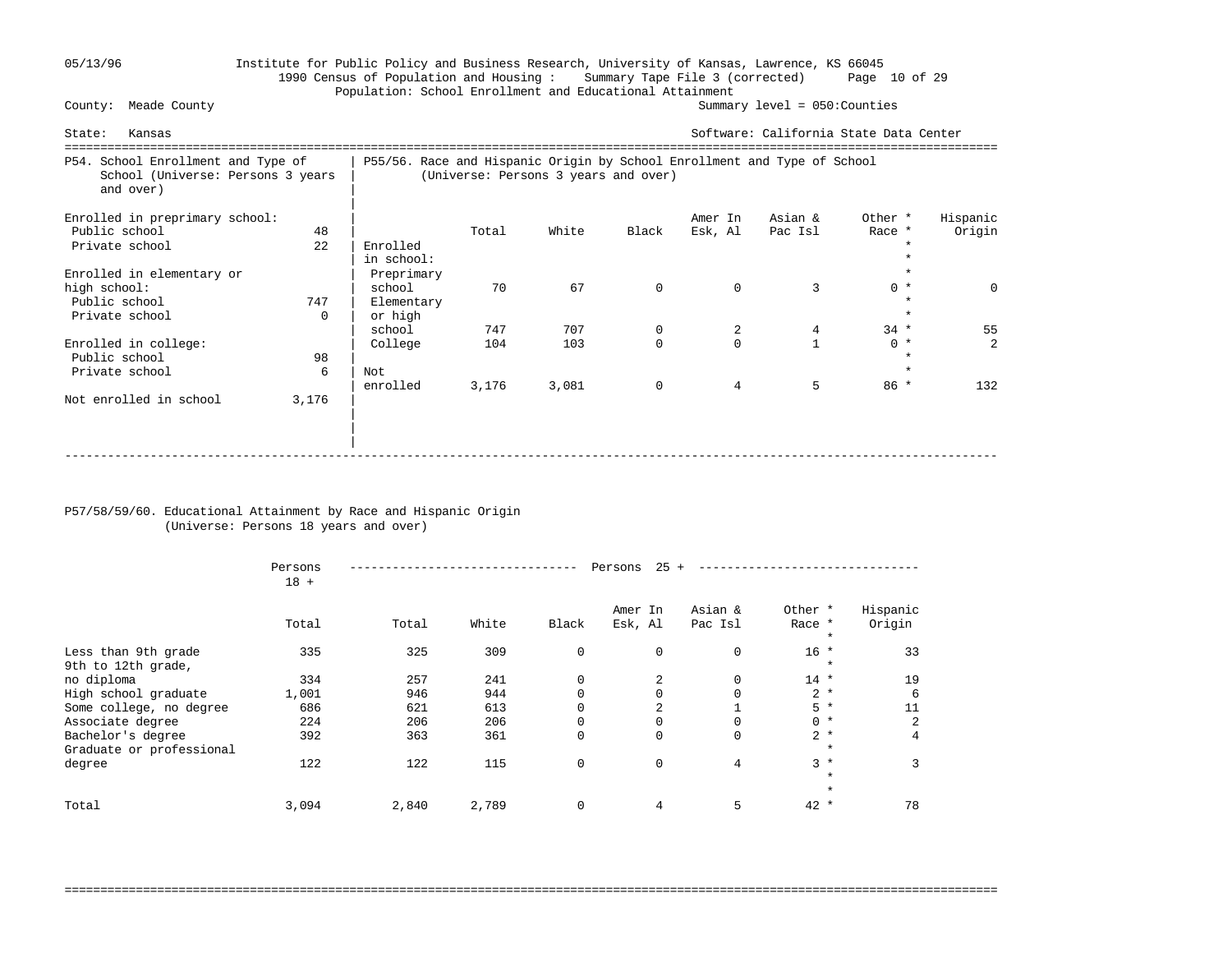## 05/13/96 Institute for Public Policy and Business Research, University of Kansas, Lawrence, KS 66045 1990 Census of Population and Housing : Summary Tape File 3 (corrected) Page 11 of 29 Population: Education and Employment Status<br>
County: Meade County

Summary level =  $050$ : Counties

State: Kansas Software: California State Data Center

===================================================================================================================================

===================================================================================================================================

P61/62/63. School Enrollment, Educational Attainment, and Employment Status by Race and Hispanic Origin

(Universe: Persons 16 to 19 years)

----------------------------- Persons 16 to 19 Years --------------------------

|                                         | Total          | White       | Black    | Amer In<br>Esk, Al | Asian &<br>Pac Isl | Other<br>Race | $\star$            | Hispanic<br>Origin |
|-----------------------------------------|----------------|-------------|----------|--------------------|--------------------|---------------|--------------------|--------------------|
| In Armed Forces:<br>Enrolled in school: |                |             |          |                    |                    |               |                    |                    |
| High school graduate                    | $\Omega$       | 0           | 0        | 0                  | 0                  | 0             | $\ast$             | $\Omega$           |
| Not high school graduate                | $\Omega$       | $\Omega$    | $\Omega$ | $\Omega$           | $\Omega$           | $\Omega$      | $\star$            | $\Omega$           |
| Not enrolled in school:                 |                |             |          |                    |                    |               | $\star$            |                    |
| High school graduate                    | $\Omega$       | $\mathbf 0$ | 0        | 0                  | 0                  | 0             | $\star$            | $\Omega$           |
| Not high school graduate                | $\Omega$       | $\Omega$    | $\Omega$ | $\Omega$           | $\Omega$           | 0             | $\ast$<br>$\star$  | $\Omega$           |
| Civilian:                               |                |             |          |                    |                    |               |                    |                    |
| Enrolled in school:                     |                |             |          |                    |                    |               | $\star$            |                    |
| Employed                                | 79             | 75          | $\Omega$ | $\Omega$           | $\Omega$           | 4             | $\star$            | 4                  |
| Unemployed                              | $\overline{2}$ | 2           | 0        | 0                  | 0                  | 0             | $\ast$             | $\Omega$           |
| Not in labor force                      | 81             | 76          | $\Omega$ | $\Omega$           | $\Omega$           | 5             | $\star$<br>$\star$ | 7                  |
| Not enrolled in school:                 |                |             |          |                    |                    |               |                    |                    |
| High school graduate:                   |                |             |          |                    |                    |               | $\star$            |                    |
| Employed                                | 7              | 7           | 0        | 0                  | $\mathbf 0$        | 0             | $\ast$             | $\Omega$           |
| Unemployed                              | $\Omega$       | $\mathbf 0$ | 0        | 0                  | $\Omega$           | 0             | $\star$            | O                  |
| Not in labor force                      | $\Omega$       | $\Omega$    | $\Omega$ | $\Omega$           | $\Omega$           | $\Omega$      | $\star$            | $\Omega$           |
| Not high school graduate:               |                |             |          |                    |                    |               |                    |                    |
| Employed                                | 20             | 12          | $\Omega$ | 0                  | $\Omega$           | 8             | $\ast$             | 8                  |
| Unemployed                              | 5              | 3           | 0        | 0                  | $\Omega$           | 2             | $\star$            | 2                  |
| Not in labor force                      | 4              | 4           | $\Omega$ | U                  | <sup>0</sup>       | 0             | $^\star$           | $\Omega$           |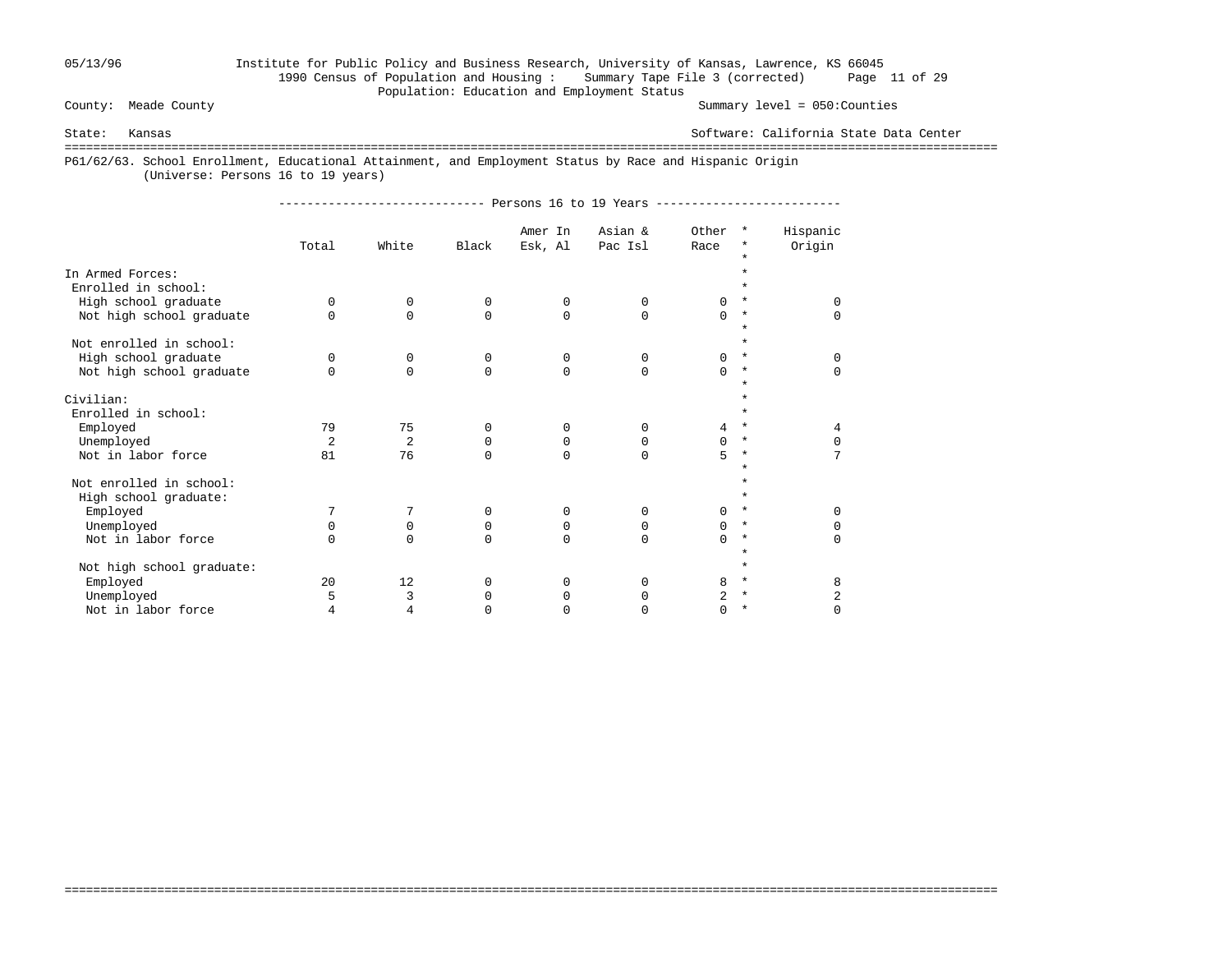## 05/13/96 Institute for Public Policy and Business Research, University of Kansas, Lawrence, KS 66045 1990 Census of Population and Housing : Summary Tape File 3 (corrected) Page 12 of 29 Population: Industry and Occupation<br>
County: Meade County

Summary level =  $050$ : Counties

| State:<br>Kansas                                               |       |                                                     |          | Software: California State Data Center              |           |
|----------------------------------------------------------------|-------|-----------------------------------------------------|----------|-----------------------------------------------------|-----------|
| P75. Sex by Work Status in 1989<br>(Universe: Persons 16 years |       | P77. Industry<br>(Universe: Employed persons        |          | P78. Occupation<br>(Universe: Employed persons      |           |
| and over)                                                      |       | 16 years and over)                                  |          | 16 years and over)                                  |           |
| Male:                                                          |       |                                                     |          | Managerial & professional specialty<br>occupations: |           |
| Worked in 1989                                                 | 1,339 | Agriculture, forestry, &                            |          | Executive, administrative, &                        |           |
| Did not work in 1989                                           | 211   | fisheries                                           | 561      | managerial                                          | 162       |
|                                                                |       |                                                     |          | Professional specialty                              | 285       |
| Female:                                                        |       | Mining                                              | 46       |                                                     |           |
|                                                                |       |                                                     |          | Technical, sales &                                  |           |
| Worked in 1989                                                 | 1,066 | Construction                                        | 101      | administrative support:                             |           |
| Did not work in 1989                                           | 596   |                                                     |          | Technicians & related                               |           |
|                                                                |       | Manufacturing:                                      |          | support                                             | 33<br>126 |
|                                                                |       | Nondurable goods<br>Durable goods                   | 56<br>42 | Sales<br>Administrative support,                    |           |
|                                                                |       |                                                     |          | including clerical                                  | 235       |
|                                                                |       | Transportation                                      | 68       |                                                     |           |
|                                                                |       |                                                     |          | Service occupations:                                |           |
|                                                                |       | Communications & other                              |          | Private household                                   | 5         |
|                                                                |       | public utilities                                    | 90       | Protective service                                  | 16        |
| P79. Class of Worker                                           |       |                                                     |          | Service, except protective                          |           |
| (Universe: Employed persons<br>16 years and over)              |       | Wholesale trade                                     | 90       | and household                                       | 252       |
|                                                                |       | Retail trade                                        | 236      | Farming, forestry, &<br>fishing occupations         | 487       |
|                                                                |       | Finance, insurance, &                               |          |                                                     |           |
|                                                                |       | real estate                                         | 75       | Precision production,                               |           |
| Private for profit                                             |       |                                                     |          | craft, & repair occupations                         | 213       |
| wage and salary                                                | 1,040 | Services:                                           |          |                                                     |           |
|                                                                |       | Business & repair services                          | 42       | Operators, fabricators,                             |           |
| Private not-for-profit                                         |       | Personal services                                   | 59       | & laborers:                                         |           |
| wage and salary                                                | 148   | Entertainment & recreation                          | 12       | Machine operators,                                  |           |
| Local government                                               | 317   | Professional & related services:<br>Health services | 198      | assemblers & inspectors<br>Transportation &         | 68        |
| State government                                               | 32    | Educational services                                | 204      | material moving occupations                         | 106       |
| Federal government                                             | 55    | Other professional & related                        |          | Handlers, equipment cleaners,                       |           |
|                                                                |       | services                                            | 114      | helpers, & laborers                                 | 77        |
| Self-employed                                                  | 466   |                                                     |          |                                                     |           |
|                                                                |       | Public administration                               | 71       |                                                     |           |
| Unpaid family                                                  | 7     |                                                     |          |                                                     |           |
|                                                                |       |                                                     |          |                                                     |           |
|                                                                |       |                                                     |          |                                                     |           |
|                                                                |       |                                                     |          |                                                     |           |
|                                                                |       |                                                     |          |                                                     |           |
|                                                                |       |                                                     |          |                                                     |           |
|                                                                |       |                                                     |          |                                                     |           |
|                                                                |       |                                                     |          |                                                     |           |
|                                                                |       |                                                     |          |                                                     |           |
|                                                                |       |                                                     |          |                                                     |           |
|                                                                |       |                                                     |          |                                                     |           |

===================================================================================================================================

| |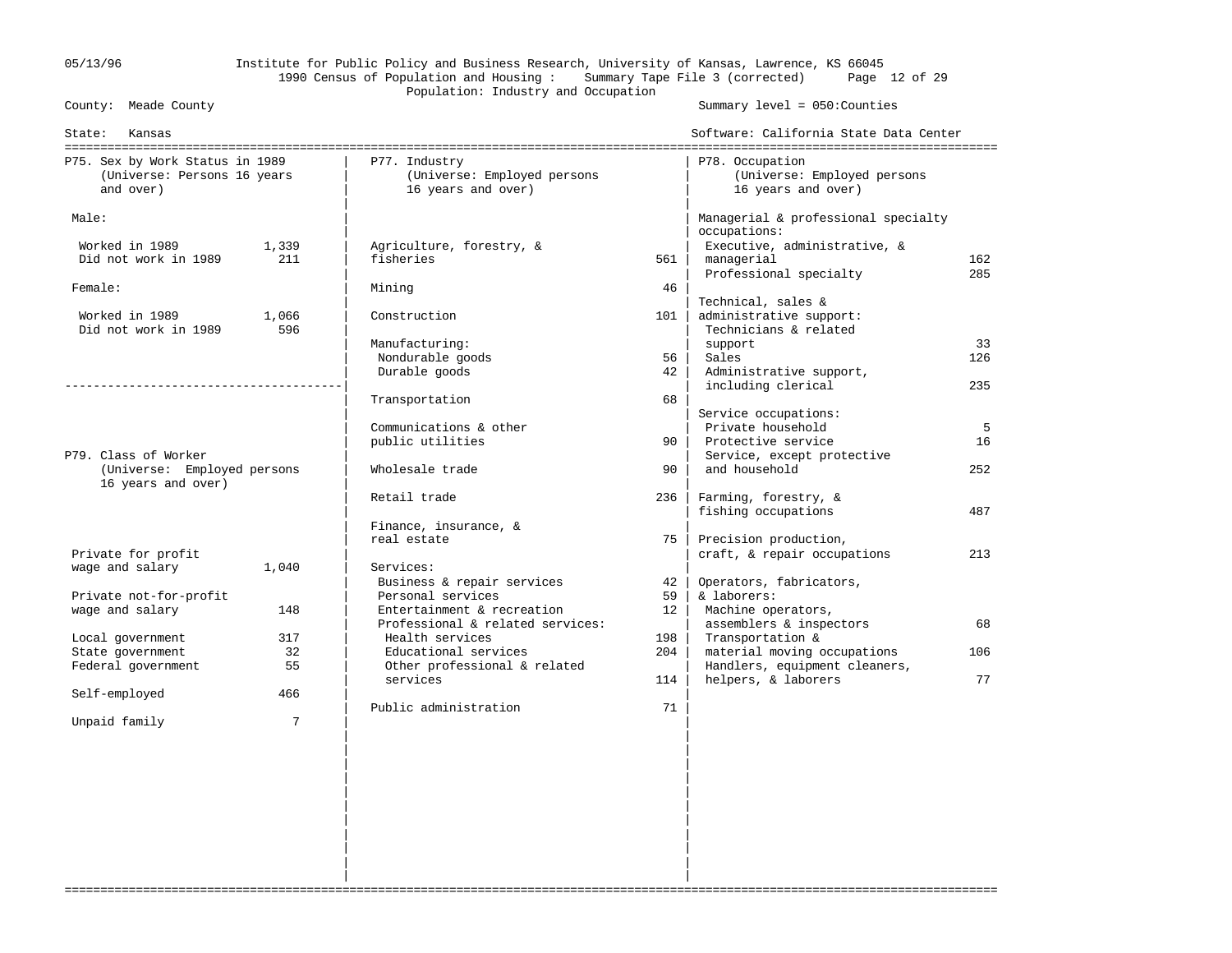Did not

### 05/13/96 Institute for Public Policy and Business Research, University of Kansas, Lawrence, KS 66045 1990 Census of Population and Housing : Summary Tape File 3 (corrected) Page 13 of 29 Population: Labor Force Status

County: Meade County Summary level = 050:Counties

State: Kansas Software: California State Data Center =================================================================================================================================== P76. Sex by Work Status in 1989, Usual Hours Worked per Week in 1989, and Weeks Worked in 1989 (Universe: Persons 16 years and over) --------------------------------- Usual Hours Worked ---------------------------------- Total Persons 16+ ------- 35 + Hours ------- ----- 15 to 34 Hours ------ ----- 1 to 14 Hours -----Weeks<br>worked Male Female Total Male Female Total Male Female Total Male Female Total 50-52 1,006 537 1,543 957 380 1337 29 119 148 20 38 58 48-49 46 11 57 41 11 52 3 0 3 2 0 2

 40-47 57 101 158 45 54 99 12 40 52 0 7 7 27-39 67 148 215 56 81 137 9 45 54 2 22 24 14-26 64 135 199 39 67 106 13 47 60 12 21 33 1-13 99 134 233 52 52 104 24 60 84 23 22 45

===================================================================================================================================

|

 P73. Presence and Age of Children and Employment Status | P74. Presence & Age of Children by Employment Status of Parents (Universe: Females 16 years and over) | (Universe: Own children under 18 years in families and subfamilies)

-----------------------------------------------------------------------------------------------------------------------------------

------ Children ------

| In labor force:                  |          |                               |          |          |
|----------------------------------|----------|-------------------------------|----------|----------|
| Employed or in Armed Forces      | 66       |                               | $0 - 5$  | $6 - 17$ |
| Unemployed                       | 11       | Living with two parents:      |          |          |
| Not in labor force               | 66       | Both parents in labor force   | 208      | 511      |
|                                  |          | Father only in labor force    | 146      | 173      |
| 6 to 17 years only:              |          | Mother only in labor force    |          | 5        |
| In labor force:                  |          | Neither parent in labor force | $\Omega$ | $\Omega$ |
| Employed or in Armed Forces      | 196      |                               |          |          |
| Unemployed                       | $\Omega$ | Living with one parent:       |          |          |
| Not in labor force               | 47       | Living with father:           |          |          |
|                                  |          | In labor force                | 6        | 28       |
| Under 6 years and 6 to 17 years: |          | Not in labor force            |          | ζ        |
| In labor force:                  |          |                               |          |          |
| Employed or in Armed Forces      | 97       | Living with mother:           |          |          |
| Unemployed                       | 6        | In labor force                | 20       | 29       |
| Not in labor force               | 41       | Not in labor force            |          | 6        |

work 211 596 807

| With own children under 18 years: |     |                               | Age of Own |   |
|-----------------------------------|-----|-------------------------------|------------|---|
| Under 6 years only:               |     |                               | Children - |   |
| In labor force:                   |     |                               |            |   |
| Employed or in Armed Forces       | 66  |                               | $0 - 5$    | б |
| Unemployed                        | 11  | Living with two parents:      |            |   |
| Not in labor force                | 66  | Both parents in labor force   | 208        |   |
|                                   |     | Father only in labor force    | 146        |   |
| 6 to 17 years only:               |     | Mother only in labor force    | 0          |   |
| In labor force:                   |     | Neither parent in labor force | 0          |   |
| Employed or in Armed Forces       | 196 |                               |            |   |
| Unemployed                        | 0   | Living with one parent:       |            |   |
| Not in labor force                | 47  | Living with father:           |            |   |
|                                   |     | In labor force                | 6          |   |
| Under 6 years and 6 to 17 years:  |     | Not in labor force            |            |   |
| In labor force:                   |     |                               |            |   |
| Employed or in Armed Forces       | 97  | Living with mother:           |            |   |
| Unemployed                        | 6   | In labor force                | 20         |   |
| Not in labor force                | 41  | Not in labor force            | 5          |   |
| No own children under 18 years:   |     |                               |            |   |
| In labor force:                   |     |                               |            |   |
| Employed or in Armed Forces       | 492 |                               |            |   |
| Unemployed                        | 9   |                               |            |   |
| Not in labor force                | 631 |                               |            |   |
|                                   |     |                               |            |   |

 | |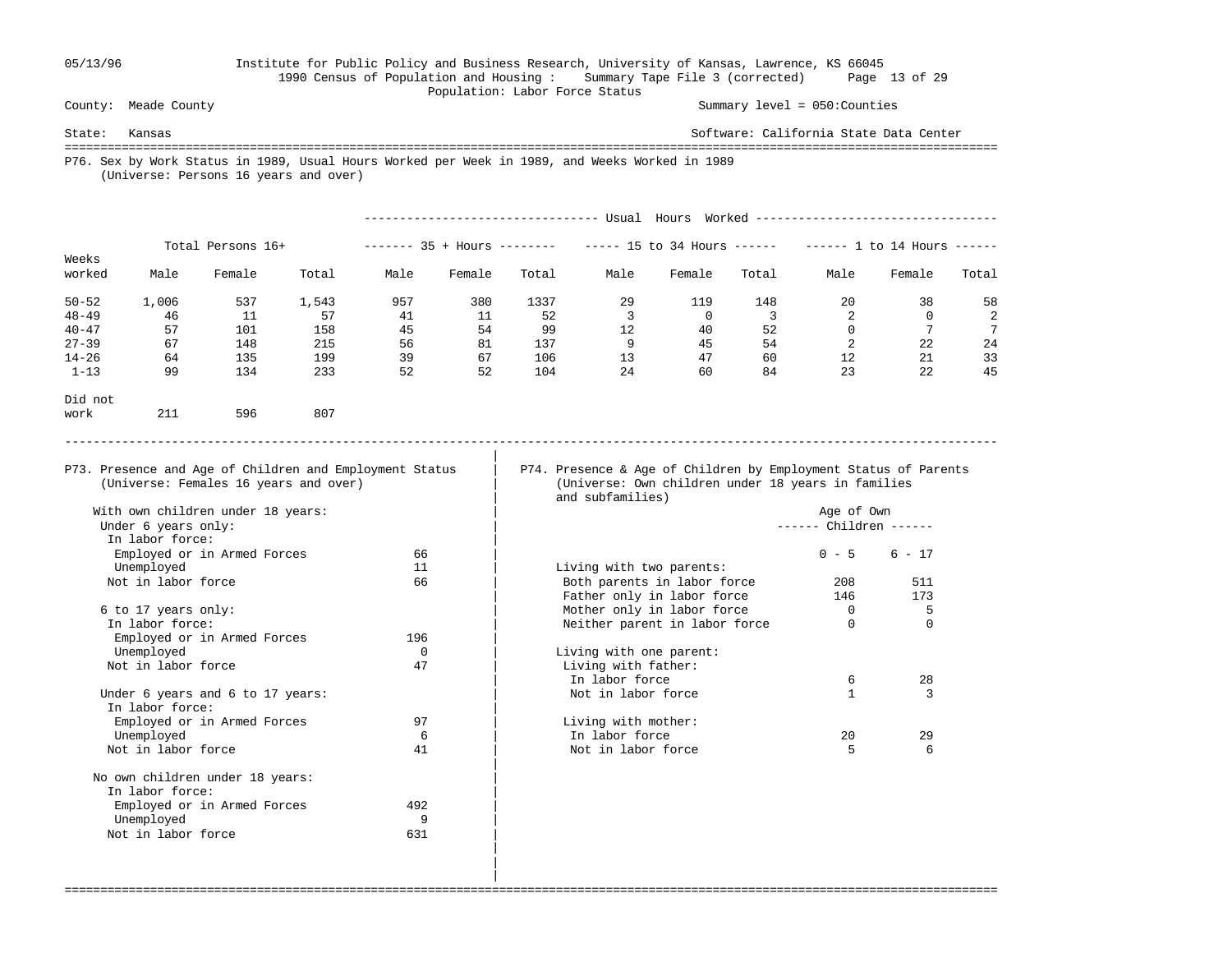## 05/13/96 Institute for Public Policy and Business Research, University of Kansas, Lawrence, KS 66045 1990 Census of Population and Housing : Summary Tape File 3 (corrected) Page 14 of 29 Population: Employment Status<br>
County: Meade County

### Summary level =  $050$ : Counties

State: Kansas Software: California State Data Center

===================================================================================================================================

===================================================================================================================================

P70/71/72. Employment Status

(Universe: Persons 16 years and over)

|                   | In<br>Armed | Civilian Labor Force |             | Not In<br>Labor |                |
|-------------------|-------------|----------------------|-------------|-----------------|----------------|
|                   | Forces      | Employed             | Unemployed  | Rate            | Force          |
| Total             | $\mathbf 0$ | 2,065                | 38          | 1.8%            | 1,109          |
| Male              | 0           | 1,214                | 12          | 1.0%            | 324            |
| Female            | $\mathbf 0$ | 851                  | 26          | 3.0%            | 785            |
| White             | 0           | 2,008                | 36          | 1.8%            | 1,081          |
| Male              | 0           | 1,164                | 12          | 1.0%            | 319            |
| Female            | $\mathbf 0$ | 844                  | 24          | 2.8%            | 762            |
| Black             | 0           | 0                    | 0           | . 응             | 0              |
| Male              | 0           | 0                    | 0           |                 | $\mathbf 0$    |
| Female            | $\mathbf 0$ | $\mathbf 0$          | 0           | . 응             | $\mathbf 0$    |
| American Indian,  |             |                      |             |                 |                |
| Eskimo, Aleut     | 0           | 2                    | 0           | 0.0%            | 2              |
| Male              | 0           | 0                    | 0           | $\frac{8}{100}$ | $\mathbf 0$    |
| Female            | $\mathbf 0$ | 2                    | $\mathbf 0$ | 0.0%            | 2              |
| Asian and Pacific |             |                      |             |                 |                |
| Islander          | 0           | 2                    | 0           | 0.0%            | 3              |
| Male              | 0           | $\overline{2}$       | $\mathbf 0$ | 0.0%            | $\mathsf 0$    |
| Female            | $\mathbf 0$ | $\mathbf 0$          | 0           | . 응             | $\overline{3}$ |
| Other race        | 0           | 53                   | 2           | 3.6%            | 23             |
| Male              | 0           | 48                   | $\mathbf 0$ | 0.0%            | 5              |
| Female            | $\mathbf 0$ | 5                    | 2           | 28.6%           | 18             |
|                   |             |                      |             |                 |                |
| Hispanic origin   | 0           | 80                   | 3           | 3.6%            | 37             |
| Male              | 0           | 67                   | 0           | 0.0%            | 7              |
| Female            | $\Omega$    | 13                   | 3           | 18.8%           | 30             |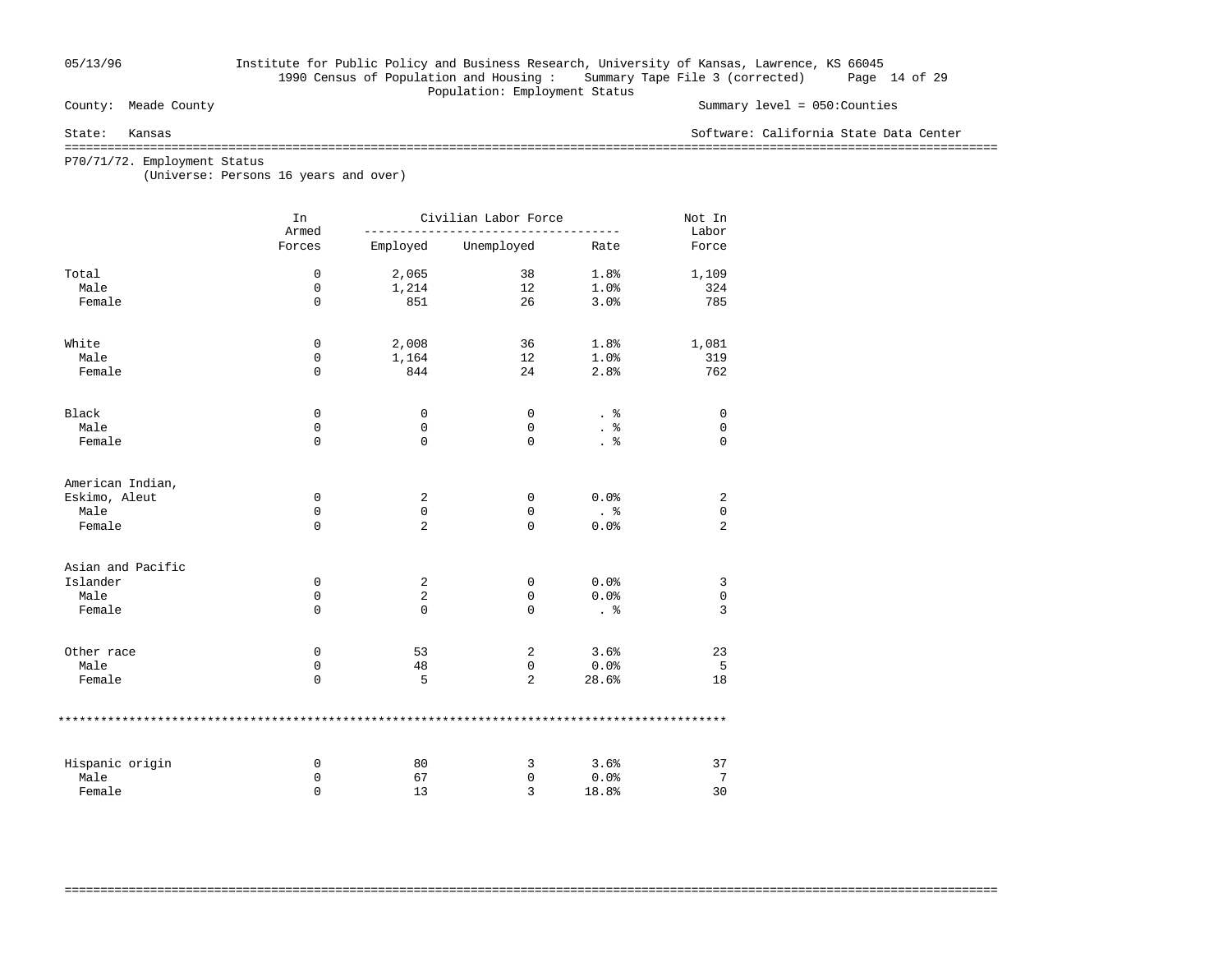## 05/13/96 Institute for Public Policy and Business Research, University of Kansas, Lawrence, KS 66045 1990 Census of Population and Housing : Summary Tape File 3 (corrected) Page 15 of 29 Population: Disability<br>
County: Meade County

### Summary level =  $050$ : Counties

| Kansas<br>State:                                                                                                                          |                                            |                          |           |          |                                                                                                                                                                 | Software: California State Data Center |        |  |  |
|-------------------------------------------------------------------------------------------------------------------------------------------|--------------------------------------------|--------------------------|-----------|----------|-----------------------------------------------------------------------------------------------------------------------------------------------------------------|----------------------------------------|--------|--|--|
| P66. Sex by Age by Work Disability Status and Employment Status<br>(Universe: Civilian noninstitutionalized persons 16 years<br>and over) |                                            |                          |           |          | P68. Sex by Age by Work Disability Status by Mobility and<br>Self-care Limitation Status (Universe: Civilian<br>noninstitutionalized persons 16 years and over) |                                        |        |  |  |
|                                                                                                                                           | --------- Male ------- ----- Female ------ |                          |           |          | $16-64$ years<br>With a work disability:                                                                                                                        | Male                                   | Female |  |  |
|                                                                                                                                           | $16 - 64$                                  | $65+$                    | $16 - 64$ | $65+$    | With a mobility or                                                                                                                                              |                                        |        |  |  |
|                                                                                                                                           |                                            |                          |           |          | self-care limitation                                                                                                                                            | 9                                      | 2      |  |  |
| With work disability:                                                                                                                     |                                            |                          |           |          | No mobility or                                                                                                                                                  |                                        |        |  |  |
| In labor force:                                                                                                                           |                                            |                          |           |          | self-care limitation                                                                                                                                            | 103                                    | 36     |  |  |
| Employed                                                                                                                                  | 78                                         | $\overline{2}$           | 16        | 0        | No work disability:                                                                                                                                             |                                        |        |  |  |
| Unemployed                                                                                                                                | 6                                          | $\Omega$                 | $\Omega$  | 0        | With a mobility or                                                                                                                                              |                                        |        |  |  |
| Not in labor force:<br>Prevented                                                                                                          |                                            |                          |           |          | self-care limitation<br>No mobility or                                                                                                                          | 9                                      | 6      |  |  |
| from working<br>Not prevented                                                                                                             | 21                                         | 53                       | 16        | 82       | self-care limitation                                                                                                                                            | 1,108                                  | 1,116  |  |  |
| from working                                                                                                                              | 7                                          | 11                       | 6         | 29       | $65+$ years                                                                                                                                                     |                                        |        |  |  |
| No work disability:<br>In labor force:                                                                                                    |                                            |                          |           |          | With a work disability:<br>With a mobility or                                                                                                                   |                                        |        |  |  |
| Employed                                                                                                                                  | 1,034                                      | 100                      | 780       | 55       | self-care limitation                                                                                                                                            | 14                                     | 31     |  |  |
| Unemployed                                                                                                                                | 6                                          | $\overline{\phantom{0}}$ | 26        | $\Omega$ | No mobility or                                                                                                                                                  |                                        |        |  |  |
| Not in labor force                                                                                                                        | 77                                         | 115                      | 316       | 276      | self-care limitation<br>No work disability:<br>With a mobility or                                                                                               | 52                                     | 80     |  |  |
|                                                                                                                                           |                                            |                          |           |          | self-care limitation<br>No mobility or                                                                                                                          | $\Omega$                               | 5      |  |  |
|                                                                                                                                           |                                            |                          |           |          | self-care limitation                                                                                                                                            | 215                                    | 326    |  |  |

### P69. Sex by Age by Mobility and Self-care Limitation Status

(Universe: Civilian noninstitutionalized persons 16 years and over)

|                                          | Total |       |       | Male      |           |       | Female    |           |       |
|------------------------------------------|-------|-------|-------|-----------|-----------|-------|-----------|-----------|-------|
|                                          | 16–64 | 65-74 | $75+$ | $16 - 64$ | $65 - 74$ | $75+$ | $16 - 64$ | $65 - 74$ | $75+$ |
| With a mobility or self-care limitation: |       |       |       |           |           |       |           |           |       |
| Mobility limitation only                 |       |       |       |           |           |       |           |           | 14    |
| Self-care limitation only                | 14    |       |       |           |           |       |           |           |       |
| Mobility & self-care limitation          |       |       |       |           |           |       |           |           | 15    |
| No mobility/self-care limitation         | 2,363 | 368   | 305   | 1,211     | 150       |       | . . 152   | 218       | 188   |
|                                          |       |       |       |           |           |       |           |           |       |

P67. Sex by Age by Mobility Limitation Status by Employment Status

(Universe: Civilian noninstitutionalized persons 16 years and older)

|                    |           |                     | With a Mobility Limitation | No Mobility Limitation |           |                                  |           |          |
|--------------------|-----------|---------------------|----------------------------|------------------------|-----------|----------------------------------|-----------|----------|
|                    |           | Male ------- ------ |                            | Female $---$           | --------  | Male ------ ------ Female ------ |           |          |
|                    | $16 - 64$ | $65+$               | $16 - 64$                  | $65+$                  | $16 - 64$ | $65+$                            | $16 - 64$ | $65+$    |
| In labor force:    |           |                     |                            |                        |           |                                  |           |          |
| Employed           |           |                     |                            |                        | 1,110     | 100                              | 795       | 55       |
| Unemployed         |           | $\Omega$            |                            | $\Omega$               | 12        | 0                                | 26        | $\Omega$ |
| Not in labor force |           | 12                  |                            | 33                     | 98        | 167                              | 336       | 354      |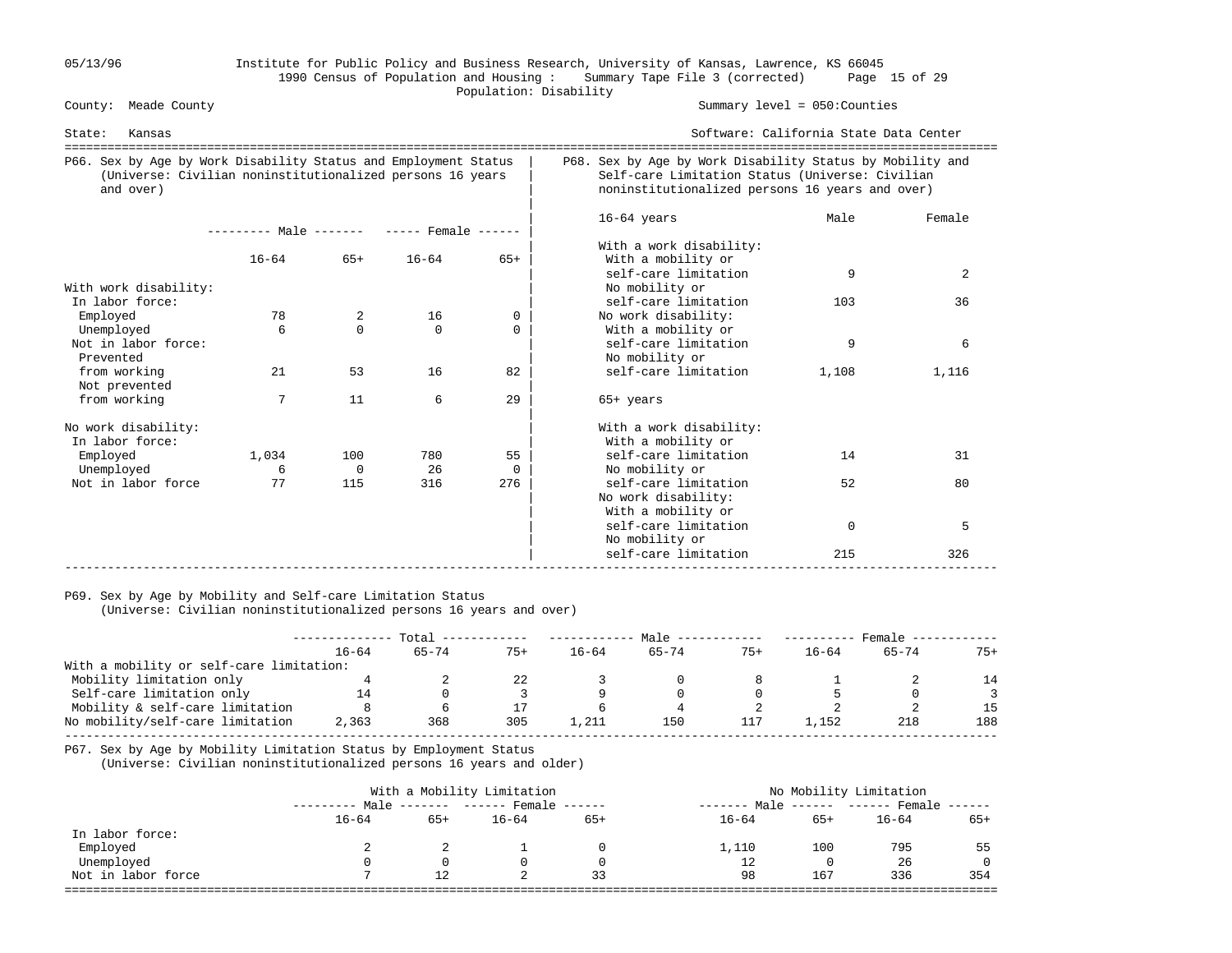05/13/96 Institute for Public Policy and Business Research, University of Kansas, Lawrence, KS 66045 1990 Census of Population and Housing : Summary Tape File 3 (corrected) Page 16 of 29 County: Meade County<br>
Population: Income<br>
Population: Income

| State:                                   | Kansas                                                                                                                        |                |                     |           |             |                                         |                                                                | Software: California State Data Center  |                     |          |
|------------------------------------------|-------------------------------------------------------------------------------------------------------------------------------|----------------|---------------------|-----------|-------------|-----------------------------------------|----------------------------------------------------------------|-----------------------------------------|---------------------|----------|
|                                          | P80/81/107/108/110/111. Household, Family and Nonfamily                                                                       |                |                     |           |             |                                         | P89 through P105. Households and Mean Household Income in 1989 |                                         |                     |          |
|                                          |                                                                                                                               | Income in 1989 |                     |           |             |                                         |                                                                | by Income Source (Universe: Households) |                     |          |
|                                          |                                                                                                                               | House-         |                     | Nonfamily |             |                                         |                                                                |                                         | Households          | Mean     |
|                                          |                                                                                                                               | holds          | Families Households |           |             |                                         |                                                                |                                         |                     | income   |
|                                          |                                                                                                                               |                |                     |           |             |                                         | With wage or salary income                                     |                                         | 1,261               | \$21,601 |
| $0 -$<br>\$                              | 4,999                                                                                                                         | 96             | 43                  |           | 53          | No.                                     | wage or salary income                                          |                                         | 414                 |          |
| $5,000 -$<br>\$                          | 9,999                                                                                                                         | 175            | 49                  | 127       |             |                                         | With nonfarm self-employment income                            |                                         | 274                 | \$11,254 |
| $$10,000 - 12,499$                       |                                                                                                                               | 91             | 47                  |           | 46          | No                                      | nonfarm self-employment income                                 |                                         | 1,401               |          |
| $$12,500 - 14,999$                       |                                                                                                                               | 105            | 61                  |           | 44          |                                         | With farm-employment income                                    |                                         | 414                 | \$13,280 |
| $$15,000 - 17,499$                       |                                                                                                                               | 123            | 81                  |           | 40          | No                                      | farm-employment income                                         |                                         | 1,261               |          |
| $$17,500 - 19,999$                       |                                                                                                                               | 110            | 86                  |           | 24          |                                         | With interest, dividend, or rental income                      |                                         | 663                 | \$6,352  |
| $$20,000 - 22,499$                       |                                                                                                                               | 105            | 82                  |           | 22          | No.                                     | interest, dividend, or rental income                           |                                         | 1,012               |          |
| $$22,500 - 24,999$                       |                                                                                                                               | 90             | 69                  |           | 21          |                                         | With social security income                                    |                                         | 543                 | \$7,808  |
| $$25,000 - 27,499$                       |                                                                                                                               | 90             | 73                  |           | 17          | No                                      | social security income                                         |                                         | 1,132               |          |
| $$27,500 - 29,999$                       |                                                                                                                               | 67             | 56                  |           | 11          |                                         | With public assistance income                                  |                                         | 67                  | \$3,787  |
| $$30,000 - 32,499$                       |                                                                                                                               | 95             | 87                  |           | 8           | No.                                     | public assistance income                                       |                                         | 1,608               |          |
| $$32,500 - 34,999$                       |                                                                                                                               | 78             | 67                  |           | 11          | With retirement income                  |                                                                |                                         | 159                 | \$5,076  |
| $$35,000 - 37,499$                       |                                                                                                                               | 62             | 43                  |           | 20          | No                                      | retirement income                                              |                                         | 1,516               |          |
| $$37,500 - 39,999$                       |                                                                                                                               | 64             | 62                  |           | 2           | With other type of income               |                                                                |                                         | 94                  | \$3,617  |
| $$40,000 - 42,499$                       |                                                                                                                               | 37             | 35                  |           | 2<br>3      | No.                                     | other type of income                                           |                                         | 1,581               |          |
| $$42,500 - 44,999$<br>$$45,000 - 47,499$ |                                                                                                                               | 49<br>59       | 46<br>46            |           | 12          | With earnings                           |                                                                |                                         | 1,428               |          |
| $$47,500 - 49,999$                       |                                                                                                                               | 26             | 26                  |           | $\mathbf 0$ | No earnings                             |                                                                |                                         | 247                 |          |
| $$50,000 - 54,999$                       |                                                                                                                               | 29             | 24                  |           | 7           |                                         | Earnings = $(wage & salary + self-emploved)$                   |                                         |                     |          |
| $$55,000 - 59,999$                       |                                                                                                                               | 29             | 29                  |           | 0           |                                         |                                                                |                                         |                     |          |
| $$60,000 - 74,999$                       |                                                                                                                               | 56             | 47                  |           | 7           |                                         |                                                                |                                         |                     |          |
| $$75,000 - 99,999$                       |                                                                                                                               | 19             | 19                  |           | 0           |                                         | P112/113. Workers in Family and Mean Income in 1989            |                                         |                     |          |
| $$100,000 - 124,999$                     |                                                                                                                               | 12             | 12                  |           | $\Omega$    |                                         | (Universe: Families)                                           |                                         |                     |          |
| $$125,000 - 149,999$                     |                                                                                                                               | 2              | $\overline{2}$      |           | 0           |                                         |                                                                |                                         |                     |          |
| \$150,000                                | or more                                                                                                                       | 6              | 6                   |           | 0           |                                         |                                                                | Mean                                    |                     |          |
|                                          |                                                                                                                               |                |                     |           |             | Workers                                 | Families                                                       | Income                                  |                     |          |
| Total                                    |                                                                                                                               | 1,675          | 1,198               | 477       |             |                                         |                                                                |                                         |                     |          |
| Median income                            |                                                                                                                               | \$23,403       | \$27,857            | \$13,210  |             | None                                    | 89                                                             | \$20,744                                |                     |          |
|                                          |                                                                                                                               |                |                     |           |             | $\mathbf{1}$                            | 326                                                            | \$27,109                                |                     |          |
| Mean income                              |                                                                                                                               | \$27,267       | \$31,333            | \$16,917  |             | 2                                       | 655                                                            | \$33,441                                |                     |          |
|                                          | Less than \$150,000                                                                                                           | \$26,793       | \$30,690            | \$16,917  |             | 3 or more                               | 128                                                            | \$38,667                                |                     |          |
| \$150,000 or more                        |                                                                                                                               | \$159,096      | \$159,096           |           |             |                                         |                                                                |                                         |                     |          |
|                                          | _________________________________<br>P109. Mean Family Income in 1989 by Family Type &<br>Presence of Children Under 18 Years |                |                     |           |             | P114/115/116. Per Capita Income in 1989 |                                                                |                                         |                     |          |
|                                          | (Universe: Families)                                                                                                          |                |                     |           |             |                                         | (Universe: Total persons or persons 15 years and over)         |                                         |                     |          |
|                                          |                                                                                                                               |                | Mean                |           |             |                                         | Per                                                            |                                         | Per                 |          |
|                                          | Married-couple family:                                                                                                        |                | income              |           |             |                                         | Capita                                                         |                                         | Capita              |          |
|                                          | With own children                                                                                                             |                | \$30,677            |           |             |                                         | Income                                                         |                                         | Income              |          |
| No own children                          |                                                                                                                               |                | \$33,816            |           |             |                                         |                                                                |                                         |                     |          |
| Other family:                            |                                                                                                                               |                |                     |           |             | Total persons                           | \$10,887                                                       | White                                   | \$11,073            |          |
|                                          | Male householder, no spouse:                                                                                                  |                |                     |           |             | In households                           | \$11,061                                                       | Black                                   |                     | \$0      |
|                                          | With own children                                                                                                             |                | \$27,612            |           |             | In group quarters:                      |                                                                | Amer Ind                                | \$5,460             |          |
|                                          | No own children                                                                                                               |                | \$17,141            |           |             | Institutionalized                       | \$3,688                                                        | Asian                                   | \$21,450            |          |
|                                          | Female householder, no spouse:                                                                                                |                |                     |           |             | Noninstitutionalized                    | \$0                                                            | Other                                   | \$4,079             |          |
|                                          | With own children                                                                                                             |                | \$11,954            |           |             |                                         |                                                                |                                         | ******************* |          |
|                                          | No own children                                                                                                               |                | \$22,147            |           |             |                                         |                                                                | Hispanic                                | \$4,588             |          |
|                                          |                                                                                                                               |                |                     |           |             |                                         |                                                                |                                         |                     |          |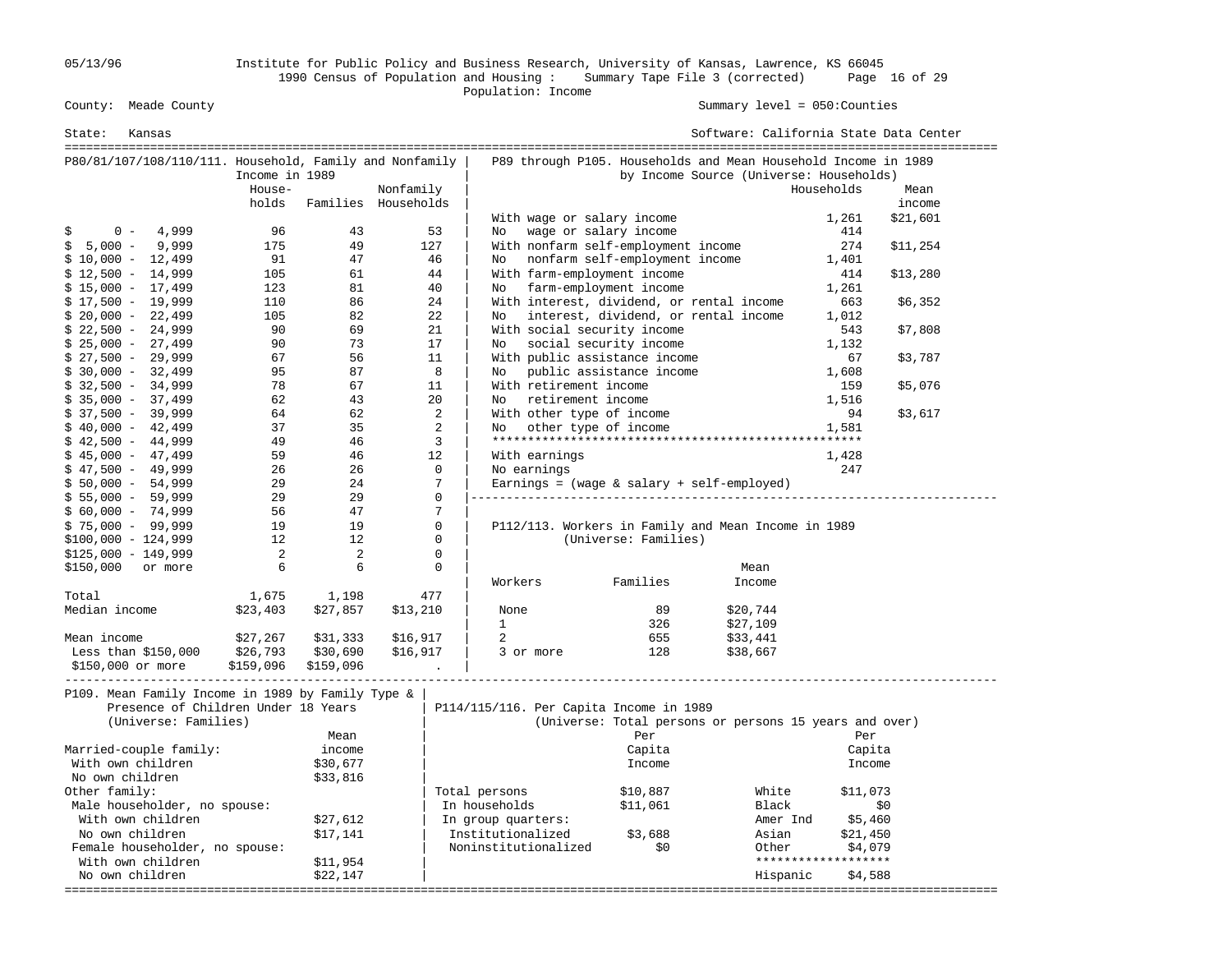## 05/13/96 Institute for Public Policy and Business Research, University of Kansas, Lawrence, KS 66045 1990 Census of Population and Housing : Summary Tape File 3 (corrected) Page 17 of 29 Population: Household Income by Race (Part 1)<br>County: Meade County

Summary level =  $050$ : Counties

State: Kansas Software: California State Data Center

 =================================================================================================================================== P82 through P88. Household Income in 1989 by Age and Race/Hispanic Origin of Householder

(Universe: Households)

|                    |           |           |           | White     |           |           |                |          |
|--------------------|-----------|-----------|-----------|-----------|-----------|-----------|----------------|----------|
|                    | $15 - 24$ | $25 - 34$ | $35 - 44$ | $45 - 54$ | $55 - 64$ | $65 - 74$ | $75+$          | Total    |
| $0 - 4,999$        | 0         | 20        | 15        | 5         | 13        | 4         | 39             | 96       |
| $$5,000-9,999$     | 11        | 16        | 11        | 5         | 20        | 39        | 64             | 166      |
| $$10,000-14,999$   | 12        | 27        | 22        | 14        | 10        | 41        | 56             | 182      |
| $$15,000-24,999$   | 21        | 93        | 76        | 48        | 67        | 66        | 43             | 414      |
| $$25.000 - 34.999$ | 20        | 100       | 82        | 34        | 39        | 18        | 37             | 330      |
| $$35,000-49,999$   | 0         | 34        | 80        | 66        | 51        | 41        | 24             | 296      |
| $$50,000-74,999$   | 0         | 2         | 40        | 23        | 22        | 20        | 7              | 114      |
| $$75,000-99,999$   | 0         | 2         | 6         | 5         | 4         | 2         | 0              | 19       |
| \$100,000 or more  | $\Omega$  |           |           | $\Omega$  | 9         |           | $\overline{c}$ | 18       |
| Total              | 64        | 299       | 333       | 200       | 235       | 232       | 272            | 1,635    |
| Mean               |           |           |           |           |           |           |                | \$27,419 |

|                   |           |           |           | Black     |           |           |       |       |
|-------------------|-----------|-----------|-----------|-----------|-----------|-----------|-------|-------|
|                   | $15 - 24$ | $25 - 34$ | $35 - 44$ | $45 - 54$ | $55 - 64$ | $65 - 74$ | $75+$ | Total |
| $0 - 4,999$       |           |           |           |           |           |           |       |       |
| $$5,000-9,999$    |           |           |           |           |           |           |       |       |
| $$10,000-14,999$  |           |           |           |           |           |           |       |       |
| $$15,000-24,999$  |           |           |           |           |           |           |       |       |
| $$25,000-34,999$  |           |           |           |           |           |           |       |       |
| $$35,000-49,999$  |           |           |           |           |           |           |       |       |
| \$50,000-74,999   |           |           |           |           |           |           |       |       |
| $$75,000-99,999$  |           |           |           |           |           |           |       |       |
| \$100,000 or more |           |           |           |           |           |           |       |       |
| Total             |           |           |           |           |           |           |       |       |
| Mean              |           |           |           |           |           |           |       |       |

|                   |           |           |           |           | American Indian, Eskimo, or Aleut |           |       |         |
|-------------------|-----------|-----------|-----------|-----------|-----------------------------------|-----------|-------|---------|
|                   | $15 - 24$ | $25 - 34$ | $35 - 44$ | $45 - 54$ | $55 - 64$                         | $65 - 74$ | $75+$ | Total   |
| $0 - 4,999$       |           |           |           |           |                                   |           |       |         |
| $$5,000-9,999$    |           |           |           |           |                                   |           |       |         |
| $$10,000-14,999$  |           |           |           |           |                                   |           |       |         |
| $$15,000-24,999$  |           |           |           |           |                                   |           |       |         |
| $$25,000-34,999$  |           |           |           |           |                                   |           |       |         |
| $$35,000-49,999$  |           |           |           |           |                                   |           |       |         |
| \$50,000-74,999   |           |           |           |           |                                   |           |       |         |
| $$75,000-99,999$  |           |           |           |           |                                   |           |       |         |
| \$100,000 or more |           |           |           |           |                                   |           |       |         |
| Total             |           |           |           |           |                                   |           |       |         |
| Mean              |           |           |           |           |                                   |           |       | \$6,810 |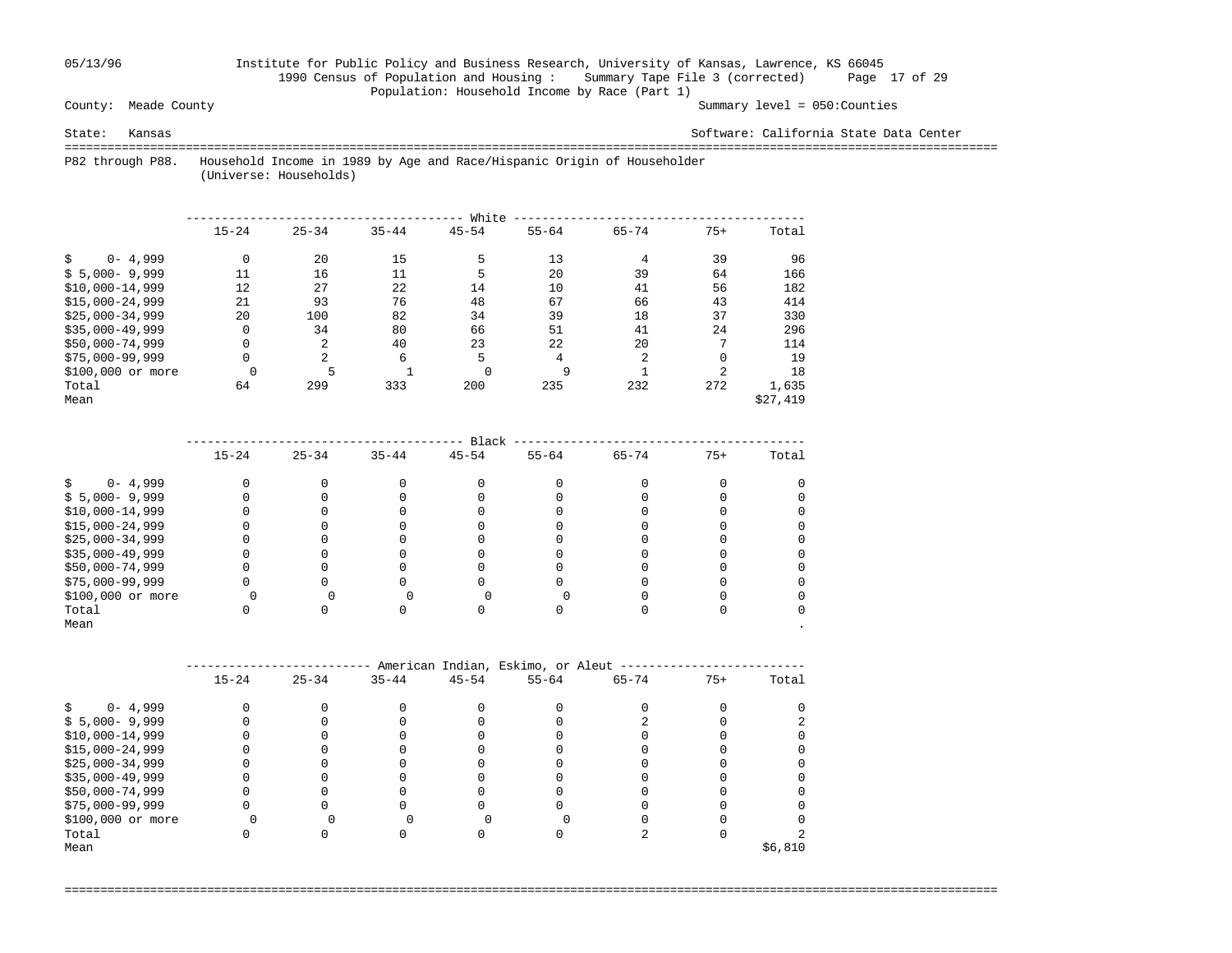## 05/13/96 Institute for Public Policy and Business Research, University of Kansas, Lawrence, KS 66045 1990 Census of Population and Housing : Summary Tape File 3 (corrected) Page 18 of 29 Population: Household Income by Race (Part 2)<br>County: Meade County

Summary level =  $050$ : Counties

State: Kansas Software: California State Data Center

 =================================================================================================================================== P82 through P88. Household Income in 1989 by Age and Race/Hispanic Origin of Householder

(Universe: Households)

|                   | Asian and Pacific Islander |           |           |           |           |           |       |           |  |  |  |  |  |
|-------------------|----------------------------|-----------|-----------|-----------|-----------|-----------|-------|-----------|--|--|--|--|--|
|                   | $15 - 24$                  | $25 - 34$ | $35 - 44$ | $45 - 54$ | $55 - 64$ | $65 - 74$ | $75+$ | Total     |  |  |  |  |  |
| $0 - 4,999$       |                            |           |           |           |           |           |       |           |  |  |  |  |  |
| $$5,000-9,999$    |                            |           |           |           |           |           |       |           |  |  |  |  |  |
| $$10,000-14,999$  |                            |           |           |           |           |           |       |           |  |  |  |  |  |
| $$15,000-24,999$  |                            |           |           |           |           |           |       |           |  |  |  |  |  |
| $$25,000-34,999$  |                            |           |           |           |           |           |       |           |  |  |  |  |  |
| $$35,000-49,999$  |                            |           |           |           |           |           |       |           |  |  |  |  |  |
| \$50,000-74,999   |                            |           |           |           |           |           |       |           |  |  |  |  |  |
| $$75,000-99,999$  |                            |           |           |           |           |           |       |           |  |  |  |  |  |
| \$100,000 or more |                            |           |           |           |           |           |       |           |  |  |  |  |  |
| Total             |                            |           |           |           |           |           |       |           |  |  |  |  |  |
| Mean              |                            |           |           |           |           |           |       | \$150,000 |  |  |  |  |  |

|                   |           |           |           | Other Race |           |           |       |          |
|-------------------|-----------|-----------|-----------|------------|-----------|-----------|-------|----------|
|                   | $15 - 24$ | $25 - 34$ | $35 - 44$ | $45 - 54$  | $55 - 64$ | $65 - 74$ | $75+$ | Total    |
| $0 - 4,999$       |           |           |           |            |           |           |       |          |
| $$5,000-9,999$    |           |           |           |            |           |           |       |          |
| $$10,000-14,999$  |           |           |           |            |           |           |       | 14       |
| $$15,000-24,999$  |           |           |           |            |           |           |       | 14       |
| $$25,000-34,999$  |           |           |           |            |           |           |       |          |
| $$35,000-49,999$  |           |           |           |            |           |           |       |          |
| \$50,000-74,999   |           |           |           |            |           |           |       |          |
| \$75,000-99,999   |           |           |           |            |           |           |       |          |
| \$100,000 or more |           |           |           |            |           |           |       |          |
| Total             |           |           |           |            |           |           |       | 36       |
| Mean              |           |           |           |            |           |           |       | \$14,711 |

\*\*\*\*\*\*\*\*\*\*\*\*\*\*\*\*\*\*\*\*\*\*\*\*\*\*\*\*\*\*\*\*\*\*\*\*\*\*\*\*\*\*\*\*\*\*\*\*\*\*\*\*\*\*\*\*\*\*\*\*\*\*\*\*\*\*\*\*\*\*\*\*\*\*\*\*\*\*\*\*\*\*\*\*\*\*\*\*\*\*\*\*\*\*\*\*\*\*\*\*\*\*\*\*\*

|                   | Hispanic Origin |           |           |           |           |           |       |          |  |  |  |
|-------------------|-----------------|-----------|-----------|-----------|-----------|-----------|-------|----------|--|--|--|
|                   | $15 - 24$       | $25 - 34$ | $35 - 44$ | $45 - 54$ | $55 - 64$ | $65 - 74$ | $75+$ | Total    |  |  |  |
| $0 - 4,999$       |                 |           |           |           |           |           |       |          |  |  |  |
| $$5,000-9,999$    |                 |           |           |           |           |           |       |          |  |  |  |
| $$10,000-14,999$  |                 |           |           |           |           |           |       | 21       |  |  |  |
| $$15,000-24,999$  |                 | 14        |           |           |           |           |       | 19       |  |  |  |
| $$25,000-34,999$  |                 |           |           |           |           |           |       |          |  |  |  |
| $$35,000-49,999$  |                 |           |           |           |           |           |       |          |  |  |  |
| \$50,000-74,999   |                 |           |           |           |           |           |       |          |  |  |  |
| \$75,000-99,999   |                 |           |           |           |           |           |       |          |  |  |  |
| \$100,000 or more |                 |           |           |           |           |           |       |          |  |  |  |
| Total             |                 | 27        |           |           |           |           |       | 56       |  |  |  |
| Mean              |                 |           |           |           |           |           |       | \$17,443 |  |  |  |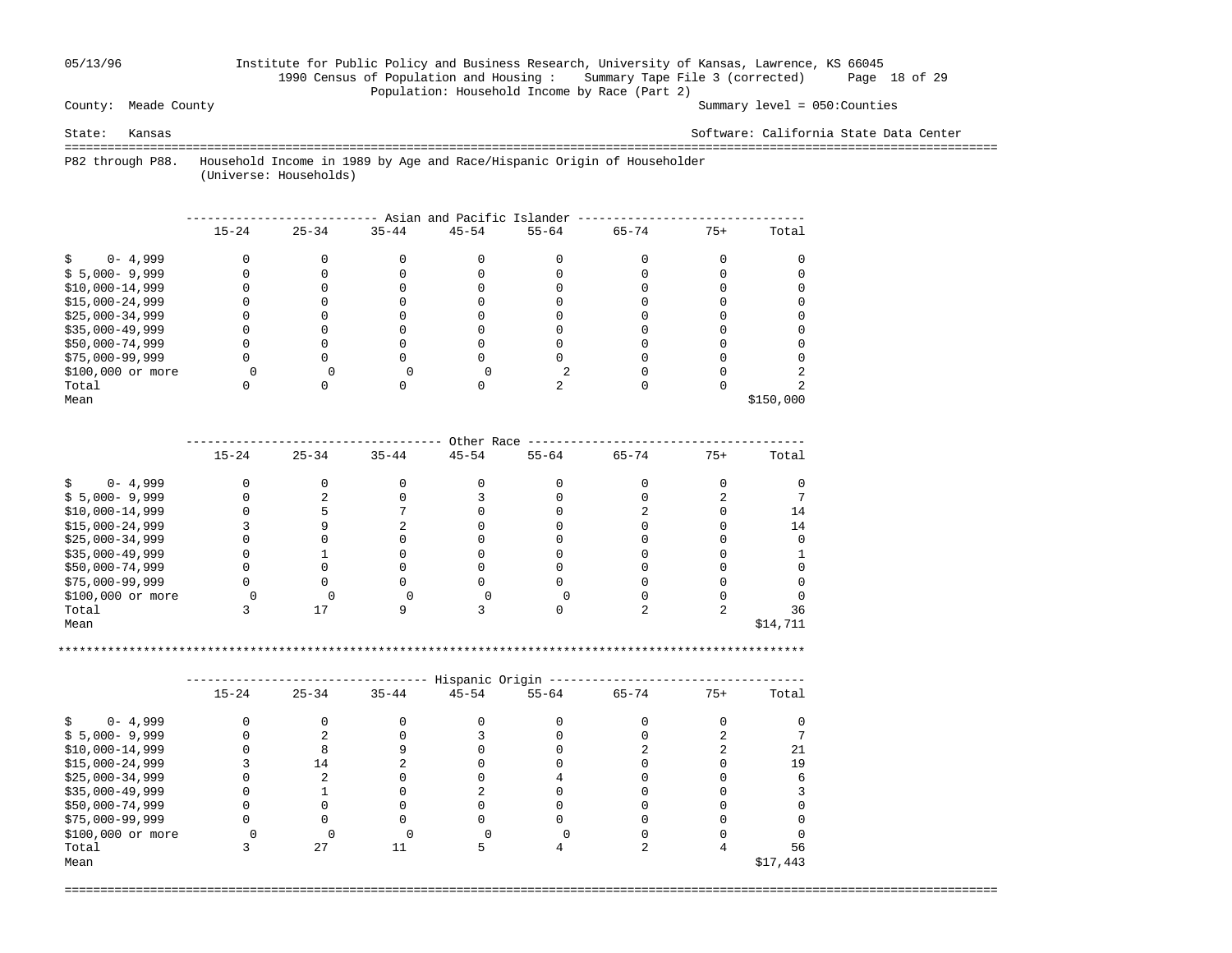05/13/96 Institute for Public Policy and Business Research, University of Kansas, Lawrence, KS 66045 1990 Census of Population and Housing : Summary Tape File 3 (corrected) Page 19 of 29 County: Meade County **Example 2018** Population: Poverty Status County: Meade County

### Summary level =  $050$ : Counties

| State:    | Kansas        |                                                                                                              |       |                 |                           | Software: California State Data Center |                            |         |                              |                                |                                                     |
|-----------|---------------|--------------------------------------------------------------------------------------------------------------|-------|-----------------|---------------------------|----------------------------------------|----------------------------|---------|------------------------------|--------------------------------|-----------------------------------------------------|
|           |               | P117/118. Poverty Status in 1989 by Sex and Age<br>(Universe: Persons for whom poverty status is determined) |       |                 |                           |                                        |                            |         |                              | P106. Persons in Households by | Public Assistance Income<br>1989 (Universe: Persons |
|           |               | ------- Above Poverty ------ ---------------- Below Poverty --------------------                             |       |                 |                           |                                        |                            |         |                              | in households)                 |                                                     |
| Age       | Male          | Female                                                                                                       | Total | Male %          |                           | Female %                               |                            | Total % |                              |                                |                                                     |
| $0 - 4$   | 135           | 114                                                                                                          | 249   |                 | 15 10.0%                  |                                        | 31 21.4%                   |         | 46 15.6%                     |                                | Persons                                             |
|           | 39            | 41                                                                                                           | 80    |                 |                           | $5 \t11.4$ $*$                         | $6\quad 12.8$ <sup>2</sup> |         | $11 \quad 12.1$ <sup>8</sup> | With public                    |                                                     |
| $6 - 11$  | 167           | 180                                                                                                          | 347   |                 | 37 18.1%                  |                                        | 22 10.9%                   |         | 59 14.5%                     | assistance:                    |                                                     |
| $12 - 17$ | 169           | 147                                                                                                          | 316   |                 | 27 13.8%                  |                                        | 18 10.9%                   | 45      | $12.5$ $8$                   | $0 - 14$                       | 12                                                  |
| $18 - 24$ |               |                                                                                                              | 202   |                 |                           |                                        |                            | 52      | $20.5$ °                     | $15 - 64$                      | 78                                                  |
| $25 - 34$ |               | $\delta$ detail by sex $\}$                                                                                  | 531   |                 | detail by sex not         |                                        |                            |         | 65 10.9%                     | 65 +                           | 52                                                  |
| $35 - 44$ | not available |                                                                                                              | 537   |                 | available see summary     |                                        |                            |         | 64 10.6%                     |                                |                                                     |
| $45 - 54$ | see summary   |                                                                                                              | 355   | $18 - 64$ below |                           |                                        |                            | 10      | $2.7$ °                      | No public                      |                                                     |
| $55 - 59$ | 18 - 64 below |                                                                                                              | 220   |                 |                           |                                        |                            | 12      | 5.2%                         | assistance:                    |                                                     |
| $60 - 64$ |               |                                                                                                              | 191   |                 |                           |                                        |                            |         | $32 \quad 14.3$ <sup>8</sup> | $0 - 14$                       | 953                                                 |
| $65 - 74$ | 148           | 199                                                                                                          | 347   |                 | $6\quad 3.9$ <sup>2</sup> |                                        | 23 10.4%                   |         |                              | $29 \t 7.7\$ $15 - 64$         | 2,381                                               |
| $75+$     | 111           | 178                                                                                                          | 289   |                 | 16 12.6%                  |                                        | 42 19.1%                   | 58      | 16.7%                        | $65 +$                         | 671                                                 |
| $0 - 17$  | 510           | 482                                                                                                          | 992   |                 | 84 14.1%                  |                                        | 77 13.8%                   |         | 161 14.0%                    |                                |                                                     |
| 18-64     | 1,057         | 979                                                                                                          | 2,036 | 113             | 9.7%                      |                                        | 122 11.1%                  |         | $235 \quad 10.3\%$           |                                |                                                     |
| 65+       | 259           | 377                                                                                                          | 636   | 22              | 7.8%                      |                                        | 65 14.7%                   |         | 87 12.0%                     |                                |                                                     |
| Total     | 1,826         | 1,838                                                                                                        | 3,664 |                 | 219 10.7%                 |                                        | 264 12.6%                  |         | 483 11.6%                    |                                |                                                     |

 P119/120. Poverty Status in 1989 by Race and Hispanic Origin by Age (Universe: Persons for whom poverty status is determined)

|           |                               | White $-----$ |           | ------------ Black ------------ |                         | $------$ American Indian $---$ |                                                                  |                |                      |
|-----------|-------------------------------|---------------|-----------|---------------------------------|-------------------------|--------------------------------|------------------------------------------------------------------|----------------|----------------------|
|           | Above                         | Below %       |           |                                 | Above Below %           |                                | Above                                                            | Below          | $\frac{1}{6}$        |
| Age       | Poverty                       | Poverty       |           | Below Poverty Poverty Below     |                         |                                | Poverty                                                          | Poverty Below  |                      |
| $0 - 4$   | 235                           | 33            | 12.3%     | $\overline{0}$                  | 0                       | . 응                            | $\Omega$                                                         | $\Omega$       |                      |
| 5         | 80                            | 10            | 11.1%     | 0                               | 0                       | $\frac{8}{3}$                  | $\Omega$                                                         | $\Omega$       |                      |
| $6 - 11$  | 340                           | 44            | 11.5%     |                                 | 0                       | $\frac{8}{3}$                  |                                                                  | 0              | $0.0$ $8$            |
| $12 - 17$ | 314                           | 31            | 9.0%      |                                 | $\Omega$                | $\frac{8}{10}$                 |                                                                  |                | . $\frac{6}{6}$      |
| $18 - 64$ | 1,993                         | 203           | 9.2%      | $\Omega$                        | $\Omega$                | . $\frac{6}{6}$                |                                                                  |                | . $\frac{6}{6}$      |
| $65 - 74$ | 341                           | 29            | 7.8%      | $\Omega$                        |                         |                                |                                                                  |                | 0.0%                 |
| $75 +$    | 287                           | 58            | 16.8%     | $\Omega$                        | 0                       | . 응                            | $\Omega$                                                         | $\Omega$       | $\ddot{\phantom{1}}$ |
| Total     | 3,590                         | 408           | 10.2%     | $\mathbf{0}$                    | 0                       |                                | 6                                                                |                | 0.0%                 |
|           | -----Asian & Pac Isl -------- |               |           |                                 |                         |                                | --------- Other Race --------- * ------- Hispanic Origin ------- |                |                      |
|           | Above                         | Below %       |           |                                 |                         |                                | Above Below % * Above Below %                                    |                |                      |
|           | Poverty                       | Poverty Below |           |                                 | Poverty Poverty Below * |                                | Poverty                                                          | Poverty Below  |                      |
| $0 - 4$   | $\Omega$                      | 2             | $100.0\%$ | 14                              | 11                      | $\star$<br>44.0% *             | 22                                                               | 12             | 35.3%                |
|           | $\Omega$                      | $\mathbf{0}$  | $\ddotsc$ | $\Omega$                        | $\mathbf{1}$            | $100.0%$ *                     | $\Omega$                                                         | $\mathbf{1}$   | 100.0%               |
| $6 - 11$  |                               | 2             | $40.0\%$  | $\overline{a}$                  | 13                      | 86.7% *                        | 10                                                               | 19             | 65.5%                |
| $12 - 17$ |                               | 2             | 100.0%    | 2                               | 12                      | 85.7% *                        | 9                                                                | 14             | 60.9%                |
| $18 - 64$ | 4                             |               | 20.0%     | 39                              | 31                      | $44.3%$ *                      | 74                                                               | 36             | 32.7%                |
| 65 - 74   | $\Omega$                      | $\mathbf{0}$  | $\ddotsc$ | 2                               | $\overline{0}$          | $0.0\%$ *                      | 2                                                                | $\overline{0}$ | 0.0%                 |
| $75 +$    | $\Omega$                      | $\mathbf{0}$  | $\sim$ 8  | $\overline{2}$                  | $\overline{0}$          | $0.0\%$ *                      | 4                                                                | $\Omega$       | $0.0$ %              |
| Total     | 7                             | 7             | 50.0%     | 61                              | 68                      | $52.7%$ *                      | 121                                                              | 82             | 40.4%                |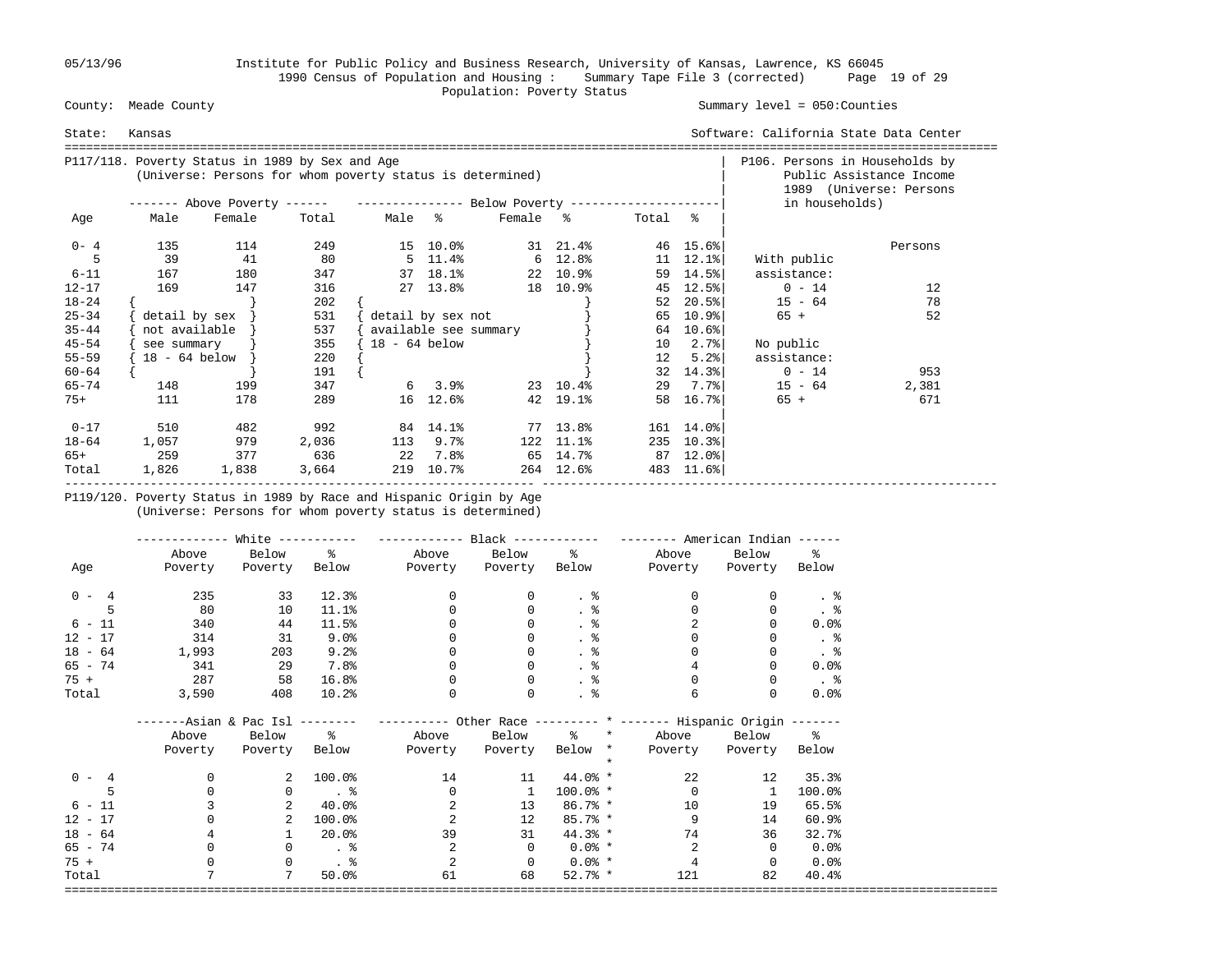05/13/96 Institute for Public Policy and Business Research, University of Kansas, Lawrence, KS 66045 1990 Census of Population and Housing : Summary Tape File 3 (corrected) Page 20 of 29 County: Meade County **Example 2018** Population: Poverty Status County: Meade County

Summary level =  $050$ : Counties

| State:<br>Kansas                                                                                                                    |          |                |                |             |                                                                |                 | Software: California State Data Center                                                                               |                   |                   |
|-------------------------------------------------------------------------------------------------------------------------------------|----------|----------------|----------------|-------------|----------------------------------------------------------------|-----------------|----------------------------------------------------------------------------------------------------------------------|-------------------|-------------------|
| P122. Poverty Status in 1989 by Age by Household Type and Relationship<br>(Universe: Persons for whom poverty status is determined) |          |                |                |             |                                                                |                 | P121. Ratio of Income in 1989 to<br>Poverty Level (Universe:<br>Persons for whom poverty status                      |                   |                   |
|                                                                                                                                     |          |                |                |             | ------ 15-64 ------- ------ 65-74 ------- ------- 75+ -------- |                 | is determined)                                                                                                       |                   |                   |
|                                                                                                                                     | Above    | Below          | Above          | Below       | Above                                                          | Below           |                                                                                                                      |                   | Cumulative        |
|                                                                                                                                     | Poverty  | Poverty        | Poverty        | Poverty     | Poverty                                                        | Poverty         |                                                                                                                      | Persons Percent   |                   |
| In married-couple family<br>In other family:                                                                                        | 2,641    | 310            | 256            | 20          | 150                                                            | $4\overline{ }$ | Under .50<br>.50 to .74                                                                                              | 149<br>141        | 3.6%<br>$7.0$ $8$ |
| Male householder, no                                                                                                                |          |                |                |             |                                                                |                 | .75 to .99                                                                                                           | 193               | 11.6%             |
| wife present                                                                                                                        | 83       | 2              | $\Omega$       | $\Omega$    | $\overline{2}$                                                 | 10              | 1.00 to 1.24                                                                                                         | 362               | 20.4%             |
| Female householder, no                                                                                                              |          |                |                |             |                                                                |                 | 1.25 to 1.49                                                                                                         | 191               | 25.0%             |
| husband present                                                                                                                     | 108      | 42             | $\overline{a}$ | $\mathbf 0$ | 10                                                             | $\mathbf{0}$    | 1.50 to 1.74                                                                                                         | 298               | 32.2%             |
| Unrelated individuals:                                                                                                              |          |                |                |             |                                                                |                 | 1.75 to 1.84                                                                                                         | 85                | 34.2%             |
| In family households                                                                                                                | 3        | 10             | $\Omega$       | $\Omega$    | $\Omega$                                                       | $\Omega$        | 1.85 to 1.99                                                                                                         | 179               | 38.5%             |
| In nonfamily households:<br>Householder:                                                                                            |          |                |                |             |                                                                |                 | 2.00 and over                                                                                                        | 2,549             | 100.0%            |
| Living alone                                                                                                                        | 170      | 26             | 87             | 9           | 127                                                            | 44              | Total                                                                                                                | 4,147             |                   |
| Not living alone                                                                                                                    | 10       | $\overline{2}$ | 2              | $\Omega$    | $\Omega$                                                       | $\Omega$        |                                                                                                                      |                   |                   |
| Nonrelatives                                                                                                                        | 13       | $\overline{4}$ | $\mathbf 0$    | $\mathbf 0$ | $\mathbf 0$                                                    | $\Omega$        | ______________________________________                                                                               |                   |                   |
| In group quarters                                                                                                                   | $\Omega$ | $\Omega$       | $\Omega$       | $\Omega$    | $\Omega$                                                       | $\cap$          |                                                                                                                      |                   |                   |
| P127. Poverty Status in 1989 by Age of Householder by Household Type<br>(Universe: Households)                                      |          |                |                |             |                                                                |                 | P126. Poverty Status in 1989 by<br>Family Type and Age of Children<br>(Universe: Related children<br>under 18 years) | Above<br>Poverty  | Below<br>Poverty  |
|                                                                                                                                     |          |                |                |             |                                                                |                 | In married-couple                                                                                                    |                   |                   |
|                                                                                                                                     |          |                |                |             | ------------------ Age of Householder ------------------------ |                 | family:                                                                                                              |                   |                   |
|                                                                                                                                     |          |                |                |             |                                                                |                 | $0 - 4$ years                                                                                                        | 240               | 35                |
|                                                                                                                                     |          |                |                |             | ------ 15-64 ------- ------ 65-74 ------- ------- 75+ -------- |                 | 5 years                                                                                                              | 77                | 10                |
|                                                                                                                                     | Above    | Below          | Above          | Below       | Above                                                          | Below           | $6 - 17$ years                                                                                                       | 612               | 88                |
|                                                                                                                                     | Poverty  | Poverty        | Poverty        | Poverty     | Poverty                                                        | Poverty         | In other family:<br>Male householder,                                                                                |                   |                   |
| Married-couple family<br>Other family:                                                                                              | 799      | 74             | 132            | 6           | 84                                                             | 4               | no spouse:<br>$0 - 4 \text{ years}$                                                                                  | 5                 | $\mathbf 0$       |
| Male householder, no                                                                                                                |          |                |                |             |                                                                |                 | 5 years                                                                                                              | 2                 | $\mathbf 0$       |
| wife present                                                                                                                        | 35       | $\mathbf 0$    | 0              | $\Omega$    | $\Omega$                                                       | 5               | $6 - 17$ years                                                                                                       | 31                | $\Omega$          |
| Female householder, no                                                                                                              |          |                |                |             |                                                                |                 | Female householder,                                                                                                  |                   |                   |
| husband present                                                                                                                     | 35       | 14             | $\Omega$       | $\Omega$    | 10                                                             | $\Omega$        | no spouse:                                                                                                           |                   |                   |
| Nonfamily households:<br>Householder:                                                                                               |          |                |                |             |                                                                |                 | $0 - 4 \text{ years}$<br>5 years                                                                                     | 4<br>$\mathbf{1}$ | 11<br>1           |
| Living alone                                                                                                                        | 170      | 26             | 87             | 9           | 127                                                            | 44              | $6 - 17$ years                                                                                                       | 20                | 16                |
| Not living alone                                                                                                                    | 10       | 2              | 2              | $\Omega$    | $\Omega$                                                       | $\Omega$        |                                                                                                                      |                   |                   |
|                                                                                                                                     |          |                |                |             |                                                                |                 |                                                                                                                      |                   |                   |

===================================================================================================================================

 | | |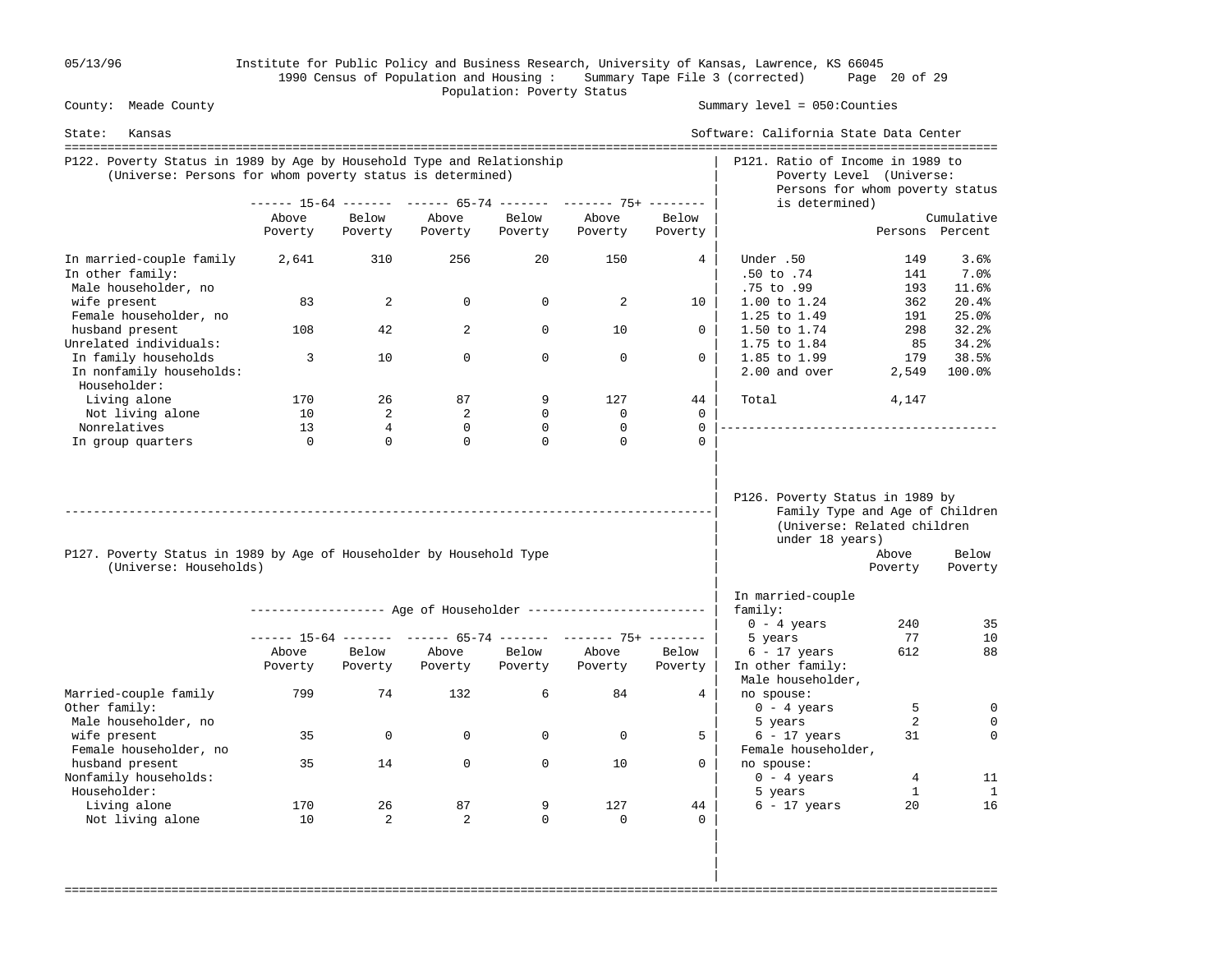## 05/13/96 Institute for Public Policy and Business Research, University of Kansas, Lawrence, KS 66045 1990 Census of Population and Housing : Summary Tape File 3 (corrected) Page 21 of 29 Population: Poverty Status by Race<br>
County: Meade County

Summary level =  $050$ : Counties

State: Kansas Software: California State Data Center =================================================================================================================================== P123/124/125. Poverty Status in 1989 by Race and Hispanic Origin of Householder, Family Type and Presence and Age of Children (Universe: Families)

|                                |          | Total    |          |                | White $-$    |           | --------- | $Black$ -------- |         |          | $---$ Amer In, Esk, Al $---$ |         |
|--------------------------------|----------|----------|----------|----------------|--------------|-----------|-----------|------------------|---------|----------|------------------------------|---------|
|                                | Above    | Below    | °≈       | Above          | Below        | ዱ         | Above     | Below            | ႜ       | Above    | Below                        | ፠       |
|                                | Poverty  | Poverty  | Below    | Poverty        | Poverty      | Below     | Poverty   | Poverty          | Below   | Poverty  | Poverty                      | Below   |
| Married-couple family:         |          |          |          |                |              |           |           |                  |         |          |                              |         |
| With related children <18:     |          |          |          |                |              |           |           |                  |         |          |                              |         |
| Under 5 years only             | 103      | 17       | 14.2%    | 94             | 15           | 13.8%     | 0         | 0                | 0.0%    | 0        |                              | $0.0$ % |
| $5 - 17$ years only            | 268      | 22       | 7.6%     | 268            | 19           | 6.6%      | 0         | $\Omega$         | 0.0%    | $\Omega$ | $\Omega$                     | $0.0$ % |
| Under $5 \& 5-17$ yrs          | 114      | 14       | 10.9%    | 114            | 7            | 5.8%      | 0         | 0                | 0.0%    |          | $\Omega$                     | $0.0$ % |
| No related child <18           | 530      | 31       | 5.5%     | 523            | 31           | 5.6%      | 0         | 0                | 0.0%    | 0        | 0                            | 0.0%    |
| Other family:                  |          |          |          |                |              |           |           |                  |         |          |                              |         |
| Male householder, no spouse:   |          |          |          |                |              |           |           |                  |         |          |                              |         |
| With related children <18:     |          |          |          |                |              |           |           |                  |         |          |                              |         |
| Under 5 years only             |          | $\Omega$ | 0.0%     |                | $\mathbf{0}$ | 0.0%      | 0         | 0                | $0.0$ % | 0        | 0                            | $0.0$ % |
| $5 - 17$ years only            | 25       | 0        | 0.0%     | 25             | $\Omega$     | $0.0$ $8$ | 0         | $\Omega$         | 0.0%    | $\Omega$ | $\Omega$                     | $0.0$ % |
| Under $5 \& 5-17$ yrs          |          | 0        | $0.0$ %  |                | $\Omega$     | $0.0$ $8$ | 0         | 0                | 0.0%    | 0        | $\Omega$                     | $0.0$ % |
| No related child<18            | 6        | 5.       | 45.5%    | 5              | 5.           | 50.0%     | 0         | 0                | 0.0%    | $\Omega$ | $\Omega$                     | 0.0%    |
| Female householder, no spouse: |          |          |          |                |              |           |           |                  |         |          |                              |         |
| With related children <18:     |          |          |          |                |              |           |           |                  |         |          |                              |         |
| Under 5 years only             | 2        | 8        | $80.0$ ° | $\mathfrak{D}$ | 8            | $80.0\%$  | 0         | 0                | 0.0%    | $\Omega$ |                              | $0.0$ % |
| $5 - 17$ years only            | 12       | 4        | 25.0%    | 10             | 4            | 28.6%     | $\Omega$  | 0                | 0.0%    |          | $\Omega$                     | $0.0$ % |
| Under $5 \& 5-17$ yrs          | $\Omega$ |          | 2 100.0% | $\Omega$       |              | 2 100.0%  | 0         | 0                | 0.0%    | 0        | $\Omega$                     | 0.0%    |
| No related child<18            | 31       |          | 0.0%     | 31             | 0            | 0.0%      | $\Omega$  | 0                | 0.0%    |          |                              | $0.0$ % |

|                                | ---- Asian & Pac Isl |          | $- - - - -$ | ------ Other Race ------- * |                 |               |         | ----- Hispanic Origin ----- |              |                        |
|--------------------------------|----------------------|----------|-------------|-----------------------------|-----------------|---------------|---------|-----------------------------|--------------|------------------------|
|                                | Above                | Below    | ៖           | Above                       | Below           | °≈            | $\star$ | Above                       | Below        | ⊱                      |
|                                | Poverty              | Poverty  | Below       | Poverty                     | Poverty Below * |               |         | Poverty                     | Poverty      | Below                  |
| Married-couple family:         |                      |          |             |                             |                 |               |         |                             |              |                        |
| With related children <18:     |                      |          |             |                             |                 |               |         |                             |              |                        |
| Under 5 years only             |                      | $\Omega$ | 0.0%        | 9                           |                 | $2, 18.2$ *   |         | 13                          |              | $2, 13.3$ <sup>2</sup> |
| $5 - 17$ years only            |                      | 0        | 0.0%        | $\Omega$                    |                 | $3,100.0$ *   |         |                             | 3            | 42.9%                  |
| Under $5 \& 5-17$ yrs          |                      | $\Omega$ | 0.0%        |                             |                 | $7,100.0$ % * |         |                             |              | $9,100.0$ %            |
| No related child <18           |                      | 0        | 0.0%        |                             | $\Omega$        | $0.0%$ *      |         | 9                           | $\Omega$     | 0.0%                   |
| Other family:                  |                      |          |             |                             |                 |               |         |                             |              |                        |
| Male householder, no spouse:   |                      |          |             |                             |                 |               |         |                             |              |                        |
| With related children <18:     |                      |          |             |                             |                 |               |         |                             |              |                        |
| Under 5 years only             |                      | $\Omega$ | 0.0%        | $\Omega$                    | 0               | $0.0%$ *      |         |                             | $\Omega$     | 0.0%                   |
| $5 - 17$ years only            |                      | 0        | 0.0%        |                             | $\Omega$        | $0.0%$ *      |         |                             | $\Omega$     | 0.0%                   |
| Under $5 \& 5-17$ yrs          |                      | 0        | 0.0%        |                             | $\Omega$        | $0.0%$ *      |         |                             | $\Omega$     | 0.0%                   |
| No related child<18            |                      | $\Omega$ | 0.0%        |                             | 0               | $0.0%$ *      |         |                             | 0            | 0.0%                   |
| Female householder, no spouse: |                      |          |             |                             |                 |               |         |                             |              |                        |
| With related children <18:     |                      |          |             |                             |                 |               |         |                             |              |                        |
| Under 5 years only             |                      | $\Omega$ | 0.0%        | $\Omega$                    | 0               | $0.0%$ *      |         |                             | $\Omega$     | 0.0%                   |
| 5 - 17 years only              |                      | $\Omega$ | 0.0%        |                             | 0               | $0.0%$ *      |         |                             |              | 33.3%                  |
| Under $5 \& 5-17$ yrs          |                      | $\Omega$ | 0.0%        |                             | 0               | $0.0%$ *      |         |                             | <sup>0</sup> | 0.0%                   |
| No related child<18            |                      | 0        | 0.0%        |                             | 0               | $0.0%$ *      |         |                             | 0            | 0.0%                   |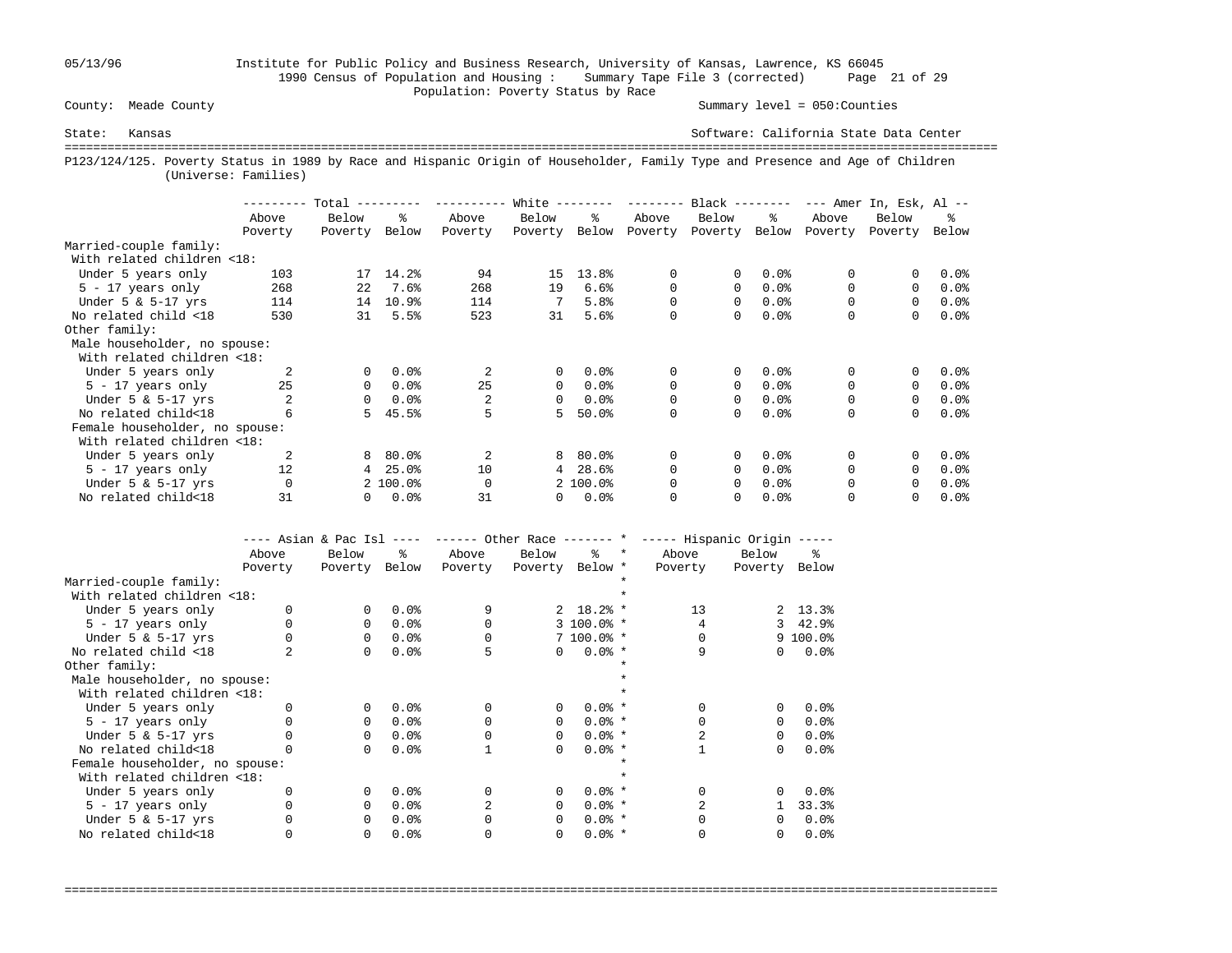### 05/13/96 Institute for Public Policy and Business Research, University of Kansas, Lawrence, KS 66045 1990 Census of Population and Housing : Summary Tape File 3 (corrected) Page 22 of 29 Housing: Tenure and Occupancy

 County: Meade County Summary level = 050:Counties State: Kansas Software: California State Data Center =================================================================================================================================== H1/2/3. Housing Units | H8 through H12. Tenure by Race and Hispanic Origin of Householder (Universe: Housing units)| (Universe: Occupied housing units) | Total housing units  $2,049$  Total housing units 2,049 | ---------------------------- Total ----------------------------- Unweighted | Amer Ind Asian & Other<br>
sample count 833 | Mhite Black Esk & Al Pac Isl Race<br>
100% count of units 2,049 | Owner 1,203 0 0 2 3 sample count 833 | White Black Esk & Al Pac Isl Race Total 100% count of units 2,049 | Owner 1,203 0 0 2 3 1,208 | % 99.6% 0.0% 0.0% 0.2% 0.2% 100% Percent of housing  $\vert$  Renter  $424$  0 1 0 34 459 units in sample 40.7% | % 92.4% 0.0% 0.2% 0.0% 7.4% 100% ---------------------------------| Total 1,627 0 1 2 37 1,667 | % 97.6% 0.0% 0.1% 0.1% 2.2% 100% H4. Occupancy Status (Universe: Housing units) | | ------------------------- Hispanic Origin ------------------------ Units % | Amer Ind Asian & Other | White Black Esk & Al Pac Isl Race Total Occupied 1,667 81.4% | Owner 7 0 0 0 3 10 Vacant 382 18.6% | % 70.0% 0.0% 0.0% 0.0% 30.0% 100% | Renter 17 0 0 0 34 51  $\sim$  8 33.3% 0.0% 0.0% 66.7% 100% | Total 24 0 0 0 37 61  $\sim$  8 39.3% 0.0% 0.0% 60.7% 100% | | ----------------------------------------------------------------------------------------------------------------------------------- H5. Urban and Rural | (Universe: Housing units) | Units % Urban:  $\qquad \qquad \blacksquare$  Inside urbanized area 0 0.0% | H13. Tenure by Age of Householder Outside urbanized area 0 0.0% | (Universe: Occupied housing units) Rural: Farm 193 9.4% | Owner Renter Nonfarm 1,856 90.6% | Age Occupied Occupied Total | ----------------------------------------------------| 15-24 3 56 59  $\begin{array}{|c|c|c|c|c|c|}\n\hline\n\text{25--34} & \text{129} & \text{187} & \text{316} \\
\hline\n\end{array}$ H6. Condominium Status by Vacancy Status | 35-44 222 92 314 (Universe: Vacant housing units) | 45-54 149 56 205  $\vert$  55-64 226 29 255  $|$  65-74 233 4 237 Non-  $\vert$  75+ 246 35 281 Condos Condos | | Total 1,208 459 1,667 For rent 0 89<br>For sale only 0 89 For sale only 0 28 | Seasonal, recreational or occasional use  $0$  22<br>
all other vacants  $0$  243 All other vacants 0 |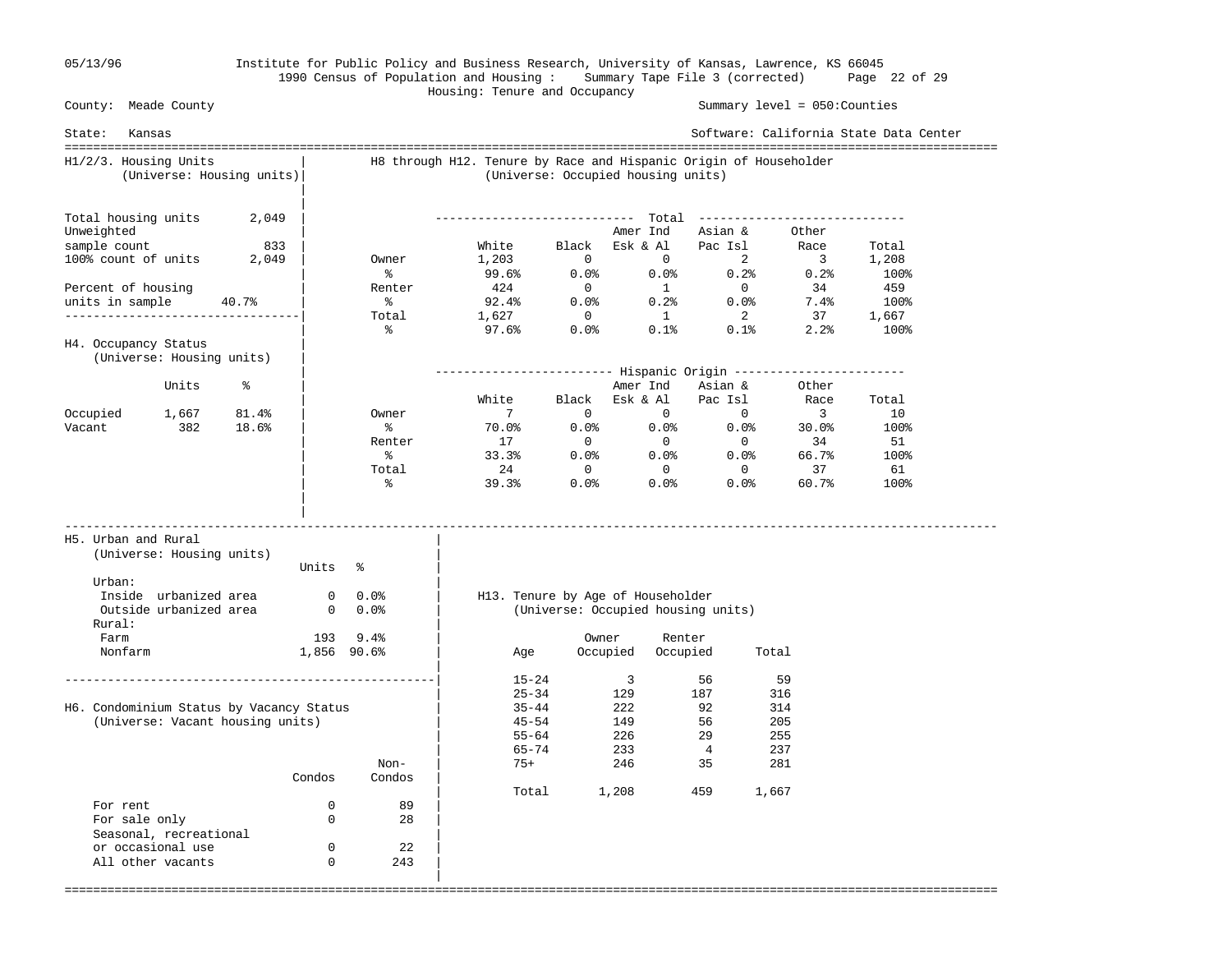05/13/96 Institute for Public Policy and Business Research, University of Kansas, Lawrence, KS 66045 1990 Census of Population and Housing : Summary Tape File 3 (corrected) Page 23 of 29 Housing: Tenure and Occupancy

Summary level =  $050$ : Counties

| State:<br>Kansas                                                |                                               |       |             |          |          |                    |          | Software: California State Data Center |                           |
|-----------------------------------------------------------------|-----------------------------------------------|-------|-------------|----------|----------|--------------------|----------|----------------------------------------|---------------------------|
| H8/H14/15/19. Tenure by Race and Hispanic Origin of Householder | (Universe: Persons in occupied housing units) |       |             |          |          |                    |          | $H16/17$ . Rooms                       | (Universe: Housing units) |
|                                                                 |                                               |       |             | Amer Ind | Asian &  | Other *            | Hispanic | 1 room                                 | 6                         |
|                                                                 | Total                                         | White | Black       | Esk & Al | Pac Isl  | Race *             | Origin   | 2 rooms                                | 39                        |
|                                                                 |                                               |       |             |          |          | $\star$            |          | 3 rooms                                | 147                       |
|                                                                 |                                               |       |             |          |          |                    |          | 4 rooms                                | 307                       |
| Owner occupied                                                  | 2,963                                         | 2,953 | 0           | $\Omega$ |          | $6*$               | 18       | 5 rooms                                | 487                       |
| Persons per unit                                                | 2.5                                           | 2.5   | 0.0         | 0.0      | 2.0      | $2.0*$             | 1.8      | 6 rooms                                | 461                       |
|                                                                 |                                               |       |             |          |          | $\star$            |          | 7 rooms                                | 236                       |
| Renter occupied                                                 | 1,184                                         | 1,059 | 0           | 2        | $\Omega$ | $123 *$            | 184      | 8 rooms                                | 185                       |
| Persons per unit                                                | 2.6                                           | 2.5   | 0.0         | 2.0      | 0.0      | $3.6 *$<br>$\star$ | 3.6      | 9+ rooms                               | 181                       |
| Total occupied                                                  | 4,147                                         | 4,012 | $\mathbf 0$ | 2        | 4        | $129 *$            | 202      | Aggregate number                       |                           |
| Persons per unit                                                | 2.5                                           | 2.5   | 0.0         | 2.0      | 2.0      | $3.5 *$            | 3.3      | of rooms                               | 11,896                    |
|                                                                 |                                               |       |             |          |          | $\star$            |          | Mean rooms per unit                    | 5.8                       |

(Universe: Occupied housing units) | (Universe: Occupied housing units)

|

|

# H18. Tenure by Persons in Unit | H7. Condominium Status by Tenure and Mortgage Status (Universe: Occupied housing units)

|            | Total<br>Units | Owner<br>Occupied | Renter<br>Occupied |                 | Condo       | Non-<br>Condo |
|------------|----------------|-------------------|--------------------|-----------------|-------------|---------------|
| 1 person   | 469            | 323               | 146                | Owner occupied: |             |               |
| 2 persons  | 584            | 482               | 102                | With a mortgage | 4           | 468           |
| 3 persons  | 206            | 123               | 83                 | Not mortgaged   |             | 729           |
| 4 persons  | 241            | 163               | 78                 | Renter occupied | $\sim$<br>∠ | 457           |
| 5 persons  | 93             | 65                | 28                 |                 |             |               |
| 6 persons  | 54             | 37                | 17                 |                 |             |               |
| 7+ persons | 20             | 15                | 5                  |                 |             |               |

### H31/32/33. Bedrooms

(Universe: Housing units)

|                     | $^\star$ |              |          |        | $\star$ |       | Occupied Units |        |
|---------------------|----------|--------------|----------|--------|---------|-------|----------------|--------|
|                     | Total    |              | $\star$  | Vacant | $\ast$  |       |                |        |
|                     | Units    | ៖            | $\ast$   | Units  | $\star$ | Total | Owner          | Renter |
|                     |          |              | $\star$  |        | $\star$ |       |                |        |
| No bedroom          | 6        | 0.3%         | $\star$  | 2      | $\star$ | 4     |                |        |
| 1 bedroom           | 172      | 8.4%         | $\star$  | 81     | $\star$ | 91    | 19             | 72     |
| 2 bedrooms          | 629      | 30.7%        | $\star$  | 146    | $\star$ | 483   | 326            | 157    |
| 3 bedrooms          | 837      | 40.8%        | $\star$  | 104    | $\star$ | 733   | 559            | 174    |
| 4 bedrooms          | 284      | 13.9%        | $\star$  | 37     | $\star$ | 247   | 200            | 47     |
| 5+ bedrooms         | 121      | 5.9%         | $\star$  | 12     | $\star$ | 109   | 104            | 5      |
|                     |          |              | $^\star$ |        | $\star$ |       |                |        |
| Total housing units |          | 2,049 100.0% | $\star$  | 382    | $\star$ | 1,667 | 1,208          | 459    |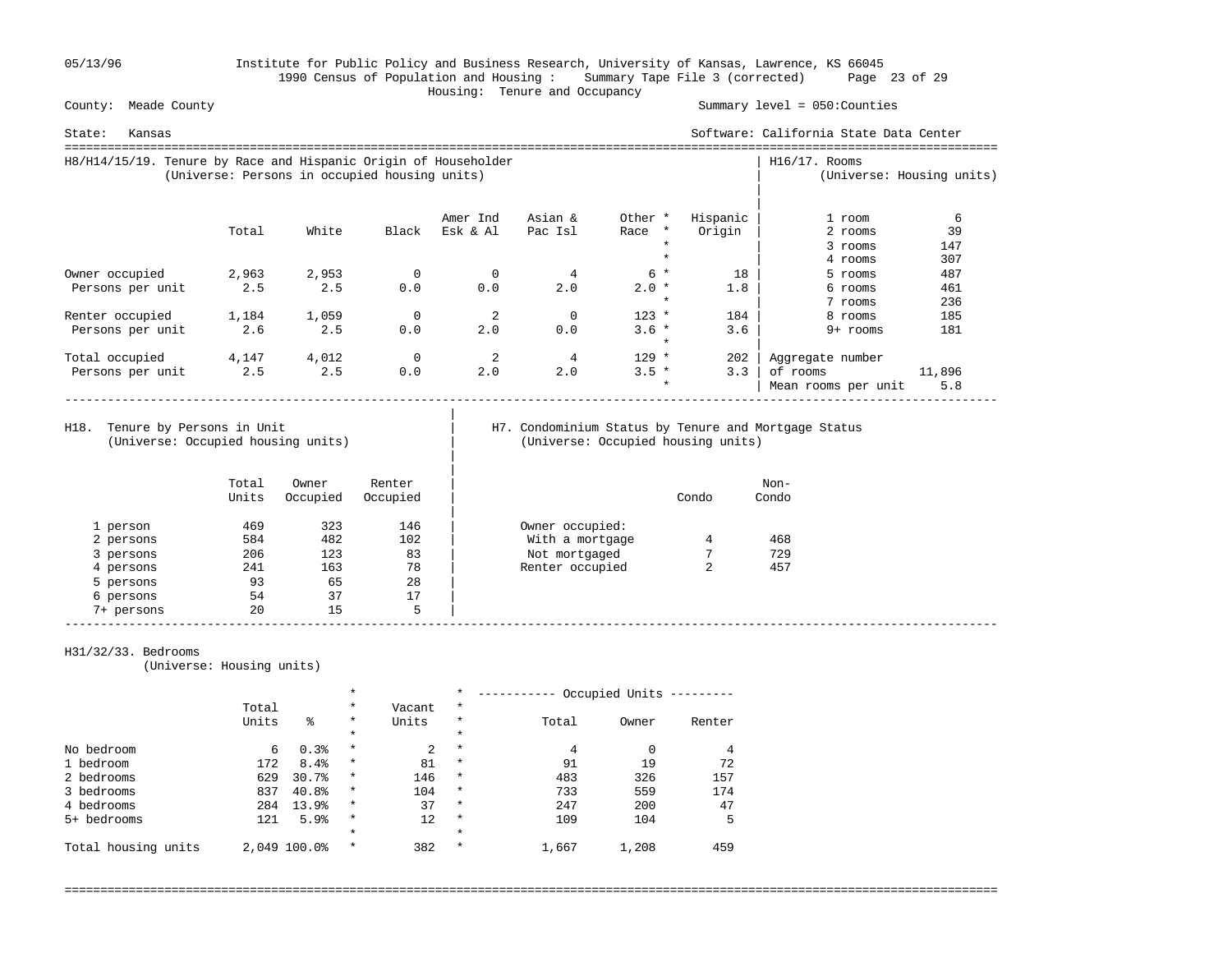05/13/96 Institute for Public Policy and Business Research, University of Kansas, Lawrence, KS 66045 1990 Census of Population and Housing : Summary Tape File 3 (corrected) Page 24 of 29 Housing: Units in Structure and Value County: Meade County

| State:<br>Kansas                                   | Software: California State Data Center |                         |                                    |                            |                 |                                |                            |                            |                |          |  |  |
|----------------------------------------------------|----------------------------------------|-------------------------|------------------------------------|----------------------------|-----------------|--------------------------------|----------------------------|----------------------------|----------------|----------|--|--|
| H20/21/22. Units in Structure by Tenure            | (Universe: Housing units)              |                         |                                    |                            |                 |                                | H61/62. Value              | (Universe: Specified owner |                |          |  |  |
|                                                    |                                        |                         |                                    |                            |                 |                                |                            | occupied housing units)    |                |          |  |  |
| Units<br>in                                        | Total                                  | ႜ                       | Vacant                             |                            |                 | ------- Occupied Units ------- |                            |                            | Units          | နွ       |  |  |
| Structure                                          | Units                                  |                         | Units                              | Total                      | Owner           | Renter                         |                            |                            |                |          |  |  |
|                                                    |                                        |                         |                                    |                            |                 |                                |                            | Less than $$15,000$        | 111            | 12.1%    |  |  |
| 1, detached                                        |                                        | 1,727 84.3%             | 276                                | 1,451                      | 1,116           | 335                            |                            | $$15,000 - 19,999$         | 90             | 9.8%     |  |  |
| 1, attached                                        | 17                                     | $0.8\%$                 | 12                                 | $\overline{\phantom{0}}$ 5 |                 | 3                              | 2                          | $$20,000 - 24,999$         | 74             | 8.0%     |  |  |
| $\overline{a}$                                     | 7                                      | 0.3%                    | $\overline{0}$                     |                            | $7\overline{ }$ | $\mathbf 0$                    | 7<br>$$25,000 -$           | 29,999                     | 86             | 9.3%     |  |  |
| $3$ or $4$                                         |                                        | 66 3.2%                 | 26                                 |                            | 40              | 2<br>38                        | $$30,000 -$                | 34,999                     |                | 92 10.0% |  |  |
| $5$ to $9$                                         |                                        | $23 \t1.1$ <sup>2</sup> | 6                                  | 17                         | $\overline{0}$  | 17                             | $$35,000 -$                | 39,999                     | 67             | 7.3%     |  |  |
| 10 to 19                                           |                                        | 16 0.8%                 | $\overline{7}$                     | - 9                        | $\overline{0}$  |                                | 9<br>$$40,000 -$           | 44,999                     | 50             | 5.4%     |  |  |
| 20 to 49                                           |                                        | $0\qquad 0.0$ %         | $\bigcirc$                         |                            | $\overline{0}$  | $\Omega$                       | $\Omega$<br>$$45,000 -$    | 49,999                     | 70             | 7.6%     |  |  |
| 50 or more                                         |                                        | $0.0$ %                 | $\overline{0}$                     |                            | $\overline{0}$  | $\overline{0}$                 | $\mathbf 0$<br>$$50,000 -$ | 59,999                     |                | 96 10.4% |  |  |
| Mobile home                                        |                                        |                         |                                    |                            |                 |                                |                            | $$60,000 - 74,999$         |                | 94 10.2% |  |  |
| or trailer                                         |                                        | 182 8.9%                | 51                                 | 131                        |                 | 82<br>49                       |                            | $$75,000 - 99,999$         | 56             | 6.1%     |  |  |
| Other                                              | 11                                     | 0.5%                    | $\overline{4}$                     |                            | $7\phantom{.0}$ | 5                              | 2                          | $$100,000 - 124,999$       | 12             | 1.3%     |  |  |
|                                                    |                                        |                         |                                    |                            |                 |                                |                            | $$125,000 - 149,999$       | 6 —            | 0.7%     |  |  |
| Total                                              |                                        |                         | 2,049 100.0% 382 1,667 1,208       |                            |                 | 459                            |                            | $$150,000 - 174,999$       | 16             | 1.7%     |  |  |
|                                                    |                                        |                         |                                    |                            |                 |                                |                            | $$175,000 - 199,999$       | $\overline{0}$ | $0.0$ %  |  |  |
| H25/26/27. Year Structure Built by Tenure          |                                        |                         |                                    |                            |                 |                                |                            | $$200,000 - 249,999$       | $\overline{0}$ | 0.0%     |  |  |
|                                                    | (Universe: Housing units)              |                         |                                    |                            |                 |                                |                            | $$250,000 - 299,999$       | $\mathbf{0}$   | 0.0%     |  |  |
|                                                    |                                        |                         |                                    |                            |                 |                                |                            | $$300,000 - 399,999$       | $\mathbf{0}$   | $0.0$ %  |  |  |
|                                                    |                                        |                         |                                    |                            |                 | ------- Occupied Units ------- |                            | \$400,000 - 499,999        | $\Omega$       | 0.0%     |  |  |
|                                                    | Total                                  | နွ                      | Vacant                             |                            |                 |                                |                            | \$500,000 or more          | $\mathbf{0}$   | 0.0%     |  |  |
| Year Built                                         | Units                                  |                         | Units                              | Total                      | Owner           | Renter                         |                            |                            |                |          |  |  |
| 1989 to March                                      |                                        |                         |                                    |                            |                 |                                | Total                      |                            | 920            | 100%     |  |  |
| 1990                                               |                                        | 14 0.7%                 | $\overline{3}$                     |                            | 11<br>59        | 8                              | $\overline{3}$             |                            |                |          |  |  |
| 1985 to 1988<br>1980 to 1984                       |                                        | 65 3.2%<br>108 5.3%     | 6<br>16                            | 92                         | 56              | 37<br>22<br>36                 | Mean value:<br>Mortgaged   |                            | \$40,026       |          |  |  |
| 1970 to 1979                                       |                                        | 276 13.5%               | 67                                 | 209                        | 142             | 67                             |                            | No mortgage                | \$43,465       |          |  |  |
| 1960 to 1969                                       |                                        | 278 13.6%               | 42                                 | 236                        | 180             | 56                             | All units                  |                            | \$42,183       |          |  |  |
| 1950 to 1959                                       |                                        | 321 15.7%               | 58                                 | 263                        | 212             | 51                             |                            |                            |                |          |  |  |
| 1940 to 1949                                       |                                        | 221 10.8%               | 36                                 | 185                        | 134             | 51                             |                            | Median value               | \$35,500       |          |  |  |
| Before 1940                                        |                                        | 766 37.4%               | 154                                | 612                        | 439             | 173                            |                            |                            |                |          |  |  |
|                                                    |                                        |                         |                                    |                            |                 |                                |                            |                            |                |          |  |  |
| Median year built                                  | 1951                                   |                         |                                    |                            |                 |                                |                            |                            |                |          |  |  |
| H28/29. Year Householder Moved Into Unit by Tenure |                                        |                         | (Universe: Occupied housing units) |                            |                 |                                |                            |                            |                |          |  |  |
| Year Moved                                         |                                        | Total                   |                                    | Owner                      | Renter          |                                |                            |                            |                |          |  |  |
| Into Unit                                          |                                        | Units                   | နွ                                 | Occupied                   | Occupied        |                                |                            |                            |                |          |  |  |
| 1989 to March 1990                                 |                                        |                         | 301 18.1%                          | 71                         | 230             |                                |                            |                            |                |          |  |  |
| 1985 to 1988                                       |                                        |                         | 305 18.3%                          | 185                        | 120             |                                |                            |                            |                |          |  |  |
| 1980 to 1984                                       |                                        |                         | 270 16.2%                          | 196                        | 74              |                                |                            |                            |                |          |  |  |
| 1970 to 1979                                       |                                        |                         | 275 16.5%                          | 257                        | 18              |                                |                            |                            |                |          |  |  |
| 1960 to 1969                                       |                                        |                         | 232 13.9%                          | 217                        | 15              |                                |                            |                            |                |          |  |  |
| Before 1960                                        |                                        |                         | 284 17.0%                          | 282                        | 2               |                                |                            |                            |                |          |  |  |
|                                                    |                                        |                         |                                    |                            |                 |                                |                            |                            |                |          |  |  |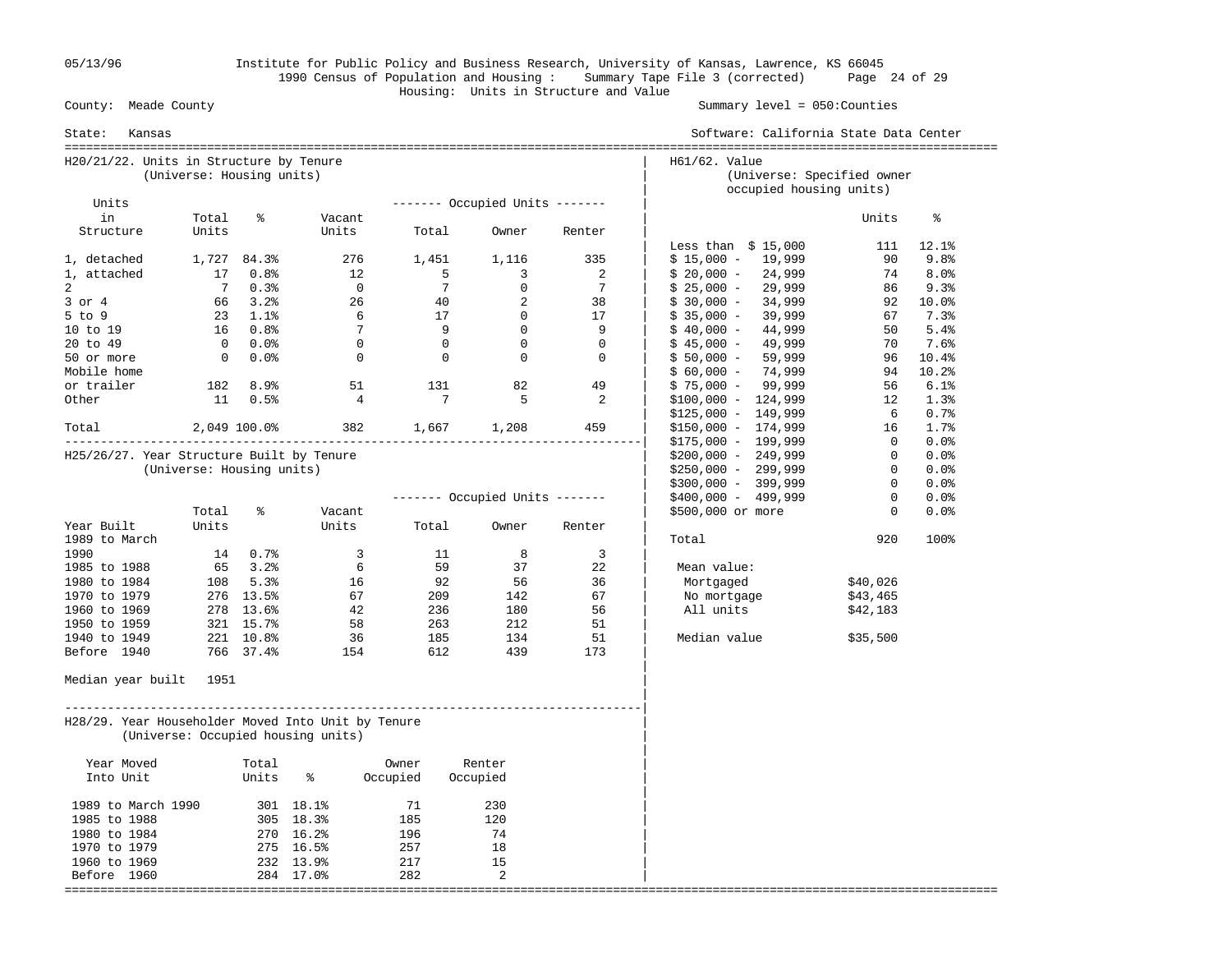## 05/13/96 Institute for Public Policy and Business Research, University of Kansas, Lawrence, KS 66045 1990 Census of Population and Housing : Summary Tape File 3 (corrected) Page 25 of 29 Housing: Utilities and Vehicles Available

### Summary level =  $050$ : Counties

| Kansas<br>State:<br>---------------------------------                                                                                                    |                                                                                            |                                                                                                 |                                                                                                                    |                                                                                        | Software: California State Data Center                    |                         |                   |
|----------------------------------------------------------------------------------------------------------------------------------------------------------|--------------------------------------------------------------------------------------------|-------------------------------------------------------------------------------------------------|--------------------------------------------------------------------------------------------------------------------|----------------------------------------------------------------------------------------|-----------------------------------------------------------|-------------------------|-------------------|
| H30. House Heating Fuel<br>(Universe: Occupied housing units)                                                                                            |                                                                                            | H23. Source of Water<br>(Universe: Housing units)                                               |                                                                                                                    | =================================<br>H24. Sewage Disposal<br>(Universe: Housing units) |                                                           |                         |                   |
| Utility gas<br>Bottled, tank, or lp gas<br>Electricity<br>Fuel oil, kerosene, etc.<br>Coal or coke<br>Wood<br>Solar energy<br>Other fuel<br>No fuel used | 1,312<br>245<br>64<br>$\Omega$<br>$\mathbf 0$<br>46<br>$\mathbf 0$<br>$\Omega$<br>$\Omega$ | Dug                                                                                             | Public system or<br>private company<br>Individual well:<br>Drilled<br>Some other source<br>H42. Kitchen Facilities | 1,518<br>491<br>40<br>$\Omega$                                                         | Public sewer<br>Septic tank or<br>cesspool<br>Other means |                         | 1,496<br>545<br>8 |
| H35/36. Telephone in Housing Unit by Tenure, Age of Householder<br>(Universe: Occupied housing units)                                                    |                                                                                            | (Universe: Housing units)<br>Complete kitchen facilities<br>Lacking complete kitchen facilities |                                                                                                                    |                                                                                        | 2,022<br>27                                               |                         |                   |
|                                                                                                                                                          |                                                                                            | Owner                                                                                           | Renter                                                                                                             |                                                                                        | ------------- Age of Householder --------------------     |                         |                   |
| Total<br>With telephone<br>1,569 94.1%<br>No telephone<br>$98$ 5.9%                                                                                      | ዱ                                                                                          | 1,180<br>28                                                                                     | 389<br>70                                                                                                          | $15 - 59$<br>945 —<br>85                                                               | 117<br>$\overline{2}$                                     | 60-64 65-74<br>235<br>2 | $75+$<br>272<br>9 |
| H37/38. Vehicles Available<br>(Universe: Occupied housing units)                                                                                         |                                                                                            |                                                                                                 | (Universe: Occupied housing units)                                                                                 |                                                                                        | H39/40. Race and Hispanic Origin by Vehicles Available    |                         |                   |

|                | Total % |           | Owner | Renter |           |           |             | Amer Ind                           | Asian &                                       | Other * |         | Hispanic |
|----------------|---------|-----------|-------|--------|-----------|-----------|-------------|------------------------------------|-----------------------------------------------|---------|---------|----------|
|                |         |           |       |        |           | White     | Black       | Esk & Al                           | Pac Isl                                       | Race *  |         | Origin   |
| None           |         | 44 2.6%   | 24    | 20     |           |           |             |                                    |                                               |         | $\star$ |          |
|                |         | 500 30.0% | 294   | 206    | None      | 42        | 0           | 0                                  | 0                                             | $2 *$   |         | 2        |
| 2              |         | 651 39.1% | 494   | 157    | 1 or more | 1,585     | $\mathbf 0$ | $\mathbf{1}$                       | 2                                             | $35 *$  |         | 59       |
|                |         | 311 18.7% | 261   | 50     |           |           |             |                                    |                                               |         | $\star$ |          |
| $\overline{4}$ |         | 121 7.3%  | 101   | 20     |           |           |             |                                    |                                               |         | $\star$ |          |
| 5 or           |         |           |       |        |           |           |             |                                    |                                               |         |         |          |
| more           | 40      | 2.4%      | 34    | 6      |           |           |             |                                    |                                               |         |         |          |
|                |         |           |       |        |           |           |             |                                    | H41. Age of Householder by Vehicles Available |         |         |          |
| Mean vehicles  |         |           |       |        |           |           |             | (Universe: Occupied housing units) |                                               |         |         |          |
| available      | 2.1     |           | 2.2   | 1.7    |           |           |             |                                    |                                               |         |         |          |
|                |         |           |       |        |           |           |             | $15 - 64$                          | $65 +$                                        |         |         |          |
|                |         |           |       |        |           |           |             | Years                              | Years                                         |         |         |          |
|                |         |           |       |        |           | None      |             | 10                                 | 34                                            |         |         |          |
|                |         |           |       |        |           | 1 or more |             | 1,139                              | 484                                           |         |         |          |
|                |         |           |       |        |           |           |             |                                    |                                               |         |         |          |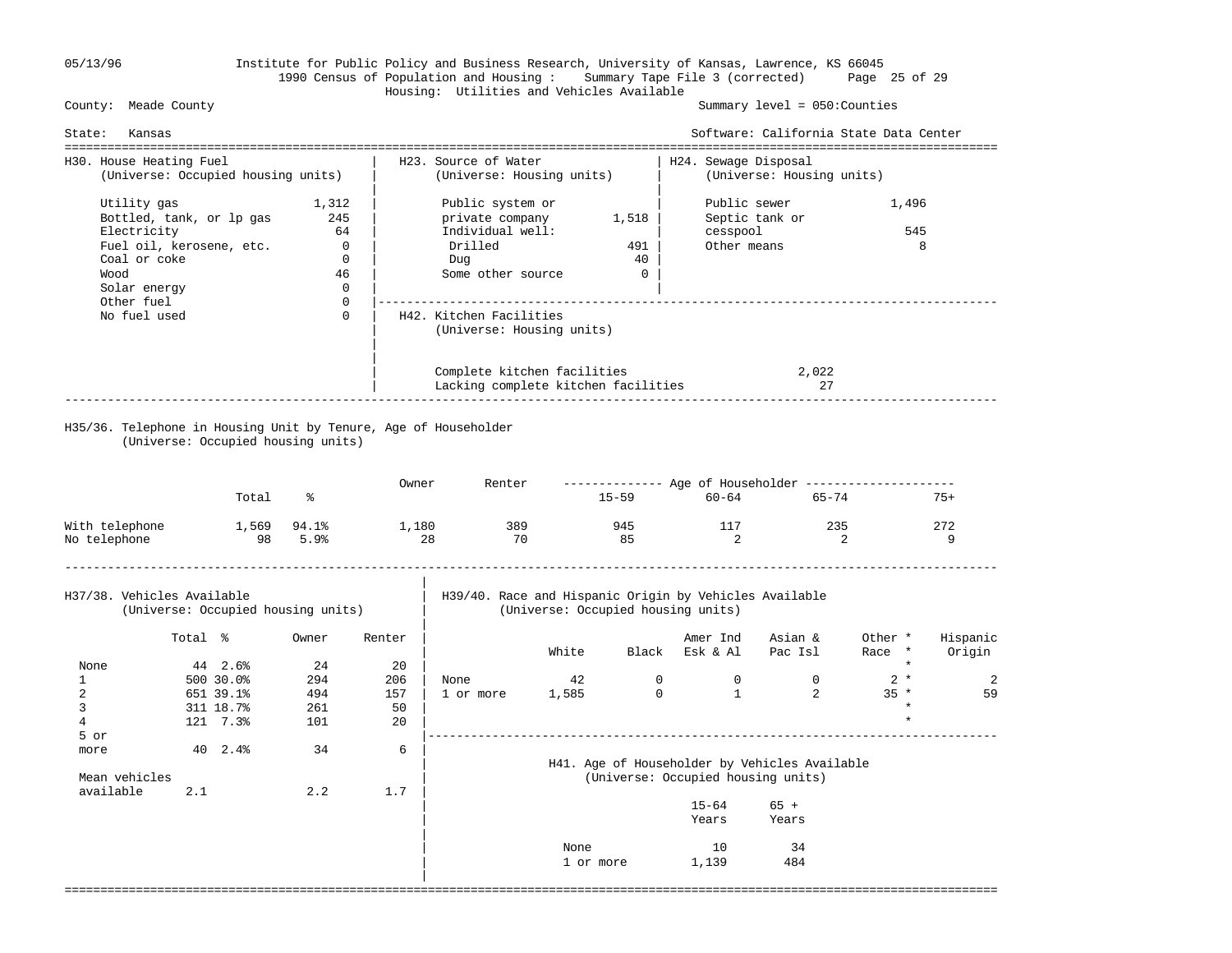05/13/96 Institute for Public Policy and Business Research, University of Kansas, Lawrence, KS 66045 1990 Census of Population and Housing : Summary Tape File 3 (corrected) Page 26 of 29

## Housing: Gross Rent and Income Summary level = 050:Counties

| State:       | Kansas                         |                                                                                 |                 |                                           |                 |                |                                     |                                                     |             | Software: California State Data Center |                                                                                        |
|--------------|--------------------------------|---------------------------------------------------------------------------------|-----------------|-------------------------------------------|-----------------|----------------|-------------------------------------|-----------------------------------------------------|-------------|----------------------------------------|----------------------------------------------------------------------------------------|
|              | H43/44. Gross Rent (Universe:  |                                                                                 |                 | H45/46. Gross Rent by Race of Householder |                 |                |                                     |                                                     |             |                                        |                                                                                        |
|              | Specified renter-              |                                                                                 |                 |                                           |                 |                |                                     | (Universe: Specified renter-occupied housing units) |             |                                        |                                                                                        |
|              |                                | occupied housing units)                                                         |                 |                                           |                 |                |                                     |                                                     | $\star$     | Not of                                 |                                                                                        |
|              |                                |                                                                                 |                 |                                           |                 |                | Amer Ind                            | Asian &                                             | Other *     | Hispanic                               | Hispanic                                                                               |
|              | With cash rent:                | Units                                                                           |                 |                                           | White           | Black          | Esk & Al                            | Pac Isl                                             | Race *      | Origin                                 | Origin                                                                                 |
| Ŝ.           | $0 - $99$                      | 12                                                                              | With cash rent: |                                           |                 |                |                                     |                                                     |             |                                        |                                                                                        |
|              | $$100 - $149$                  | 16                                                                              | Ŝ.              | $0 - $199$                                | 66              | $\mathbf 0$    | 0                                   | $\mathbf 0$                                         | $7 *$       | 66                                     | 7                                                                                      |
|              | $$150 - $199$                  | 45                                                                              | $$200 - $299$   |                                           | 115             | $\Omega$       | $\Omega$                            | $\Omega$                                            | $8 *$       | 111                                    | 12                                                                                     |
|              | \$ 200 - \$249                 | 40                                                                              | $$300 - $499$   |                                           | 105             | $\mathbf 0$    | $\mathbf{1}$                        | $\overline{0}$                                      | $0 *$       | 95                                     | 11                                                                                     |
|              | $$250 - $299$                  | 83                                                                              | $$500 - $749$   |                                           | 23              | $\Omega$       | $\overline{0}$                      | $\Omega$                                            | $0 *$       | 23                                     | $\Omega$                                                                               |
|              | $$300 - $349$                  | 49                                                                              | $$750 - $999$   |                                           | $\overline{0}$  | $\mathbf 0$    | $\overline{0}$                      | $\overline{0}$                                      | $0 *$       | $\overline{0}$                         | $\mathbf 0$                                                                            |
|              | \$ 350 - \$399                 | 22                                                                              | \$1000 or more  |                                           | $\overline{0}$  | $\overline{0}$ | $\mathbf 0$                         | $\Omega$                                            | $0 *$       | $\Omega$                               | 0                                                                                      |
|              | \$ 400 - \$449                 | 22                                                                              | No cash rent    |                                           | 83              | $\Omega$       | $\Omega$                            | $\Omega$                                            | $19 *$      | 83                                     | 19                                                                                     |
|              | $$450 - $499$                  | 13                                                                              |                 |                                           |                 |                |                                     |                                                     |             |                                        |                                                                                        |
|              | $$500 - $549$                  | 7                                                                               |                 |                                           |                 |                |                                     |                                                     |             |                                        |                                                                                        |
|              | $$550 - $599$                  | $7\phantom{.0}$                                                                 |                 |                                           |                 |                |                                     |                                                     |             |                                        |                                                                                        |
|              | $$600 - $649$                  | 7                                                                               |                 |                                           |                 |                | H34. Bedrooms by Gross Rent         |                                                     |             |                                        |                                                                                        |
|              | $$650 - $699$                  | 2                                                                               |                 |                                           |                 |                |                                     | (Universe: Specified renter-occupied housing units) |             |                                        |                                                                                        |
|              | $$700 - $749$                  | $\mathbf 0$                                                                     |                 |                                           |                 |                |                                     |                                                     |             |                                        |                                                                                        |
|              |                                | 0                                                                               |                 |                                           |                 |                |                                     |                                                     |             |                                        |                                                                                        |
|              | $$750 - $999$                  | 0                                                                               |                 |                                           |                 |                |                                     | ----------- Number of Bedrooms -----------          |             |                                        |                                                                                        |
|              | $$1000$ or more                |                                                                                 |                 |                                           |                 |                | None                                | $\mathbf{1}$                                        | 2           | $3+$                                   |                                                                                        |
|              |                                |                                                                                 |                 |                                           | With cash rent: |                |                                     |                                                     |             |                                        |                                                                                        |
| No cash rent |                                | 102                                                                             |                 |                                           | $$0 - $199$     |                | 1                                   | 35                                                  | 27          | 10                                     |                                                                                        |
|              |                                |                                                                                 |                 |                                           | $$200 - $299$   |                | $\overline{3}$                      | 21                                                  | 71          | 28                                     |                                                                                        |
|              |                                |                                                                                 |                 |                                           | $$300 - $499$   |                | $\overline{0}$                      | $\overline{\mathbf{3}}$                             | 43          | 60                                     |                                                                                        |
|              |                                |                                                                                 |                 |                                           | $$500 - $749$   |                | $\overline{0}$                      | $\overline{0}$                                      | 4           | 19                                     |                                                                                        |
|              | Median gross rent              | \$280                                                                           |                 |                                           | $$750 - $999$   |                | $\overline{0}$                      | $\overline{0}$                                      | $\mathbf 0$ | $\overline{0}$                         |                                                                                        |
|              |                                |                                                                                 |                 |                                           | \$1000 or more  |                | $\overline{0}$                      | $\overline{0}$                                      | $\mathbf 0$ | $\mathbf 0$                            |                                                                                        |
|              |                                |                                                                                 |                 |                                           | No cash rent    |                | 0                                   | 10                                                  | 10          | 82                                     |                                                                                        |
|              | H47/48. Meals Included in Rent |                                                                                 |                 |                                           |                 |                |                                     |                                                     |             |                                        |                                                                                        |
|              |                                | (Universe: Specified renter-occupied                                            |                 |                                           |                 |                |                                     |                                                     |             |                                        |                                                                                        |
|              |                                | housing units paying cash rent)                                                 |                 |                                           |                 |                | H49. Inclusion of Utilities in Rent |                                                     |             |                                        |                                                                                        |
|              |                                |                                                                                 |                 | Mean                                      |                 |                |                                     | (Universe: Specified renter-occupied housing units) |             |                                        |                                                                                        |
|              |                                |                                                                                 |                 | Gross                                     |                 |                |                                     |                                                     |             |                                        |                                                                                        |
|              |                                | Units                                                                           |                 | Rent                                      |                 |                | Pay extra for 1 or more utilities   |                                                     |             | 341                                    |                                                                                        |
|              |                                |                                                                                 |                 |                                           |                 |                | No extra payment for any utilities  |                                                     |             | 86                                     |                                                                                        |
|              | Meals included                 |                                                                                 | $\mathbf 0$     | $\overline{\phantom{a}}$                  |                 |                |                                     |                                                     |             |                                        |                                                                                        |
|              | No meals included              | 325                                                                             |                 | \$293                                     |                 |                |                                     |                                                     |             |                                        |                                                                                        |
|              |                                | H50. Household Income in 1989 by Gross Rent as a Percentage of Household Income |                 |                                           |                 |                |                                     |                                                     |             |                                        | H51. Age of Householder by Gross Rent as a Per-                                        |
|              |                                | in 1989 (Universe: Specified renter-occupied housing units)                     |                 |                                           |                 |                |                                     |                                                     |             |                                        |                                                                                        |
|              |                                |                                                                                 |                 |                                           |                 |                |                                     |                                                     |             |                                        | centage of Household Income in 1989 (Uni-<br>verse: Specified renter-occup. hsng unts) |
|              |                                |                                                                                 |                 |                                           |                 |                |                                     |                                                     |             |                                        |                                                                                        |
|              |                                | ---------- Percentage of Household Income ----------                            |                 |                                           |                 |                | Not                                 | % of                                                |             | -- Age of Householder --               |                                                                                        |
| Income       |                                | $0 - 19$ %                                                                      | $20 - 24$ %     | $25 - 29$                                 | $30 - 34%$      | $35% +$        | Computed                            | Income                                              |             | $15 - 64$                              | $65 +$                                                                                 |
| $<$ \$10,000 |                                | $7\overline{ }$                                                                 | 6               | 5                                         | 11              | 40             | 30                                  | Less than 20 $\textdegree$                          |             | 165                                    | 13                                                                                     |
|              | $$10,000-19,999$               | 46                                                                              | 30              | 12                                        | 2               | $\overline{4}$ | 52                                  | $20 - 24$ %                                         |             | 57                                     | 6                                                                                      |
|              | $$20,000-34,999$               | 85                                                                              | 27              | $\overline{4}$                            | 2               | $\overline{0}$ | 21                                  | $25 - 29$ %                                         |             | 21                                     | $\mathbf 0$                                                                            |
|              | $$35,000-49,999$               | 38                                                                              | $\overline{0}$  | $\Omega$                                  | $\Omega$        | $\Omega$       | 1                                   | $30 - 34$ %                                         |             | 10                                     | 5                                                                                      |
| $$50,000 +$  |                                | 2                                                                               | $\mathbf 0$     | $\mathbf 0$                               | $\mathbf 0$     | $\mathbf 0$    | $\overline{a}$                      | $35 +$                                              | ႜ           | 35                                     | 9                                                                                      |
|              |                                |                                                                                 |                 |                                           |                 |                |                                     | Not computed                                        |             | 100                                    | 6                                                                                      |
|              |                                |                                                                                 |                 |                                           |                 |                |                                     | ==========                                          |             | =============                          |                                                                                        |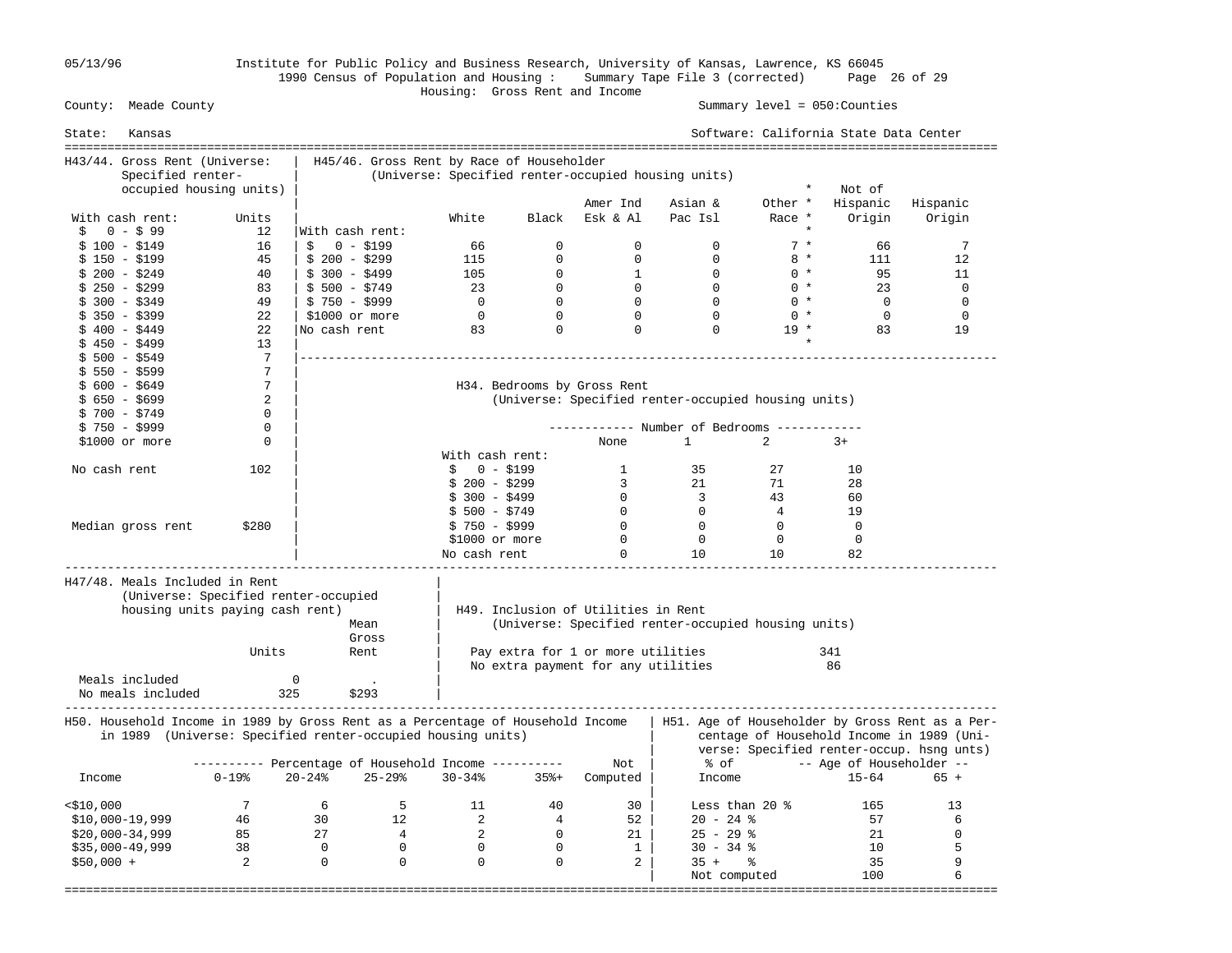## 05/13/96 Institute for Public Policy and Business Research, University of Kansas, Lawrence, KS 66045 1990 Census of Population and Housing : Summary Tape File 3 (corrected) Page 27 of 29 Housing: Mortgage Status and Owner Costs

| State: | Kansas                                                                                                                |                          |                                                                                                                                                    |                 |                |                | Software: California State Data Center                         |         |             |  |
|--------|-----------------------------------------------------------------------------------------------------------------------|--------------------------|----------------------------------------------------------------------------------------------------------------------------------------------------|-----------------|----------------|----------------|----------------------------------------------------------------|---------|-------------|--|
|        | H52/53. Mortgage Status and Selected<br>Monthly Owner Costs<br>(Universe: Specified owner-<br>occupied housing units) |                          | H54/55. Race/Ethnicity of Householder by Mortgage Status and<br>Selected Monthly Owner Costs<br>(Universe: Specified owner-occupied housing units) |                 |                |                |                                                                |         |             |  |
|        |                                                                                                                       |                          |                                                                                                                                                    |                 |                |                |                                                                |         |             |  |
|        | With a mortgage:                                                                                                      |                          |                                                                                                                                                    |                 |                | Amer Ind       | Asian &                                                        | Other * | Hispanic    |  |
|        | Less than \$200                                                                                                       | 14                       |                                                                                                                                                    | White           | Black          | Esk & Al       | Pac Isl                                                        | Race *  | Origin      |  |
| S.     | $200 - 299$                                                                                                           | 36                       |                                                                                                                                                    |                 |                |                |                                                                | $\star$ |             |  |
| \$     | $300 - 399$                                                                                                           | 59                       | $0 - 299$<br>\$                                                                                                                                    | 50              | $\overline{0}$ | $\Omega$       | $\Omega$                                                       | $0 *$   | 0           |  |
| \$     | 400 - 499                                                                                                             | 64                       | $$300 - 499$                                                                                                                                       | 123             | $\Omega$       | $\Omega$       | $\Omega$                                                       | $0 *$   | 5           |  |
| \$     | 500 - 599                                                                                                             | 57                       | $$500 - 699$                                                                                                                                       | 118             | $\overline{0}$ | 0              | 2                                                              | $0 *$   | $\mathbf 0$ |  |
| \$     | 600 - 699                                                                                                             | 63                       | $$700 - 999$                                                                                                                                       | 40              | $\overline{0}$ | $\Omega$       | $\overline{0}$                                                 | $0 *$   | $\mathbf 0$ |  |
| \$     | 700 - 799                                                                                                             | 18                       | $$1000 - 1499$                                                                                                                                     | 10              | $\Omega$       | $\Omega$       | $\Omega$                                                       | $0 *$   | $\mathbf 0$ |  |
|        | $$800 - 899$                                                                                                          | 20                       | \$1500 or more                                                                                                                                     | $\overline{0}$  | $\mathbf 0$    | $\mathbf 0$    | $\Omega$                                                       | $0 *$   | $\mathbf 0$ |  |
|        | $$900 - 999$                                                                                                          | 2                        |                                                                                                                                                    |                 |                |                |                                                                |         |             |  |
|        | $$1000 - 1249$                                                                                                        | 8                        |                                                                                                                                                    |                 |                |                |                                                                |         |             |  |
|        | $$1250 - 1499$                                                                                                        | 2                        |                                                                                                                                                    |                 |                |                |                                                                |         |             |  |
|        | $$1500 - 1999$                                                                                                        | 0                        |                                                                                                                                                    |                 |                | Amer Ind       | Asian &                                                        | Other * | Hispanic    |  |
|        | $$2000$ or more                                                                                                       | $\mathbf 0$              |                                                                                                                                                    | White           | Black          | Esk & Al       | Pac Isl                                                        | Race *  | Origin      |  |
|        | Total                                                                                                                 | 343                      |                                                                                                                                                    |                 |                |                |                                                                | $\star$ |             |  |
|        |                                                                                                                       |                          | $0 -$<br>99<br>\$                                                                                                                                  | 46              | $\mathbf{0}$   | $\circ$        | $\overline{0}$                                                 | $0 *$   | 0           |  |
|        |                                                                                                                       |                          | $$100 - 199$                                                                                                                                       | 315             | $\mathbf{0}$   | $\overline{0}$ | $\Omega$                                                       | $3 *$   | 5           |  |
|        |                                                                                                                       |                          | $$200 - 299$                                                                                                                                       | 175             | $\overline{0}$ | $\overline{0}$ | $\Omega$                                                       | $0 *$   | $\mathsf 0$ |  |
|        | Not mortgaged:                                                                                                        |                          | $$300 - 399$                                                                                                                                       | 27              | $\mathbf 0$    | $\mathbf 0$    | $\mathbf 0$                                                    | $0 *$   | $\mathsf 0$ |  |
|        |                                                                                                                       |                          | \$ 400 or more                                                                                                                                     | 11              | $\Omega$       | $\Omega$       | $\Omega$                                                       | $0 *$   | $\Omega$    |  |
|        | Less than \$100                                                                                                       | 46                       |                                                                                                                                                    |                 |                |                |                                                                |         |             |  |
| \$     | $100 - 149$                                                                                                           | 129                      |                                                                                                                                                    |                 |                |                |                                                                |         |             |  |
|        | $$150 - 199$                                                                                                          | 189                      |                                                                                                                                                    |                 |                |                |                                                                |         |             |  |
|        | $$200 - 249$                                                                                                          | 129                      |                                                                                                                                                    |                 |                |                |                                                                |         |             |  |
| \$     | 250 - 299                                                                                                             | 46                       |                                                                                                                                                    |                 |                |                |                                                                |         |             |  |
| \$     | $300 - 349$                                                                                                           | 24                       |                                                                                                                                                    |                 |                |                |                                                                |         |             |  |
| \$     | 350 - 399                                                                                                             | $\overline{\phantom{a}}$ |                                                                                                                                                    |                 |                |                |                                                                |         |             |  |
| \$     | 400 or more                                                                                                           | 11                       |                                                                                                                                                    |                 |                |                |                                                                |         |             |  |
|        | Total                                                                                                                 | 577                      |                                                                                                                                                    |                 |                |                |                                                                |         |             |  |
|        |                                                                                                                       |                          |                                                                                                                                                    |                 |                |                |                                                                |         |             |  |
|        | Median owner costs:                                                                                                   |                          |                                                                                                                                                    |                 |                |                |                                                                |         |             |  |
|        |                                                                                                                       |                          |                                                                                                                                                    |                 |                |                |                                                                |         |             |  |
|        | With a mortgage                                                                                                       | \$498<br>\$180           |                                                                                                                                                    |                 |                |                |                                                                |         |             |  |
|        | Not mortgaged                                                                                                         |                          |                                                                                                                                                    |                 |                |                |                                                                |         |             |  |
|        |                                                                                                                       |                          |                                                                                                                                                    |                 |                |                |                                                                |         |             |  |
|        |                                                                                                                       |                          | H57. Mean Selected Monthly Owner Costs by Mortgage Status                                                                                          |                 |                |                | H56. Aggregate Selected Monthly Owner Costs by Mortgage Status |         |             |  |
|        |                                                                                                                       |                          | (Universe: Owner-occupied condominium housing units)                                                                                               |                 |                |                | (Universe: Owner-occupied mobile homes or trailers)            |         |             |  |
|        |                                                                                                                       |                          |                                                                                                                                                    |                 |                |                |                                                                |         |             |  |
|        |                                                                                                                       |                          |                                                                                                                                                    |                 |                |                |                                                                |         |             |  |
|        |                                                                                                                       |                          |                                                                                                                                                    |                 |                |                |                                                                |         |             |  |
|        | With a mortgage                                                                                                       | \$550                    |                                                                                                                                                    | With a mortgage |                |                | \$21,908                                                       |         |             |  |
|        | Not mortgaged                                                                                                         | \$382                    |                                                                                                                                                    | Not mortgaged   |                |                | \$6,051                                                        |         |             |  |
|        |                                                                                                                       |                          |                                                                                                                                                    |                 |                |                |                                                                |         |             |  |
|        |                                                                                                                       |                          |                                                                                                                                                    |                 |                |                |                                                                |         |             |  |
|        |                                                                                                                       |                          |                                                                                                                                                    |                 |                |                |                                                                |         |             |  |
|        |                                                                                                                       |                          |                                                                                                                                                    |                 |                |                |                                                                |         |             |  |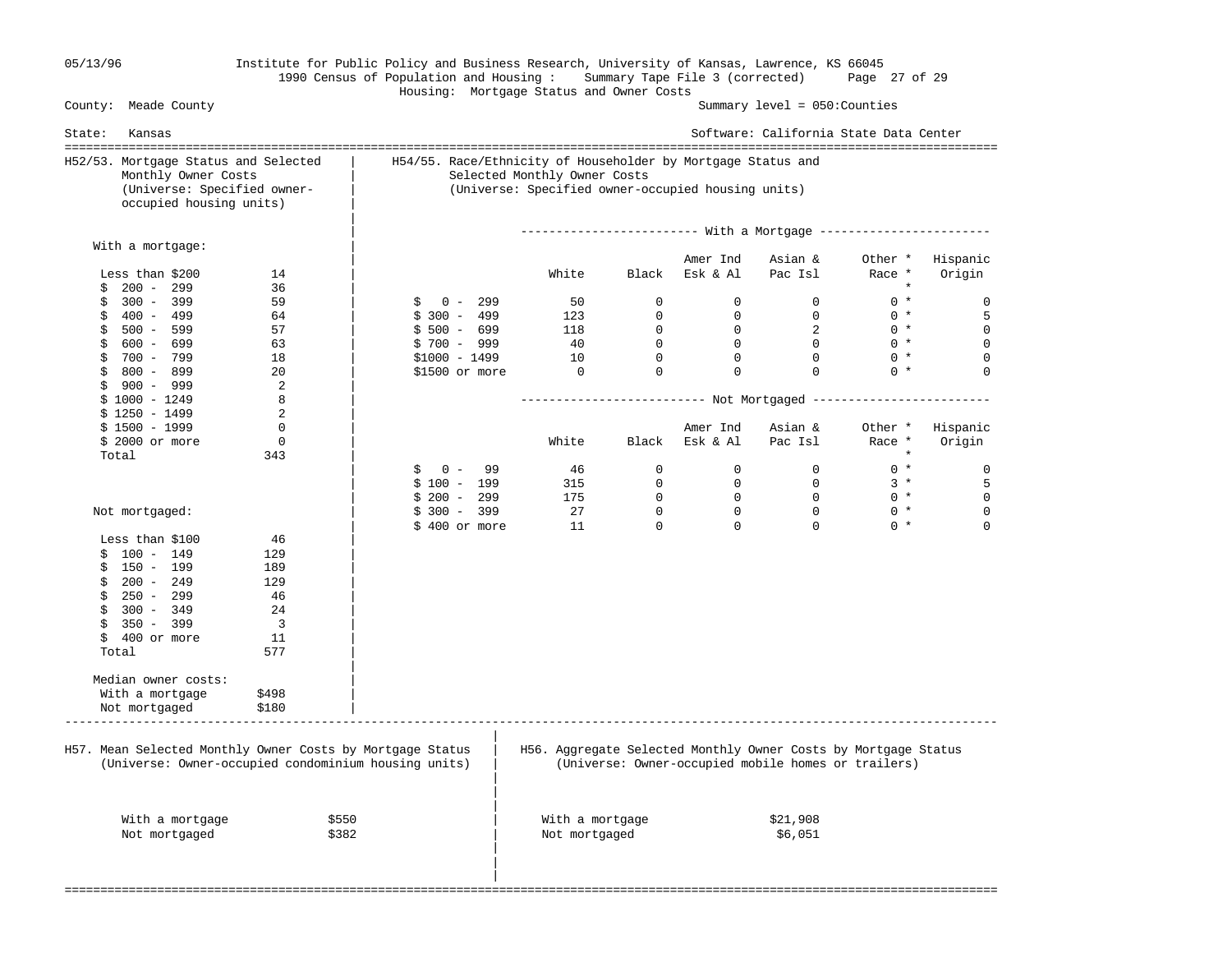## 05/13/96 Institute for Public Policy and Business Research, University of Kansas, Lawrence, KS 66045 1990 Census of Population and Housing : Summary Tape File 3 (corrected) Page 28 of 29 Housing: Owner Costs and Income

### Summary level =  $050$ : Counties

| Software: California State Data Center                                                                                |
|-----------------------------------------------------------------------------------------------------------------------|
| H63. Aggregate Household Income in 1989 by Tenure and Mortgage<br>Status (Universe: Occupied housing units)           |
| Aggregate<br>Household<br>Income                                                                                      |
| Owner occupied:<br>With a mortgage<br>\$15,988,833<br>\$20,209,826<br>Not mortgaged<br>\$9,677,160<br>Renter occupied |
|                                                                                                                       |

 H59. Household Income in 1989 by Selected Monthly Owner Costs as a Percentage of Household Income in 1989 (Universe: Specified owner-occupied housing units)

| Income              | $0 - 19$ % | $20 - 24$ | $25 - 29$ | $30 - 34$     | $35% +$ | Computed | Total |
|---------------------|------------|-----------|-----------|---------------|---------|----------|-------|
| Less than $$10,000$ | 21         | 18        | 16        | 16            | 53      |          | 135   |
| $$10,000 - 19,999$  | 151        | 20        | 6         | 5.            | 2.4     |          | 206   |
| $$20.000 - 34.999$  | 218        | 25        | 18        | $\mathcal{L}$ | 6       |          | 274   |
| $$35,000 - 49,999$  | 168        | 17        |           |               | 0       |          | 188   |
| \$50,000 or more    | 115        | 2         |           |               | 0       |          | 117   |

----------------------------------------------------------------------------------------------------------------------------------

===================================================================================================================================

 H60. Age of Householder by Selected Monthly Owner Costs as a Percentage of Household Income in 1989 (Universe: Specified owner-occupied housing units)

|                         |       | Age of Householder |        |
|-------------------------|-------|--------------------|--------|
| % of<br>Income          | Total | $15 - 64$          | $65 +$ |
| $-19$ %<br><sup>0</sup> | 673   | 394                | 279    |
| $20 - 24$ %             | 82    | 51                 | 31     |
| $25 - 29$ %             | 43    | 23                 | 20     |
| $30 - 34$ %             | 28    | 9                  | 19     |
| ٩,<br>$35 +$            | 83    | 43                 | 40     |
| Not computed            | 11    | 4                  | 7      |
| Total                   | 920   | 524                | 396    |